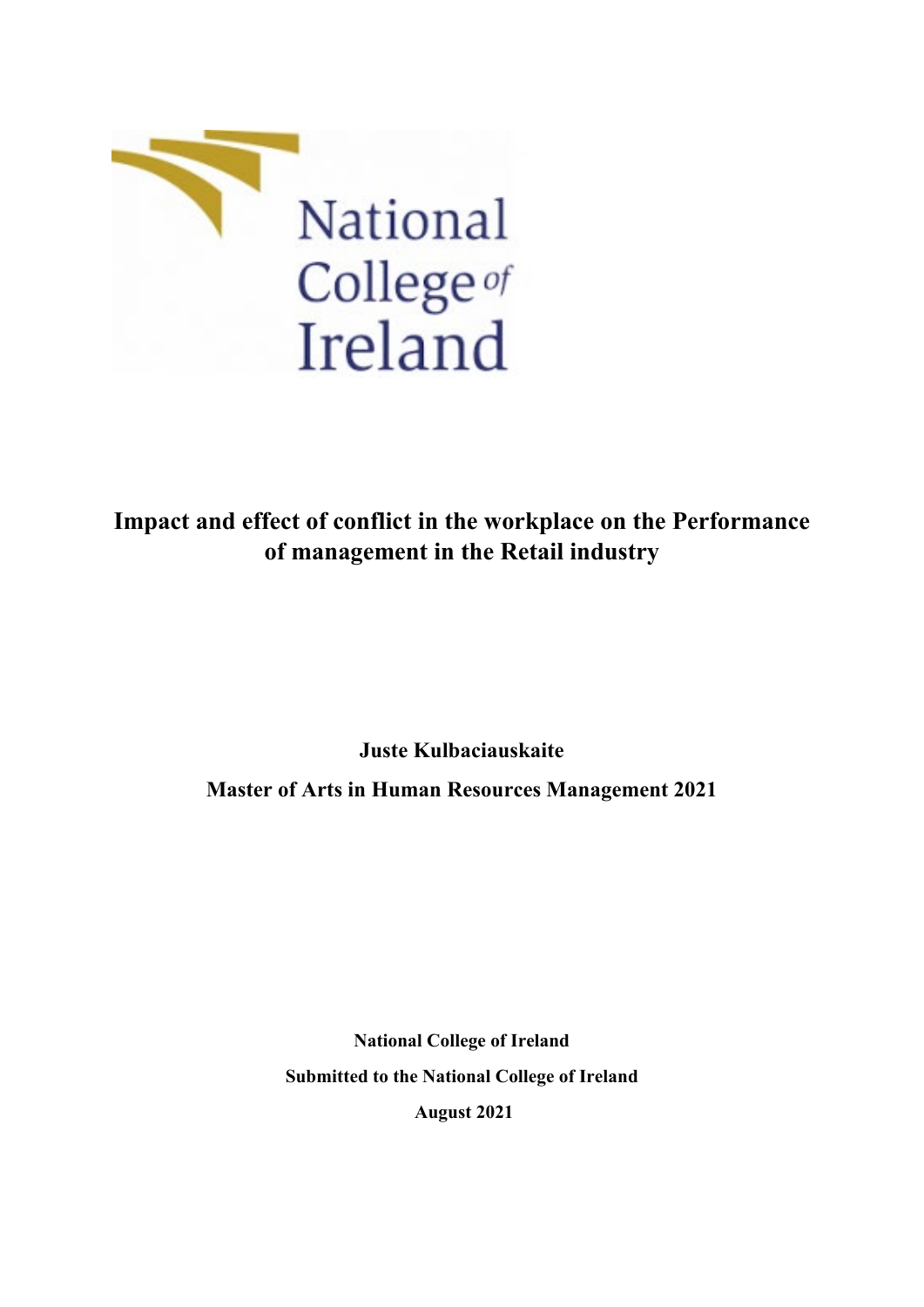## <span id="page-1-0"></span>**ABSTRACT**

In today's business environment conflict in the workplace is a significant issue and understanding the causes and outcomes is crucial. Workplace conflict is worth studying to reduce costs in a personal and professional way, so organizational leaders could harness the conflict situation and creativity.

**Purpose -** The purpose of this research paper is to evaluate how conflicts in the workplace impact employee performance with negative or positive outcomes. Consequently, it is essential to understand where conflict comes from and how it affects the performance of management. The purpose of this study was to understand the causes and types of conflict, as well as conflict management styles, and how it is affected by the performance of management.

**Design/methodology/approach** - Data was collected from eight employees from the retail industry using semi-structured interviews. A qualitative research approach was taken by conducting interviews with eight retail managers/team leaders, taking transcripts, and analysing them thematically by research question and objectives. Data analysis of the conflicts' outcomes on performance management was also undertaken. The study also explores conflict types, causes, conflict handling styles and how conflicts impact employee behaviour.

**Findings** - Research findings demonstrated that workplace conflict impacts employee performance through increased absenteeism, turnover, and decreased employee wellbeing. However, the findings show that task conflicts have a significant, positive connection to employee performance, and relationship and process conflicts negatively affects employee performance. Overall, the findings shows that workplace conflict outcomes can be mixed.

**KEYWORDS:** Conflict, Conflict Management, Performance management, Workplace conflict, Employee performance, Retail Industry.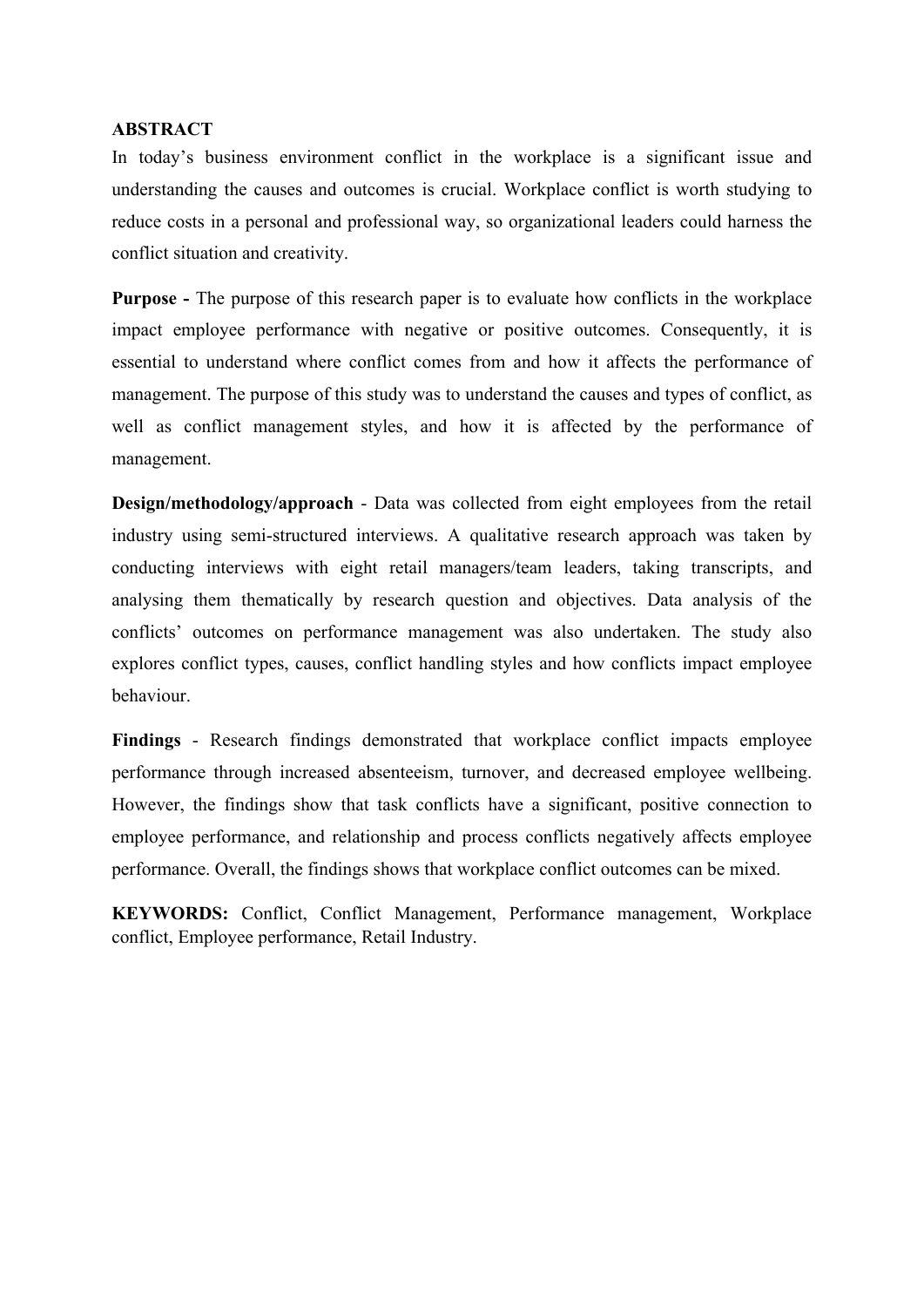# <span id="page-2-0"></span> **Submission of Thesis and Dissertation National College of Ireland**

# <span id="page-2-1"></span>**Research Students Declaration Form**

**(Thesis/Author Declaration Form)**

## **Name: Juste Kulbaciauskaite**

## **Student Number: x19105363**

## **Degree for which thesis is submitted: MA in Human Resource Management**

## **Material submitted for award**

- (a) I declare that the work has been composed by myself.  $\sqrt{ }$
- (b) I declare that all verbatim extracts contained in the thesis have been distinguished by quotation marks and the sources of information specifically acknowledge.  $\sqrt{}$
- (c) My thesis will be included in electronic format in the College Institutional Repository TRAP (thesis reports and projects).  $\sqrt{ }$
- (d) I declare that no material contained in the thesis has been used in any other submission for an academic award.  $\sqrt{}$

 **Or \*** I declare that the following material contained in the thesis formed part of a submission for an academic award.

(State the award and the awarding body and list the material below)

**Signature of research student:**

**Date:18 August 2021**

# <span id="page-2-2"></span>**Submission of Thesis to Norma Smurfit Library, National College of Ireland Student name:** Juste Kulbaciauskaite **Student number:**x19105363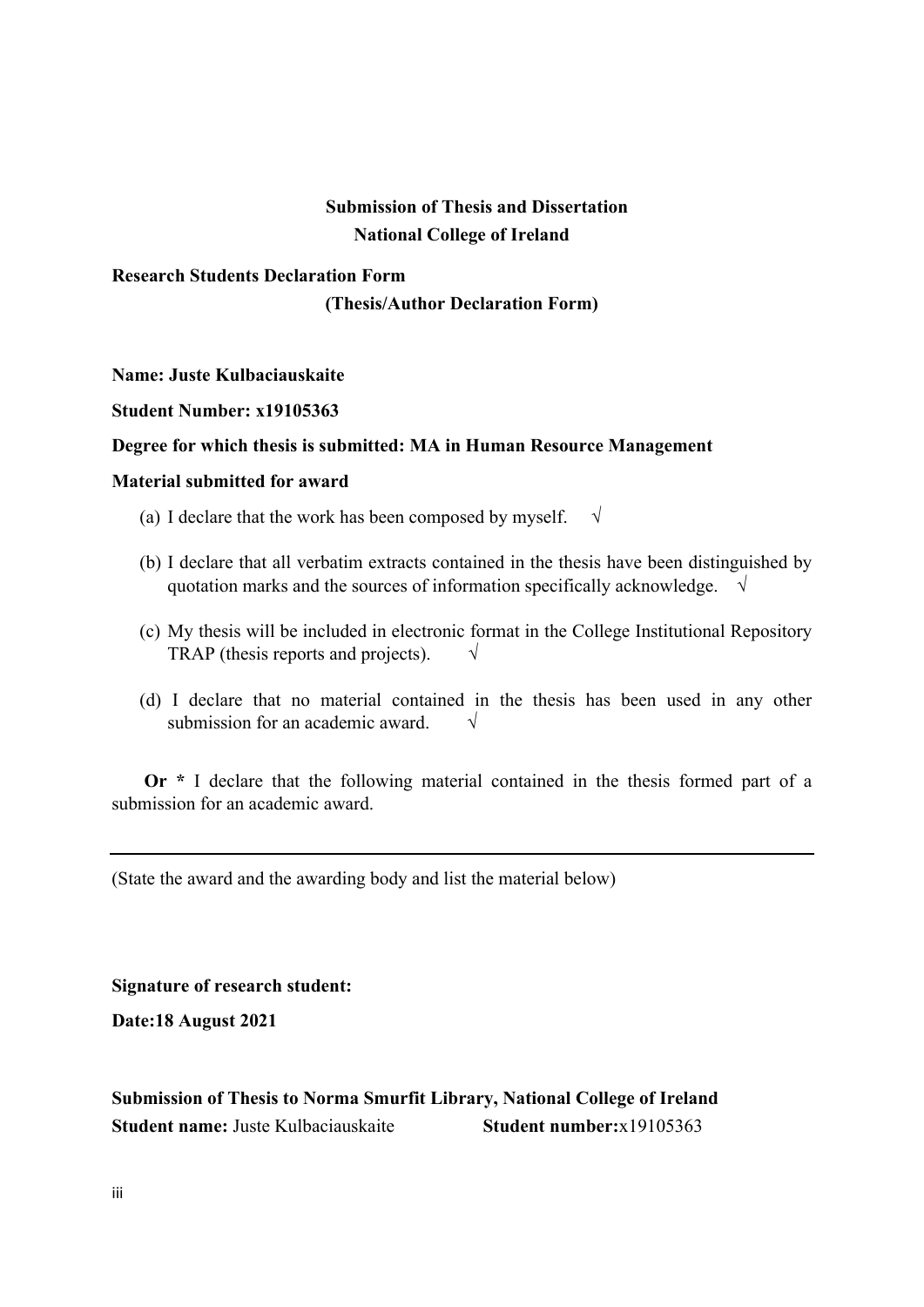#### <span id="page-3-0"></span>**ACKNOWLEDGEMENT**

I would like to say a big thank you to everyone who helped me and participated in my research process and made an effort to support me during the two-year journey.

I want to say a huge thank you to my supervisor Dr. Kesiena Ebenade, who helped me and guided me in the right direction toward my final dissertation and supported my entire dissertation journey. It was very new and challenging for me.

I would like to say a huge thank you to my family, firstly my wonderful parents who encouraged and motivated me to achieve this qualification. Thank you, Mom and Dad, for helping to mind my daughter during my dissertation and NCI journey. Also, thank you to my beautiful daughter Dominyka, for being patient and understanding and empowering me to achieve the final goal. Thank you for all your support, love, understanding and belief in me and my achievements going forward to my goal.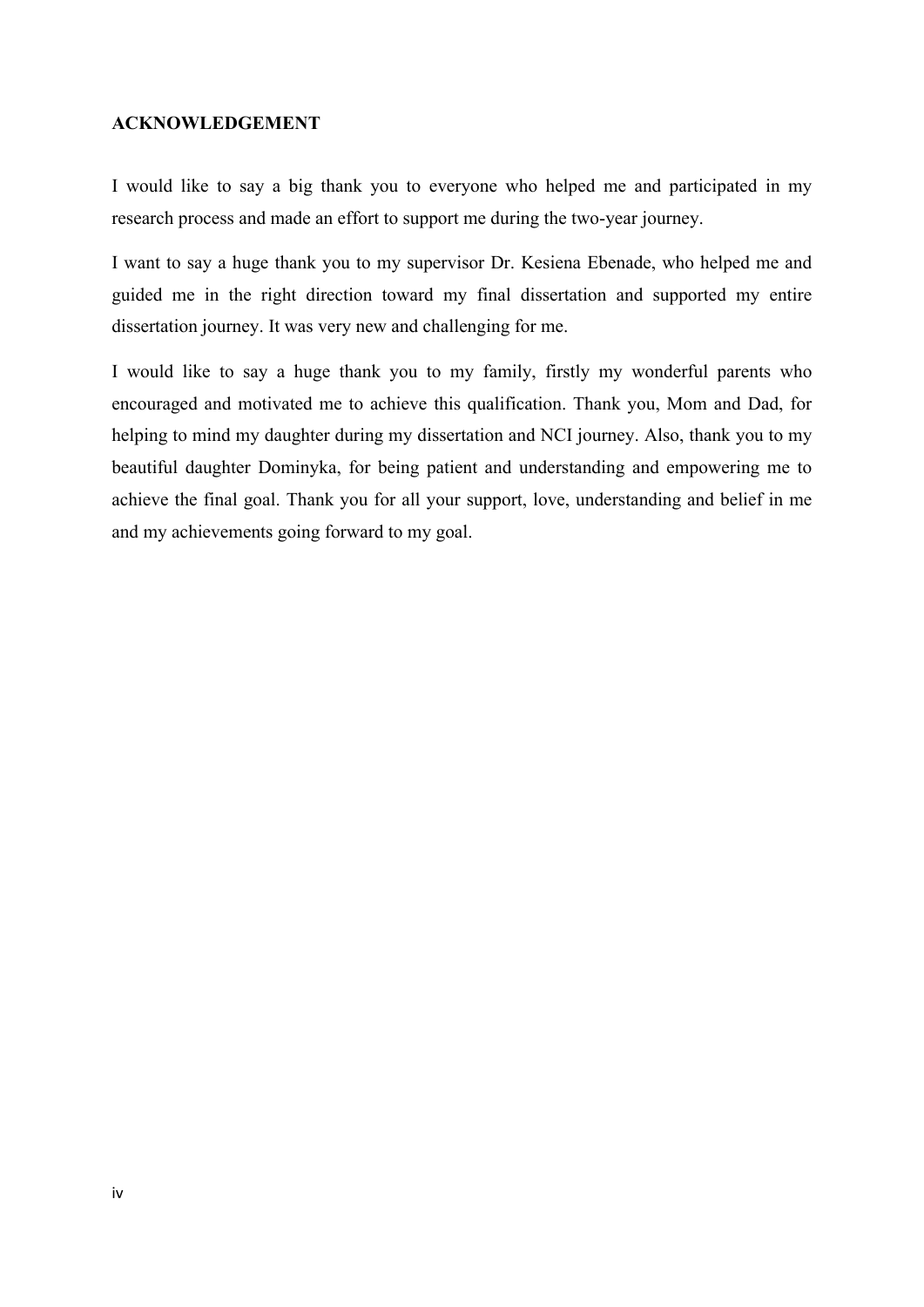# Table of Contents

| Submission of Thesis to Norma Smurfit Library, National College of Ireland iii |  |
|--------------------------------------------------------------------------------|--|
|                                                                                |  |
|                                                                                |  |
|                                                                                |  |
|                                                                                |  |
|                                                                                |  |
|                                                                                |  |
|                                                                                |  |
|                                                                                |  |
|                                                                                |  |
|                                                                                |  |
|                                                                                |  |
|                                                                                |  |
|                                                                                |  |
|                                                                                |  |
|                                                                                |  |
|                                                                                |  |
|                                                                                |  |
|                                                                                |  |
| 2.4. Relationship between Workplace Conflict and Performance Management 10     |  |
|                                                                                |  |
|                                                                                |  |
|                                                                                |  |
|                                                                                |  |
|                                                                                |  |
|                                                                                |  |
| ۷                                                                              |  |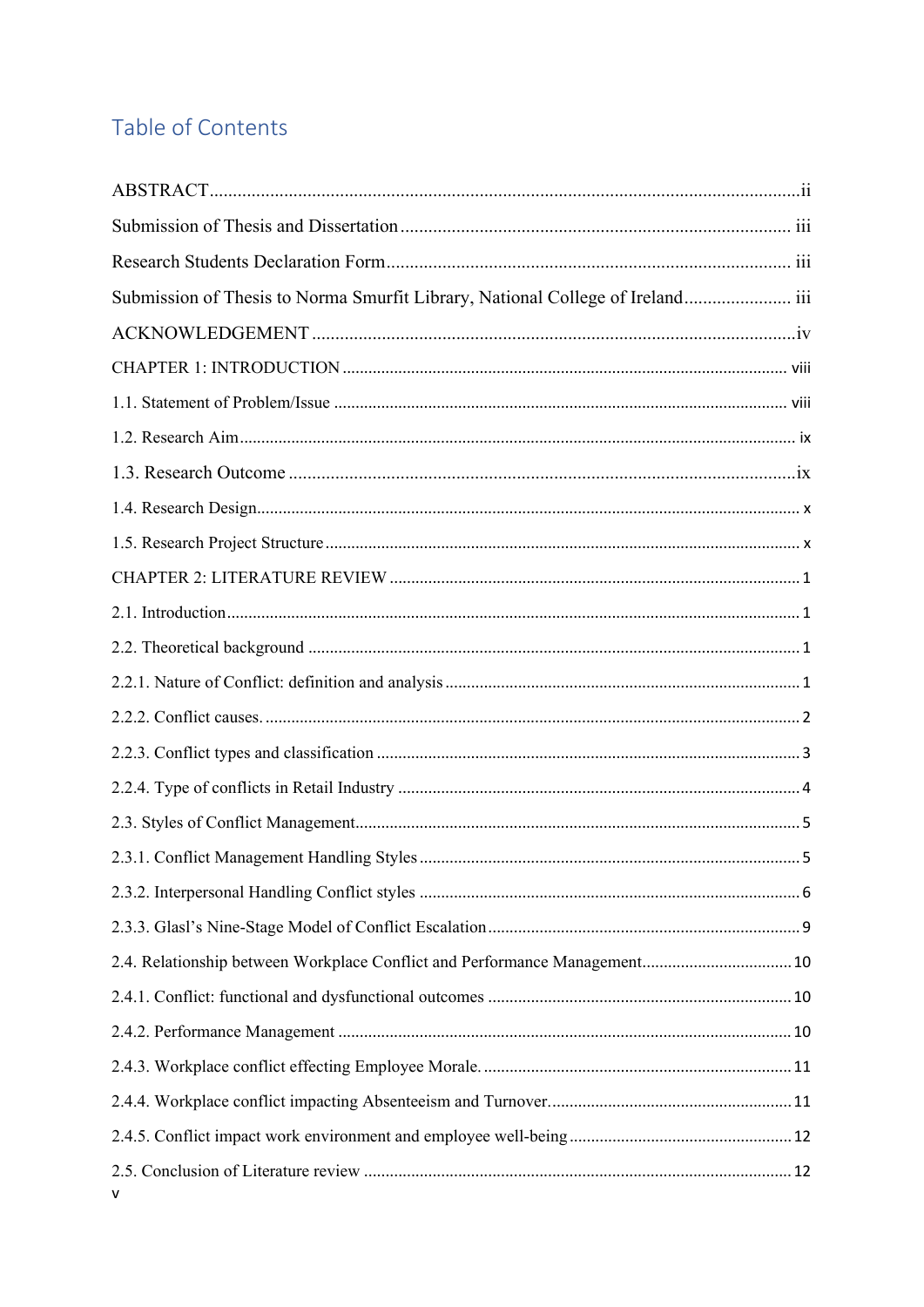| 3.2.1 Evaluating the types and causes of workplace conflicts in the retail industry 14 |  |
|----------------------------------------------------------------------------------------|--|
|                                                                                        |  |
| 3.2.3 Examining how workplace conflicts can impact employee behaviours15               |  |
|                                                                                        |  |
|                                                                                        |  |
| 3.5. Sampling and participants/researcher population and sampling 18                   |  |
|                                                                                        |  |
|                                                                                        |  |
|                                                                                        |  |
|                                                                                        |  |
|                                                                                        |  |
|                                                                                        |  |
|                                                                                        |  |
|                                                                                        |  |
|                                                                                        |  |
|                                                                                        |  |
|                                                                                        |  |
|                                                                                        |  |
|                                                                                        |  |
| 4.4.1. Task, Relationship, and Process conflicts arising within organization26         |  |
|                                                                                        |  |
|                                                                                        |  |
|                                                                                        |  |
|                                                                                        |  |
|                                                                                        |  |
|                                                                                        |  |
|                                                                                        |  |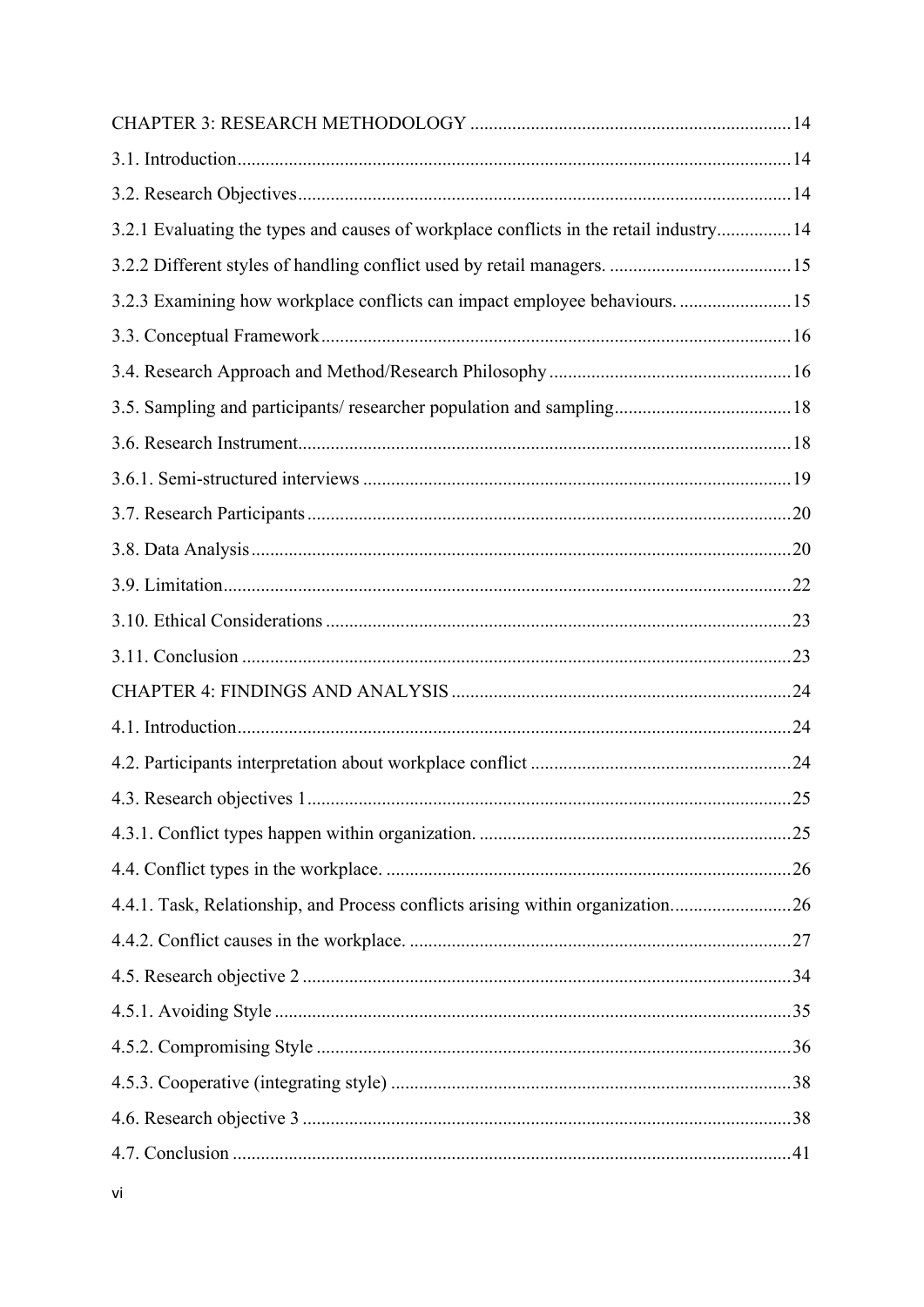| 4.7.1. Summary of results/findings and positive/negative outcomes on the performance of |  |
|-----------------------------------------------------------------------------------------|--|
|                                                                                         |  |
|                                                                                         |  |
|                                                                                         |  |
|                                                                                         |  |
|                                                                                         |  |
|                                                                                         |  |
| 5.1.4. Recommending future studies and what would you do differently.  46               |  |
|                                                                                         |  |
|                                                                                         |  |
|                                                                                         |  |
|                                                                                         |  |
|                                                                                         |  |
|                                                                                         |  |
|                                                                                         |  |
|                                                                                         |  |
|                                                                                         |  |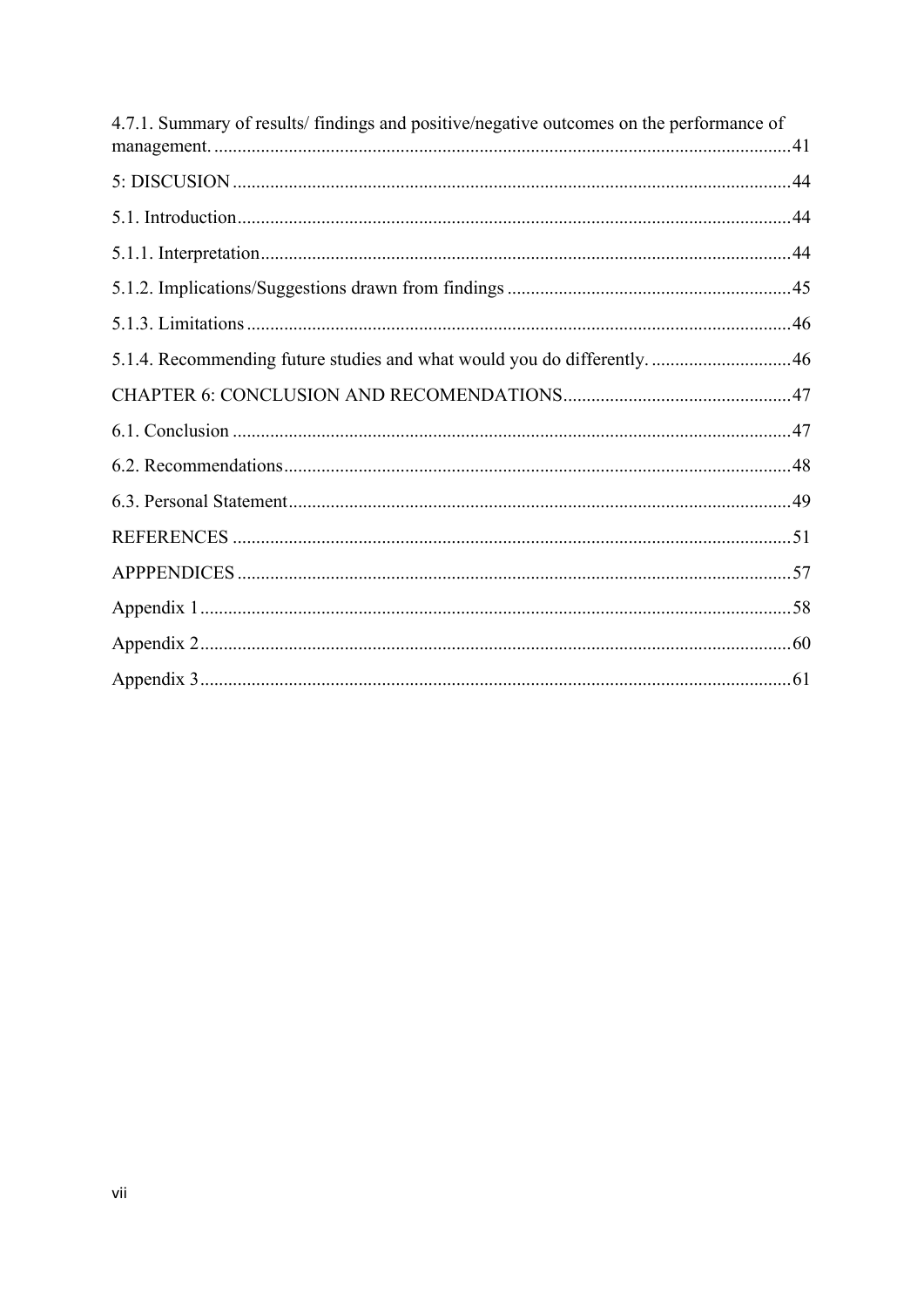## <span id="page-7-0"></span>**CHAPTER 1: INTRODUCTION**

#### <span id="page-7-1"></span>**1.1. Statement of Problem/Issue**

In the dynamic  $21<sup>st</sup>$  century workplace, conflict is continually increasing and becoming a very significant issue in the business environment. Conflict occurs everywhere within organizations and the retail industry is no exception. A survey by The Centre for Creative Leadership and Eckerd College St. Peterburg, Florida found that managers spend twenty to forty percent of their working time dealing with and responding to conflicts (McGuire, 2014). That means one to two days per week of working time spent on solving issues in the workplace and the relationship between manager productivity and organization profitability when managing workplace conflicts can be very costly. Therefore, the conflict process impacts both employee behaviour and organizational financial resources (Manesis, Vlachou and Mitropoulou, 2019).

Conflict in organizations is defined as disagreement between people working for the organization to perform organizational aims and goals. In simple terms, conflict happens due to different personalities working together, when they have different backgrounds, cultures, views, thoughts, expectations, and purposes (Yarbag, 2015). Working in a team, each person is an individual and has different opinions, ideas, attitudes, and background. Employees generally have disagreements regarding their opinions and/ or behaviours. Therefore, the study of conflict in organizations is not new, and has been researched in detail from different perspectives over many decades (Robbin, 1978). As discussed in the literature, conflict can be described as having two main forms, namely task and relationship conflicts. For instance, task conflicts are about distribution and resources, procedures and policies, and interpretation of fact. An example of relationship conflicts are conflicts in relation to values, personal taste and interpersonal style (De Dreu and Weingart, 2003). Also, conflict can have both positive and negative outcomes. It leads to seeking and getting better ideas, employees can look for different approaches to conflict situations, which creates a good approach for team-based settings, if employee interest in creativity is increased, an employee has the opportunity to use their capabilities (Mullins, 2007). On the other hand, negative outcomes of conflict in an organization indicate unhealthy relations and can lead to certain consequences for the employee's performance. It becomes a significant issue in the workplace which can be a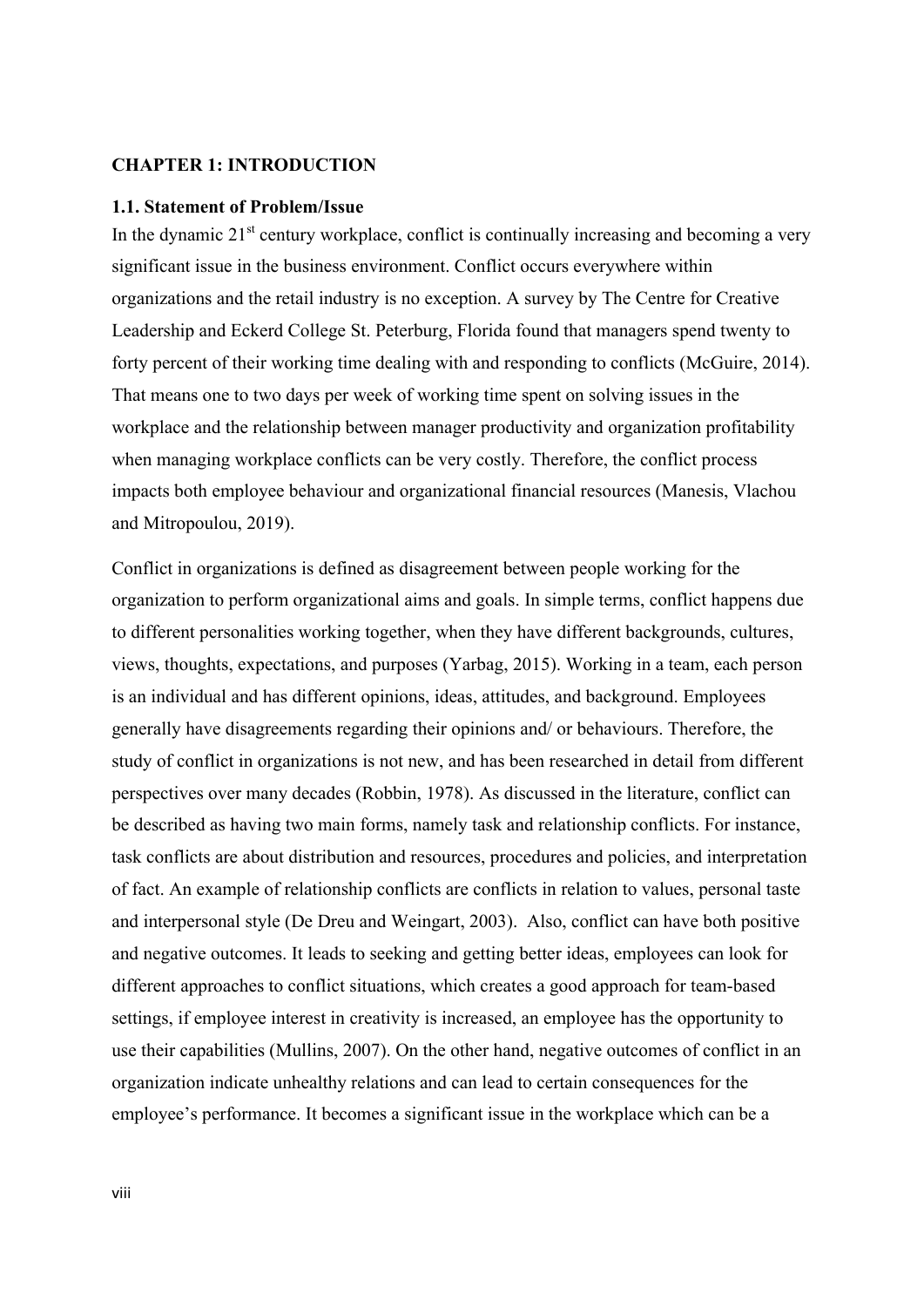significant variable in workplace productivity, effectiveness, and overall success. Conflict at work can destroy people's performance and productivity (CIPD, 2020).

## <span id="page-8-0"></span>**1.2. Research Aim**

The aim of this study is to answer the main research question and objectives.

The main research statement of this study examines workplace conflicts and their impact on performance management.

More specifically, it aims to answer three main objectives:

a) Identify different conflict types and causes in the workplace.

b) Analyse how retail managers approach conflict and which handling styles they use.

c) Examine how workplace conflicts can impact employee behaviours.

This study examines the relationship between workplace conflict and employee performance within organizations in the retail industry. It emphasizes the important causes and issues, including conflict managing style, conflict types in the organization and, overall, what are the negative consequences for job outcomes for employees experiencing workplace conflict.

## <span id="page-8-1"></span>**1.3. Research Outcome**

The conceptual framework of this study analyses conflict types, conflict causes, and conflict handling styles. These three variables have outcomes on performance management in the organization such as absenteeism, decreased productivity, turnover and well-being. More elements are shown in the table (Figure 1).

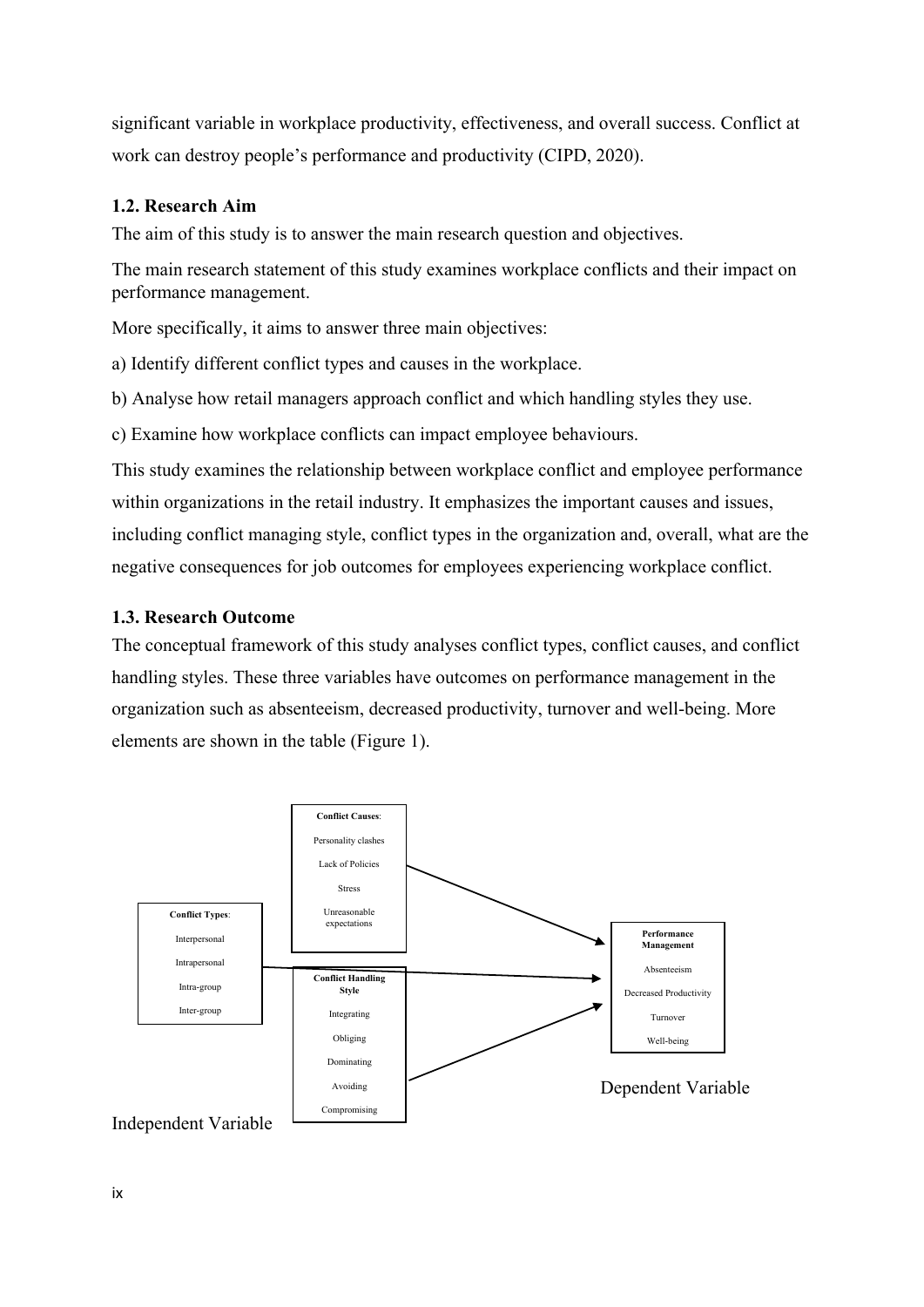#### **Figure 1 Conceptual Framework of Study**

#### <span id="page-9-0"></span>**1.4. Research Design**

In this study a qualitative research approach was used, and primary data was collected through semi-structured interviews. This method uses small participant samples; eight retail managers from different retail stores who have been involved in a conflict situation or dealt with conflict in the workplace personally. This descriptive research will focus on people's personal experiences with workplace conflicts and managers will share their opinions, views and thoughts. They can explore feelings about workplace conflict in depth and discuss it in detail. The study will gather leader views, experiences about workplace conflicts, causes, handling styles and consequences to employee performance.

In this research one to one electronic interviews will be conducted using Microsoft Teams. The transcript of interview records will be collected, in the process the interview will be coded and approached by using thematic analysis, by identifying themes that influence the performance management for further investigation of the research.

## <span id="page-9-1"></span>**1.5. Research Project Structure**

The dissertation is divided into seven parts, where each of the parts is analysed and classified in detail regarding the conflicts, conflict management and performance of management involved. All parts are related to each other, and are organised as follows:

**Chapter one** starts with an introduction of the study, presents the conflict issue in the organization, discusses the main research question and design, and provides an overall summary of the study.

**Chapter two** will analyse the literature review about conflict, including: types, causes, their outcome on performance management, and types of conflicts in the retail industry. It combines all connections and relationships to each other.

**Chapter three** will discuss the main research question, linked to three objectives for more identification of research outline, and the conceptual framework is explained in detail, consisting of a qualitative research methodology philosophy explanation, including how the primary data/ interviews were conducted and data analysed.

x **Chapter four data analysis and findings** provides an overview of the research interview results and primary research findings, semi-structured interviews were conducted. Codes and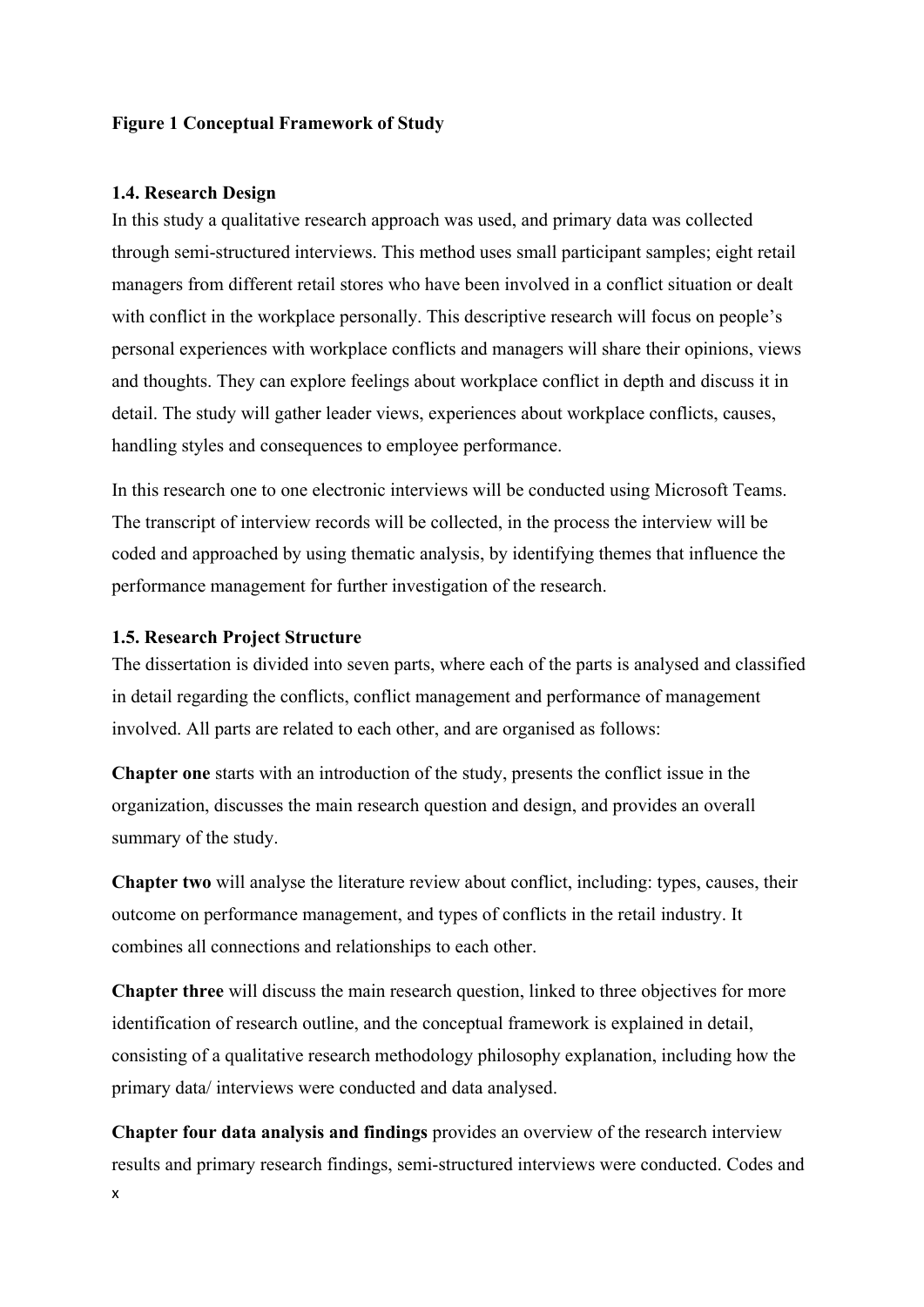themes have been identified in the interviews with eight retail managers/leaders and linked to research objectives and theoretical implications.

**Chapter five** discusses and compares the research data analysis and findings with the literature.

**Chapter six** summarises the research study and offers some conclusions/ recommendations for managers, including some courses and training for managing conflicts in the workplace.

The last part of the dissertation is the reference list and appendices.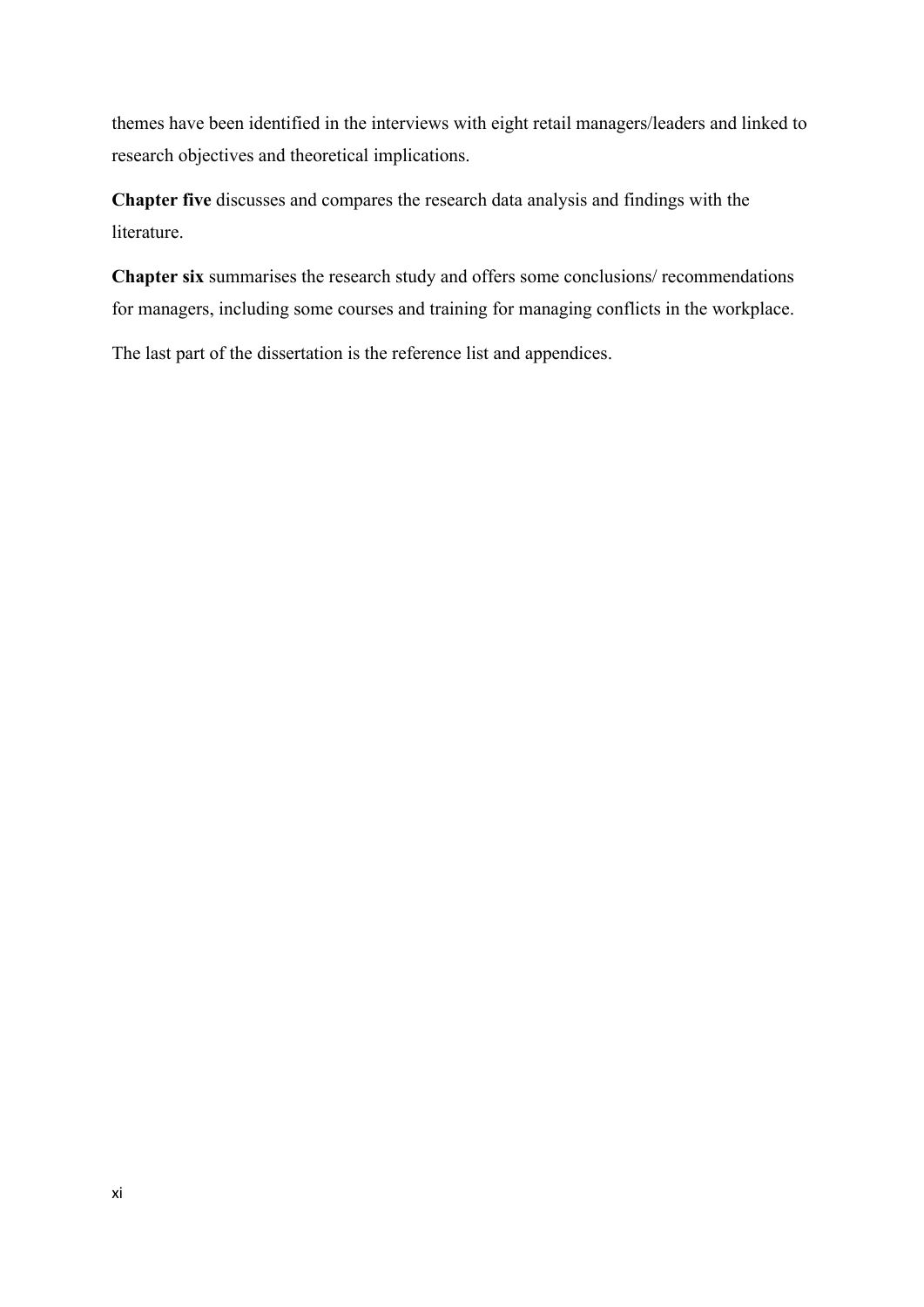#### <span id="page-11-0"></span>**CHAPTER 2: LITERATURE REVIEW**

#### <span id="page-11-1"></span>**2.1. Introduction**

Conflict is a functional element in the organisational lifecycle. From an organization's perspective, conflicts stem from the problems of working together occurring/ combining and preventing employees from carrying out their duties. Conflict comes not only from different thinking styles, but also from their benefits and incompatibilities (Eren, 1984). Competition, disagreements, and tension are part the conflict process, whenever people are collaborating and engaging within the workplace, conflicts can occur. It can also lead to positive and negative outcomes. Conflict can be differentiated into different types and occurrences are categorised into several settings. To deal with conflict constructively and functionally one needs to apply different handling techniques to conflict styles in various situations. Finally, several negative outcomes of dysfunctional conflict on employee performance are outlined.

#### <span id="page-11-2"></span>**2.2. Theoretical background**

#### <span id="page-11-3"></span>**2.2.1. Nature of Conflict: definition and analysis**

Conflict has been defined in a multitude of ways and researchers have not found a common term, but there are different interpretations of it (Rahim, 2002; Thomas, 1992). Early organisational conflict theorists like Max Weber and Henri Fayol described conflict as unfriendly and unpleasant (Katz and Flynn, 2013). Conflicts have been confirmed as an unavoidable part of the organizational life cycle, and all managers, employees, and subordinate's expectations within organization are incompatible (Jones et al, 2000) and it arises from tension between people working in a team because of individuals real or perceived differences (De Dreu, 1999; Thomas, 1992; Wall and Callister,1995). According to Rahim (2002), conflict occurs when the individuals need to do a task and social entities such as individuals, groups, and/ or organization's interests/ needs are incompatible; when a party is seeking a goal and is not fully satisfied with the result; when the parties have different skills, attitudes, and/ or values in the workplace and perceive the outcome differently; two parties have different behavioural preferences when they are engaged in the same activity; any conflict has to be recognised when it occurs so it does not escalate further. Another conceptual approach to conflict is defined as a form of discord or disagreement arising between individuals or within groups when the beliefs and actions of one or more members of groups are resisted as unacceptable. In the short-term conflict is generally defined as people being in a situation which presents different opinions and views (Blackburn, 2020); it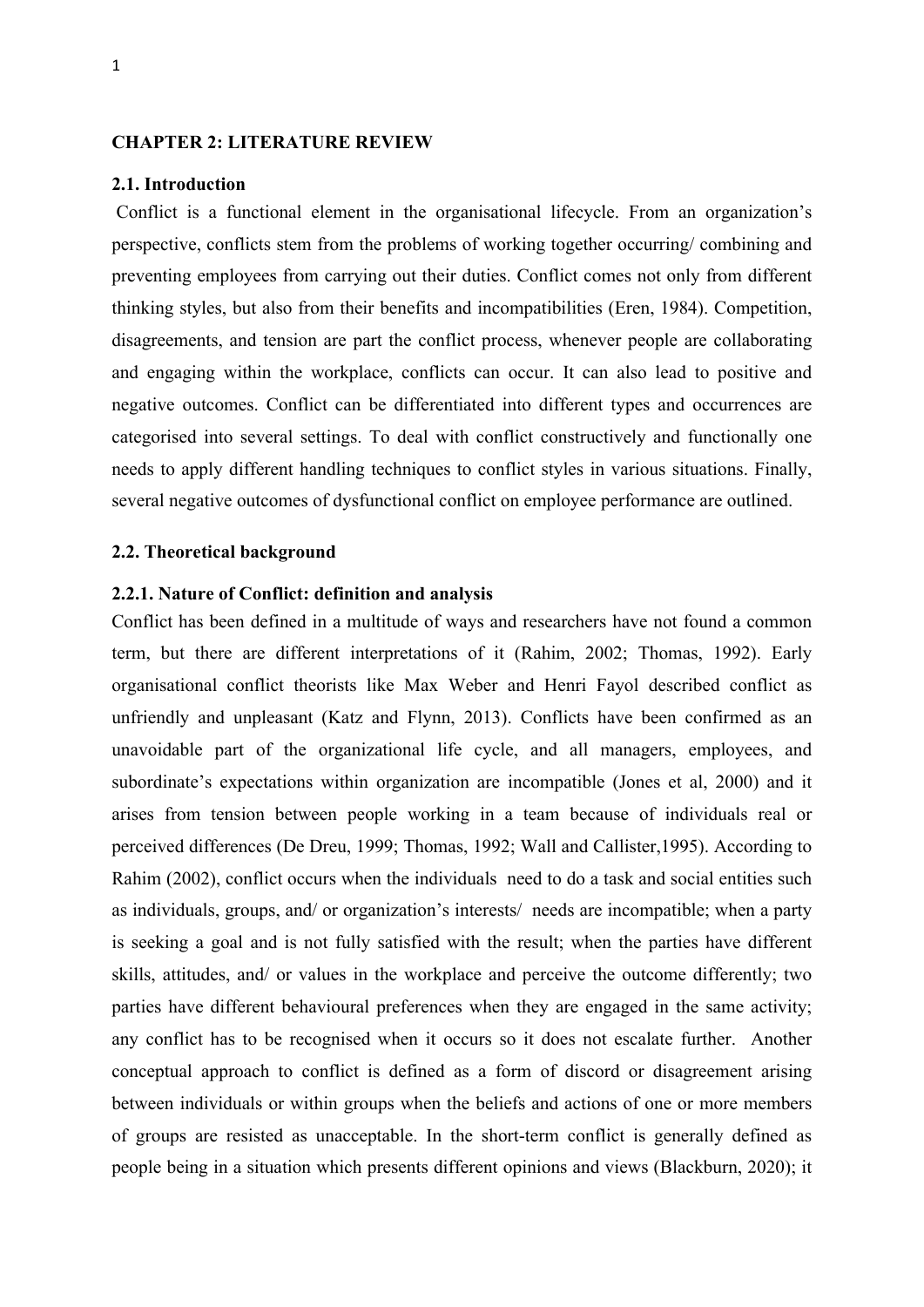brings the outcome of an antagonistic state (Tschannen, 2001). Conflict is an expression of hostility and misunderstanding between one another. When dealing with employee conflicts, it is important to recognise a small conflict in the early stages and deal with it appropriately, in a healthy environment. Simple and small conflicts can escalate into bigger problems and lead to a major problem in an organization. Although all researchers' approaches are defined in their own way, they all have a common dimension that is described as diverse in nature and has different perspectives.

#### <span id="page-12-0"></span>**2.2.2. Conflict causes.**

The most frequent causes are personality clashes, stress, lack of clarity of work directions, overload of tasks, poor communication, lack of openness and honesty, competition, cultural difference, dissatisfaction with salary and rewards, and unfair treatment. According to Workplace Conflicts Statistics (2020) the main three triggers of conflicts are personality clashes (ego), stress, and heavy workloads (PPS, 2020). The primary source of conflict is personality differences when employees fail to accept and respect differences between each other, and tension arises. Straightforward personality types like to say what is on their mind, but to other employees with different personalities this can seem rude and offensive. Conflict can occur very quickly among people with differences in background, values, and experiences (Isa, 2015). Therefore, when employees/ colleagues do not have enough tolerance and/ or respect and don't want to understand differences about each other that can cause conflict. Scholars indicate three main root causes of conflict and characteristics which influence conflict, namely:

- Power how employees use their capabilities.
- Organization demand such as different expectations of work,
- Worth self-esteem, emotional connection, emotion intelligence (Katz and Flynn, 2013).

2 Perceived power imbalances impact the ability to address the conflict and its disagreements between individuals by creating tension between each other. The best way to solve conflict is to identify the issue and manage it constructively with an appropriate response. Believing that small disagreements or conflict will just disappear can lead to a bigger problem, which costs more money and requires more time to resolve. Conflicts can occur consistently when issues arise between employees, or between managers and employees. According to Bingham (2016), the causes of conflicts are: power and status differences, a disconnect between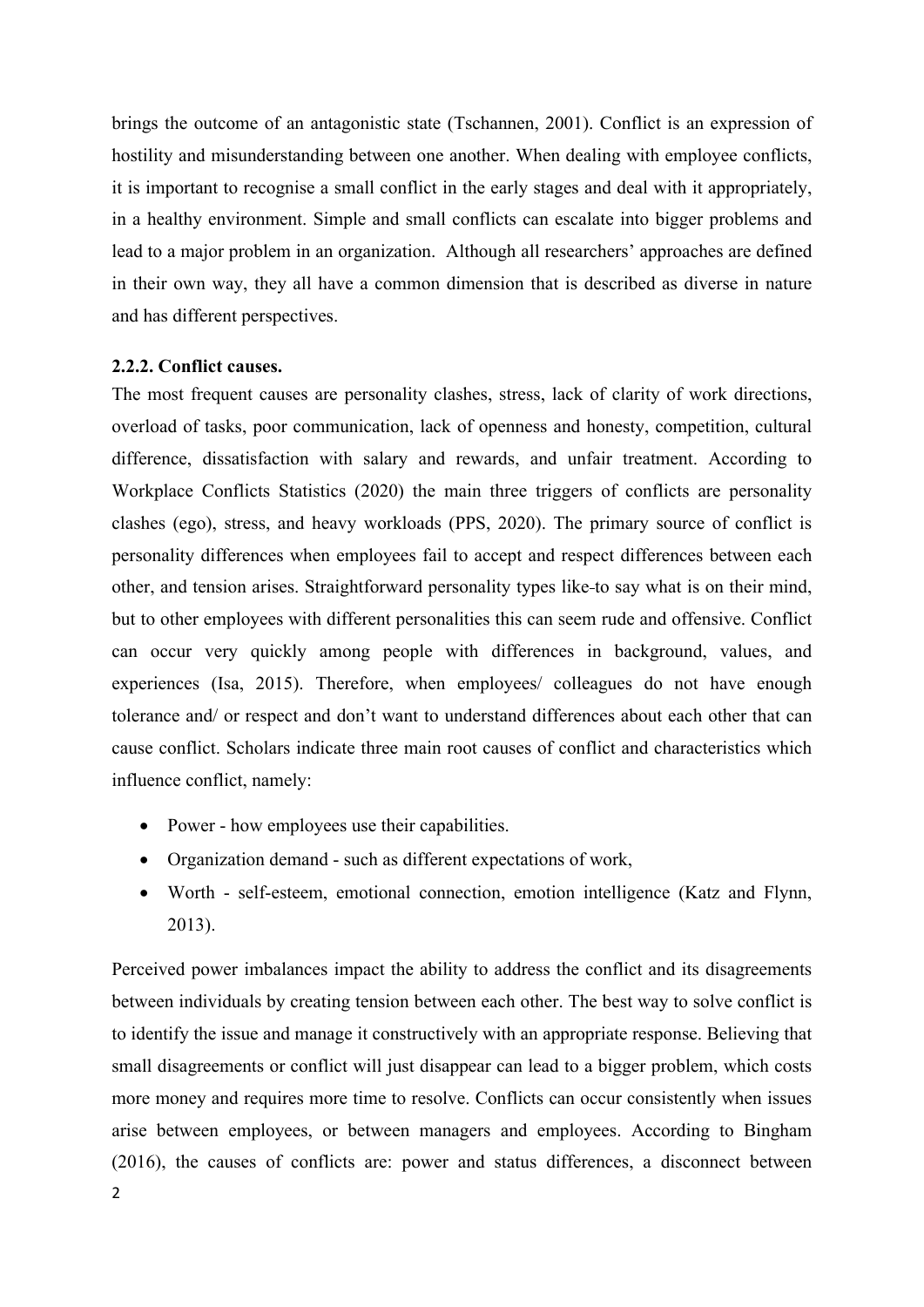organization management and employees, breach of company policies and procedures, lack of consistency in the treatment and support of employees, and lack of trust and justice. Conflict between individuals can happen in many ways and its causes can be basic work issues, such timekeeping, poor attendance, personality clashes, unfair treatment (CIPD, 2021).

To conclude, there are often numerous causes of conflict which lead to disagreement. There is always underlying tension between individuals which may surface in a specific issue, to identify the underlying issue is complex, but it is vital to recognise it in the early stages and resolve it in time.

#### <span id="page-13-0"></span>**2.2.3. Conflict types and classification**

Organizational conflict can be differentiated into substantive or affective conflicts, each of which can be classified as intraorganizational or interorganizational conflicts. Intraorganizational conflicts occur within organizations between individuals and groups based on levels, and the second classification is interorganizational, which happens between two or more organizations (Rahim, 2002). Intraorganizational conflicts can be classified into a few different groups: the first is interpersonal conflict, which sets two different individuals against each other and refers to conflict between two different individuals. Secondly, intrapersonal conflict refers to individuals' minds, emotions, principles, and values. The third, intra-group conflict, occurs between individuals within teams and misunderstandings or incompatibilities between individuals. The fourth is inter-group conflict, which occurs between different teams within organizations and the conflict arising from misunderstandings and competition between each other (Madalina, 2015). Also, conflicts have several dimensions, where one conflict is related to task and another related to interpersonal issues. Researchers of these dimensions have named them differently: task, relationship, and process conflicts (Jehn and Mannix, 2001), substantive and affective conflicts (Guetzkow and Gyr, 1954), task and emotional conflicts (Ross and Ross, 1989). Task conflicts are defined as instances in which an employee has incompatibilities such as different opinions and viewpoints towards the task, policies, and/ or organizational issues (Jehn and Mannix, 2001). It is about diversity of ideas and opinions toward achieving a task in the workplace. It leads to a positive outcome in performance and avoiding negative feelings.

The next conflict type is relationship conflict, and it occurs with different personalities by creating tension/ friction between each member within a group (Jehn and Mannix, 2001).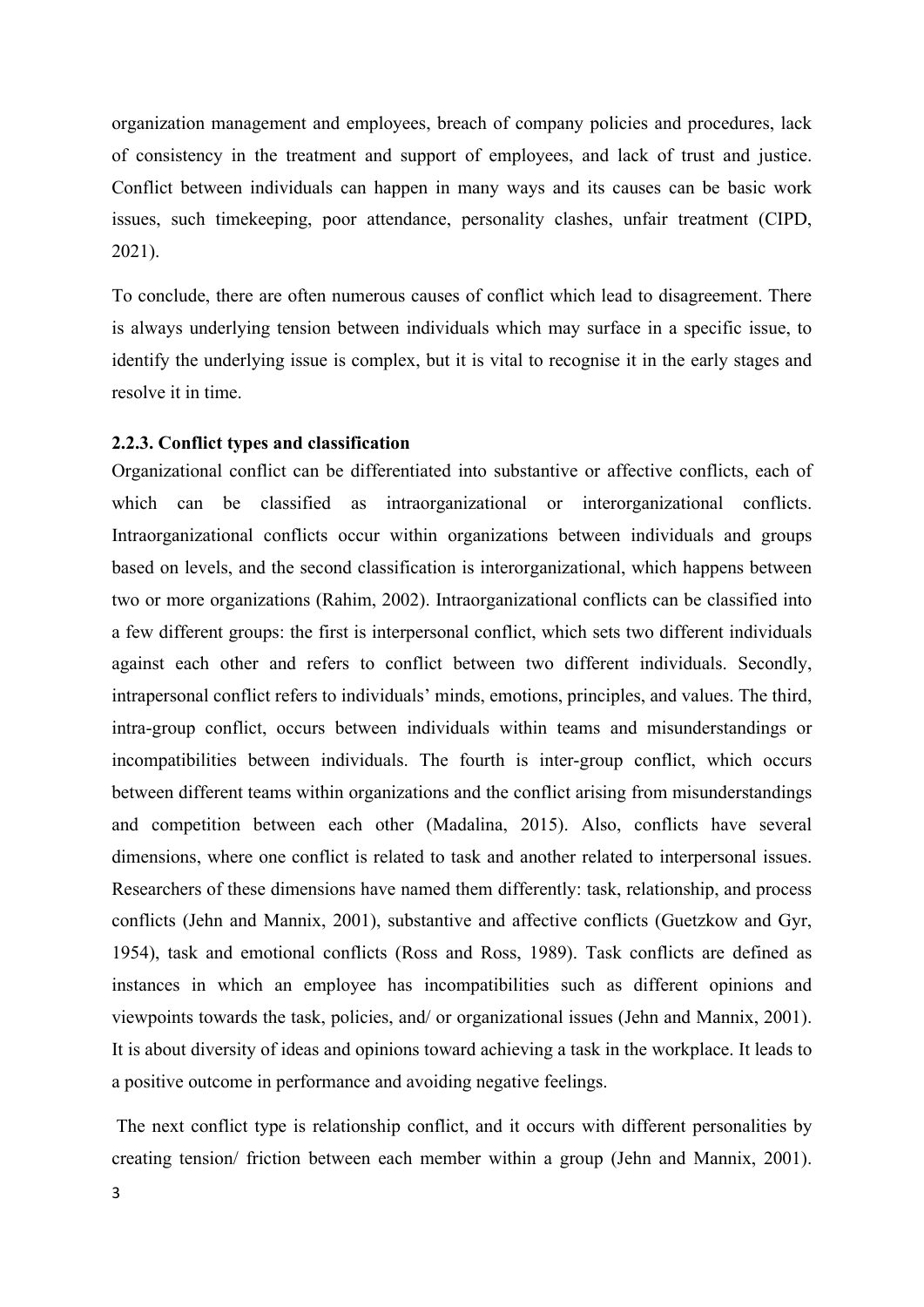This type of conflicts includes personal issues, dislikes and likes, attitude, a result of which is frustration and feelings of anger. The third unique conflict has been defined by researchers as a 'process' conflict, which relates to issues of duty and resources which empower people with different responsibilities, more specifically who is responsible and what kind of different responsibilities people get. Process conflicts occur when people do not agree with a specific responsibility, they have to achieve a specific duty. It has been shown that relationship and process types of conflict are detrimental to individual employee or group performance and job satisfaction. Therefore, relationship conflict relates to problems with personalities of employees and process conflict relates to the assignment of duties and resources which can harm the performance (Jehn, 1997). In contrast, another type of task conflict brings positive and effective outcomes, because it relates to tasks at work, and encourages individuals' capabilities and inspires creativity in the workplace, it improves and boosts performance (Eisenhardt and Schoonhoven,1990; De Dreu and Weingart, 2003). It is like an opportunity to solve problems in creative ways from different perspectives. Conflicts can inspire brainstorming, full engagement and listening to different ideas and views when addressing the issue.

## <span id="page-14-0"></span>**2.2.4. Type of conflicts in Retail Industry**

4 Conflict is not a simple consequence of working on the shop floor. Rather, it is working on daily tasks such as selling and providing excellent customer service, dealing with internal conflicts with another colleague or team member and effecting efficiency on the shop floor. Therefore, dealing with conflict in the workplace is always very complex and challenging. Demanding customers, differences in employee opinions, work ethics, and desire to be engaged and involved more in decision making can create tension in the workplace. The studies conclude that managers or team leaders spend half of their days engaged with reaching an agreement and collaborating with colleagues up or down the company hierarchy (O'Leary and Van Slyke, 2010). Conflict can arise not only between two employees within an organization but in retail when the employees work on the shop floor most of the time, conflicts can also happen between employees and customers. Employees deliver customer service on duty and interact with people constantly; therefore, unpleasant interactions can occur. Retail managers need to recognise any conflict which happens in the workplace and understand the reasons and reduce the tension in the meantime. It is important to provide a pleasant experience for the customer and maintain a good reputation for any organization. Most problems arise over territory issues (Esmark and Noble, 2016). Which means that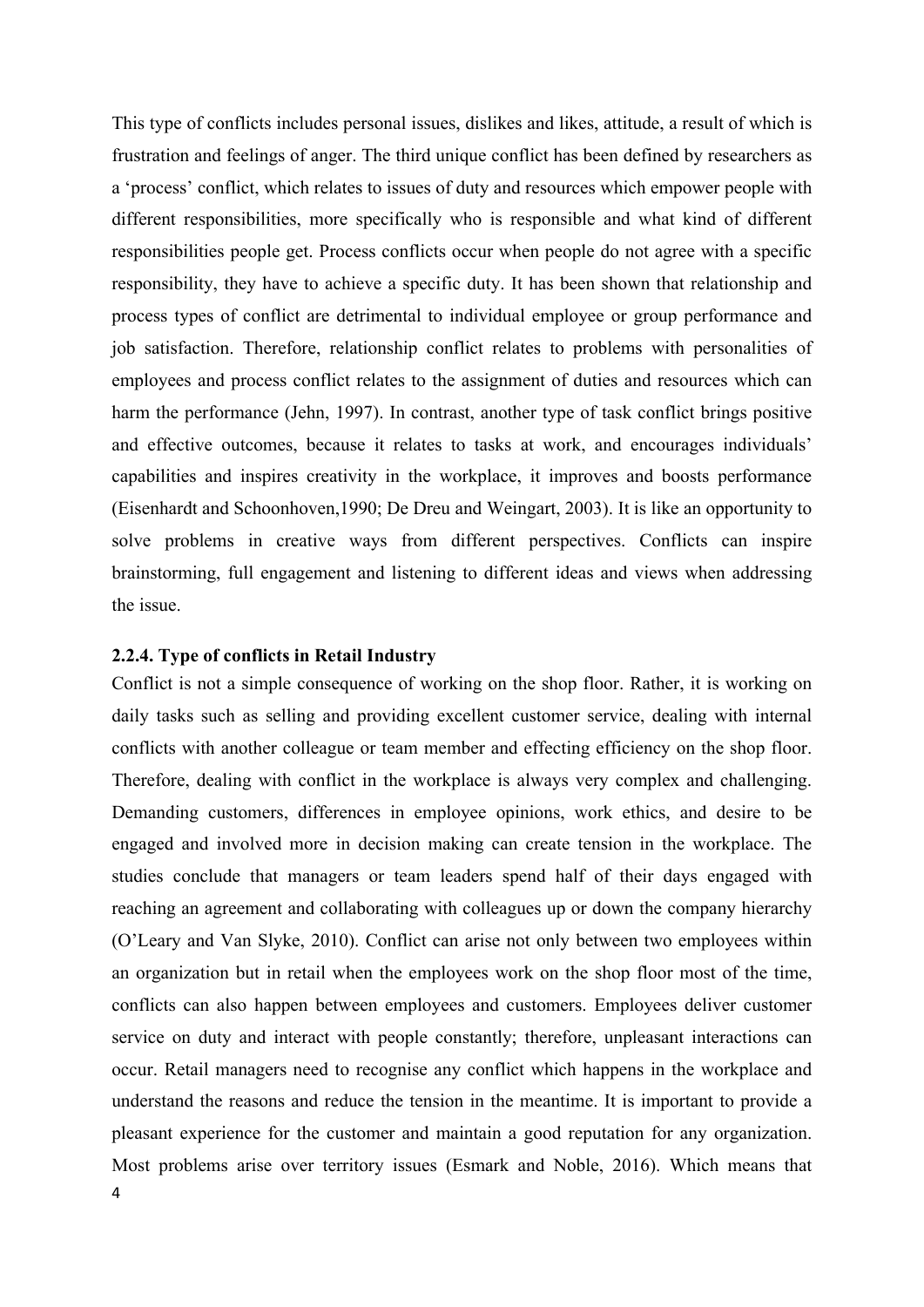employees and customers have two different territories, and once the territories agreed are different then conflict can occur. It can be very serious and damage the employer's reputation or bring more serious problems. Also, the dysfunctional customer can impact the employee emotionally, psychologically, and behaviourally, which negatively impacts the employee's performance.

## <span id="page-15-0"></span>**2.3. Styles of Conflict Management**

## <span id="page-15-1"></span>**2.3.1. Conflict Management Handling Styles**

According to Robert Blake and Jane Mouton (1964) and their Managerial Grid model there are two different approaches to conflict style in relation to people and task (Kew and Stredwick, 2016). Subsequently, Thomas (1976) refined the Blake and Moutons model and presented his own five styles of resolution model, which includes cooperative, competitive, accommodating, avoiding, and compromising (Rahim and Magner, 1995). The model is shown in figure 1 and explained in detail. It includes:

- Accommodating style. In the conflict process one person is right in a winner position, another person is wrong in a losing position.
- Cooperative style. That means that the dispute resolution has two dominant people with two winners' positions. Two individuals in the conflict situation are integrated into the winner stage.
- Competitive style, which is like the competition between each other. In conflict resolution one person becomes the dominant winner, the other loses.
- Avoiding style. The conflict process proceeds with the ignoring principle, where any issues happen employees try not to pay attention and ignore it. Therefore, there is no winner in this stage, both parties are losing.
- Compromising style. This style approach is to find the best solutions for each party, to make a compromise to each other. (Tabassi et al, 2017).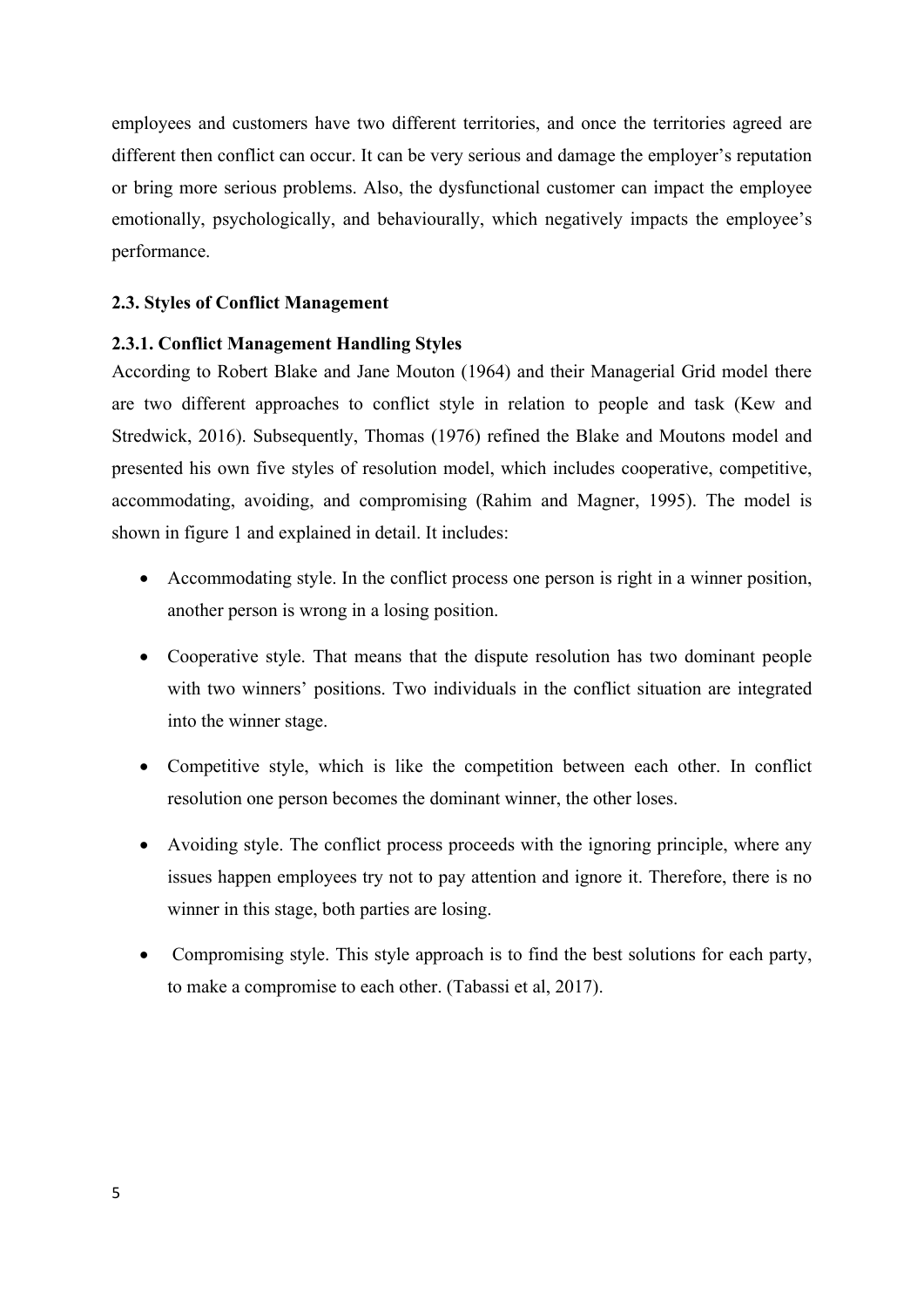

(Amin Akhavan Tabassi et al 2017/Procedia Computer Science)

Rahim and Bonoma (1979) emphasize two dimensions: concern for self and concern for others.The first dimesnsion can be described as a high or low level of your own satisfaction with personal concerns. The second dimmesion indicates high or low level of others' satisfaction of their concerns. These two dimensions are then linked to the five conflcit handling styles (Rahim, Bonoma, 1979). Previous research of conflict has defined it as disagreement, incompatibility, disputes, annoyance, and measures conflict intensity in various levels (Rahim, 2002). When team members interact with each other, they approach conflict by using the different conflict handling styles to resolve disagreement effectively and constructively where situations can be dealt with appropriately.

Conflict handling is discussed as manging different individuals and individuals in groups (Kew and Stredwick, 2017). It is very important that the leaders in the organization use and select handling styles in various situations.

#### <span id="page-16-0"></span>**2.3.2. Interpersonal Handling Conflict styles**

The five conflict management handling styles help to achieve better results within an organization. The appropriate situations for using the five interpersonal conflict handling styles are shown in table 1 and are explained in relation to which conflict handling styles are appropriate or inappropriate for a given situation.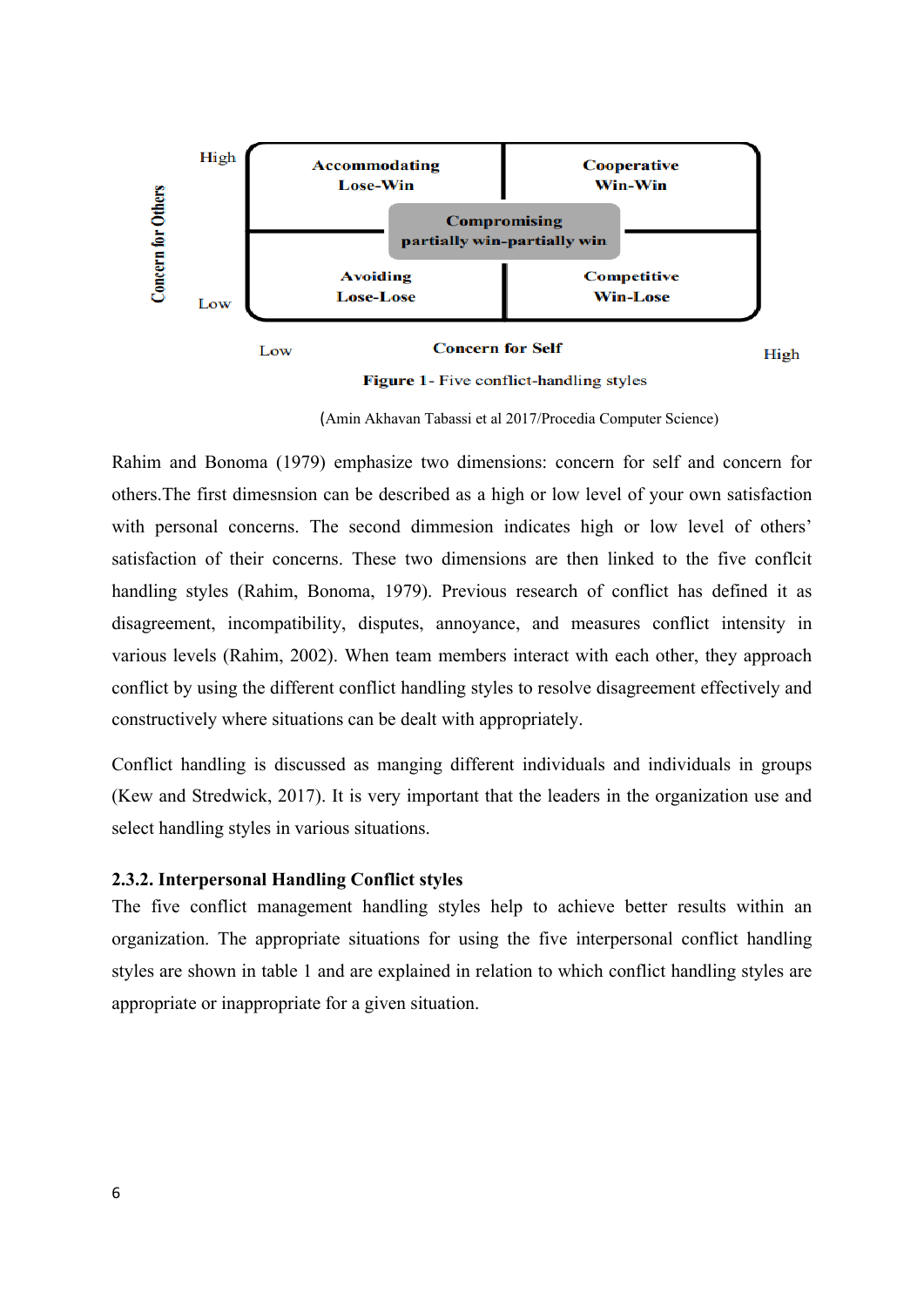# **Table 1**

Styles of Handling Interpersonal Conflict and the Situation Where they are Appropriate and Inappropriate.

| <b>Conflict style</b> | <b>Situation where appropriate</b>                          | <b>Situation where inappropriate</b>               |  |
|-----------------------|-------------------------------------------------------------|----------------------------------------------------|--|
| Integrating           | 1. Issues are complex.                                      | 1. Task or problem is simple.                      |  |
|                       | 2. Synthesis of ideas is needed to                          | 2. Immediate decision is required.                 |  |
|                       | come up with better solutions.                              | 3. Other parties are unconcerned                   |  |
|                       | 3. Commitment is needed from others                         | about outcome.                                     |  |
|                       | Parties for successful implementation.                      | 4. Other parties do not have                       |  |
|                       | 4. Time is available for problem-solving.                   | Problem-Solving skills.                            |  |
|                       | 5. One party alone cannot solve the problem                 |                                                    |  |
|                       | 6. Resources possessed by different parties                 |                                                    |  |
|                       | are needed to solve their common problems.                  |                                                    |  |
| <b>Obliging</b>       | 1. You believe that you may be wrong.                       | 1. Issues is important to you.                     |  |
|                       | 2. Issue is more important to the other party               | 2. You believe that you right.                     |  |
|                       | 3. You are willing to give up something in                  | 3. The other party is wrong or unethical.          |  |
|                       | Exchange for something from other party                     |                                                    |  |
|                       | In the future.                                              |                                                    |  |
|                       | 4. You are dealing from position of                         |                                                    |  |
|                       | a weakness                                                  |                                                    |  |
|                       | 5. Preserving relationship is important.                    |                                                    |  |
| Dominating            | 1. Issue is trivial.                                        | 1. Issue is complex.                               |  |
|                       | 2. Speedy decision is needed.                               | 2. Issue is not important to you.                  |  |
|                       | 3. Unpopular course of action is                            | 3. Both parties are equally powerful.              |  |
|                       | Implemented.                                                | 4. Decision does not have to be made quickly       |  |
|                       | 4. Necessary to overcome assertive                          | 5. Subordinates possess high degree of competence. |  |
|                       | Subordinates.                                               |                                                    |  |
|                       | 5. Subordinates lack expertise to make technical decisions. |                                                    |  |
|                       | 6. Issues is important to you.                              |                                                    |  |
| Avoiding              | 1. Issues is trivial.                                       | 1. Issues is important to you.                     |  |
|                       | 2. Potential dysfunctional effect of                        | 2. It is your responsibility to make decision.     |  |
|                       | Confronting the other party outweighs                       | 3. Parties are unwilling to defer,                 |  |
|                       | Benefits of resolution.                                     | Issue must resolve.                                |  |
|                       | 3. Cooling off period is needed.                            | 4. Prompt attention is needed.                     |  |
| Compromising          | 1. Goals of parties are mutually exclusive                  | 1. One party is more powerful.                     |  |
|                       | 2. Parties are equally powerful                             | 2. Problem is complex enough.                      |  |
|                       | 3. Consensus cannot be reached                              | Needing problem-solving approach.                  |  |
|                       | 4. Integrating or dominating style is not successful        |                                                    |  |
|                       | 5. Temporary solution to complex problem is needed,         |                                                    |  |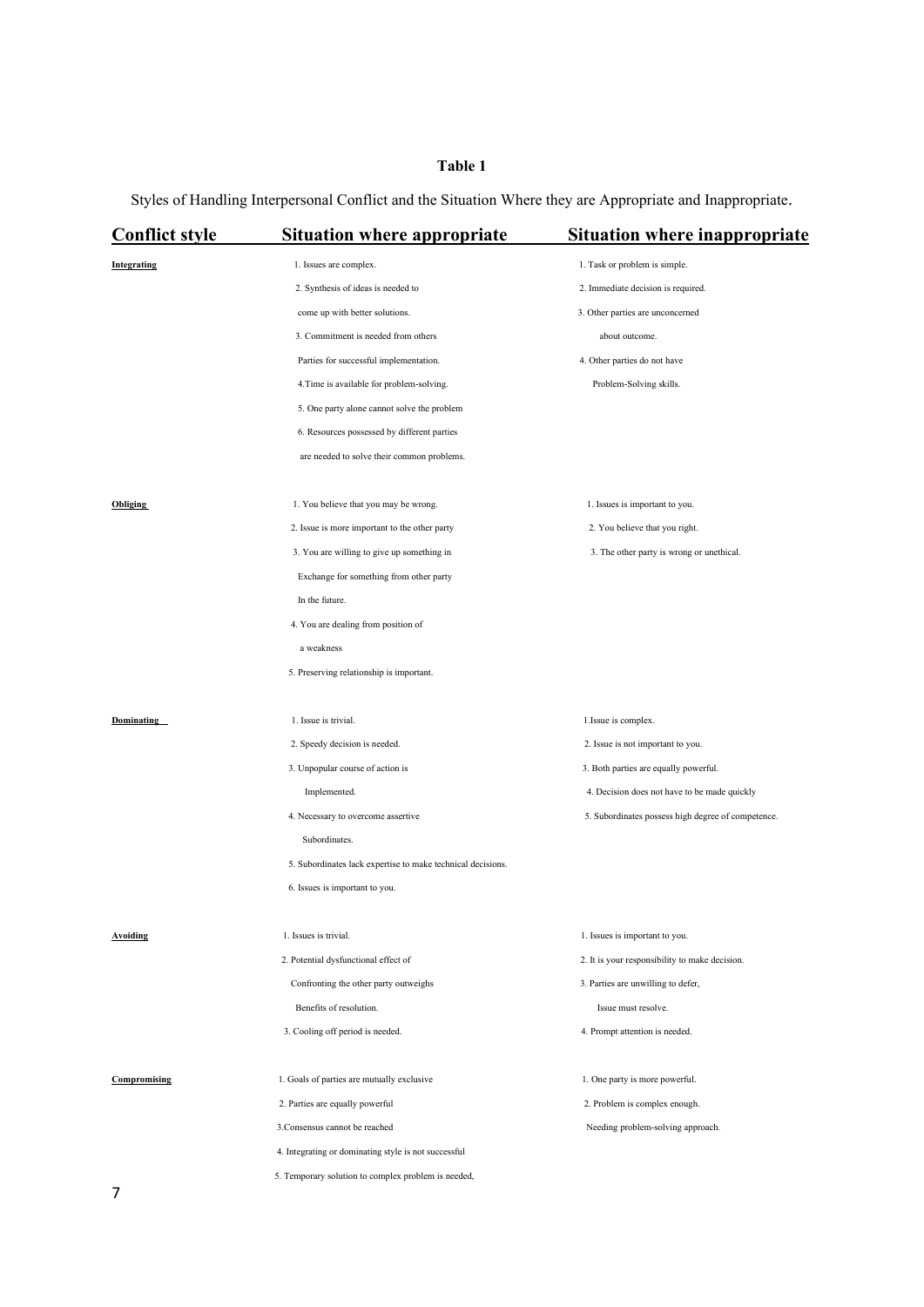## **Integrating**

This conflict style is related to problem solving styles, defining the problem and resolving it in the meantime. It involves communication, collaboration, looking for alternatives and satisfaction for both parties. This style can be used for complex issues, when one party does not have a solution, another party can propose an alternative way, and this style is appropriate. It is useful in dealing with organizational issues, objectives (Rahim, 2002) and is the best approach for social conflicts (Pruit and Carnevale, 1993).

#### **Obliging**

This style of handling is used for minor differences and is unaware of the roots of the issue, and the issue is the most important element. It leads to the winning and losing position, where one party will quit for some reason and another party will benefit from it. This style is inappropriate when the party is unethical. Preserving relationships is important when dealing from a position of weakness and this style is appropriate in such a situation.

#### **Dominating**

This style is defined as competitor style, no matter what is happening one person has to become dominant in the position and forget all expectations and objectives of the other party. This can be harmful for one party once a decision has been made. In an appropriate situation this style will be used for technical and quick decisions to be made but is inappropriate when issues are not important to any one party.

#### **Avoiding**

This style is associated with stepping back, where each party's concerns are not satisfied. It is used to deal with small issues and involves a cool down period when dealing with a conflict process. Also, this style is used when one of the parties experiences a negative outcome. An inappropriate situation is when the party has decided and both parties are not willing to wait.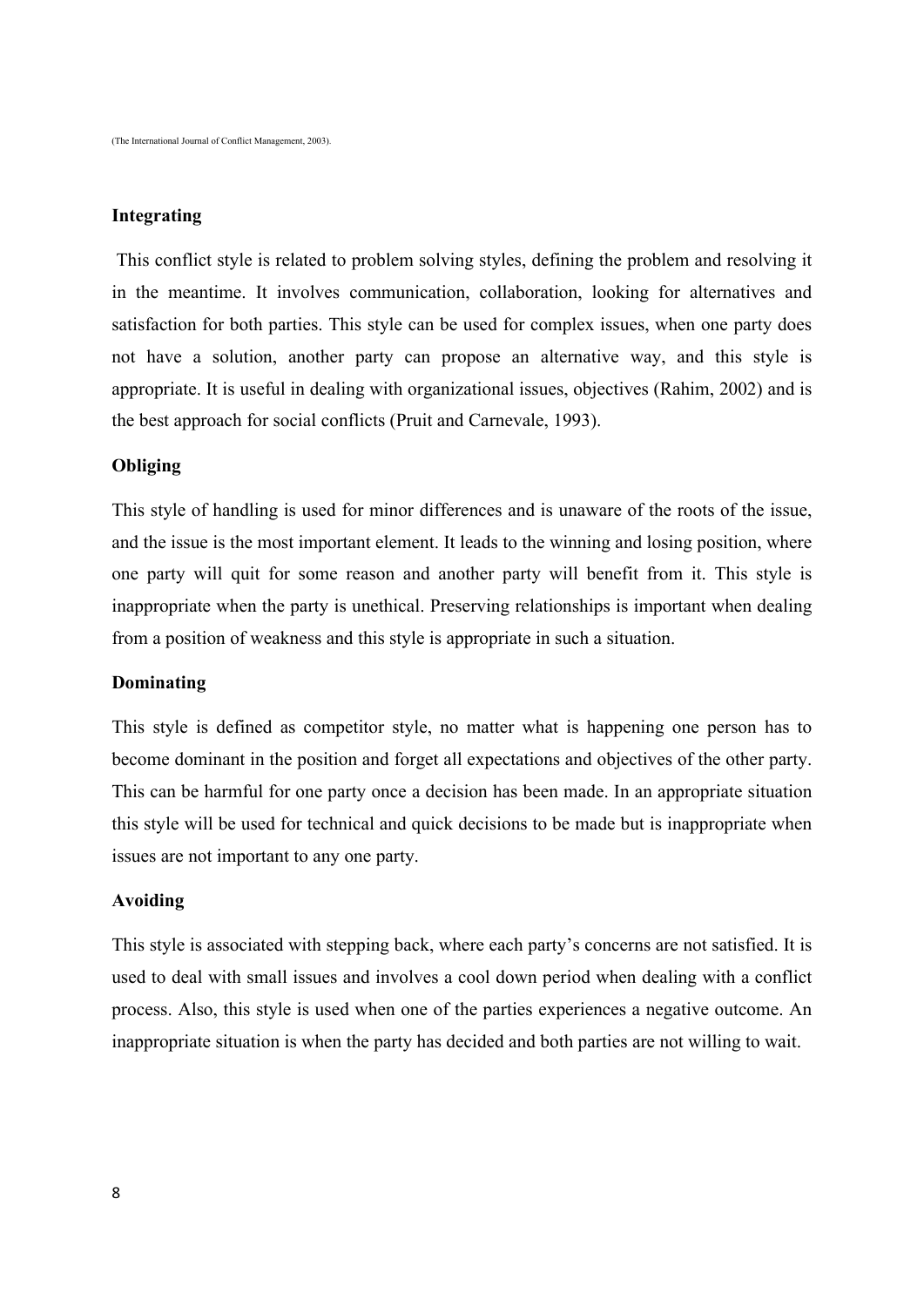#### **Compromising**

This style will be used in negotiations for solving complex problems to find a compromise or mutually acceptable solution. Even if the parties do not find a solution, a temporary solution can be used to get the issue solved temporarily. It is complex and it is inappropriate to use this style when one party is more powerful than another.

Some scientists agree that the most suitable style for managing conflict constructively involves the integrating and compromising style as it solves strategic issues. Some styles are appropriate to use for daily issues or problems (Blake and Mouton, 1964, Rahim and Bonoma, 1979). Each handling style can be applied to a specific situation, some styles can be more appropriate than others (Rahim, 2001).

Women and men as the leader of a team use different approaches when dealing with conflicts. Men in higher positions approaching conflict will use it to satisfy their own concerns and prefer a competing position, whereas women will differ and look to satisfy the other side's concerns and choose a position of compromise (Blackburn, 2020). But in general, for optimum organizational effectiveness and enhancing learning how to deal with conflict, using an integrating or problem - solving style is the most effective (Rahim, 2001).

#### <span id="page-19-0"></span>**2.3.3. Glasl's Nine-Stage Model of Conflict Escalation**

Glasl's (2000) presents a nine-stage conflict escalation model which emphasises three levels. It is an amazing diagnostic tool for employees in the workplace to recognise conflict and for it not to escalate further. From a more academic perspective, this model provides a conflict escalation model in which people involved in the conflict process feel pressure to act and may damage each other; and once conflicts go deeper and deeper leading to a higher stage, that effects human morality (Jordan, 2000). Stages from one to three are named 'win-win', whereby the parties solve conflicts in a peaceful way, and there is no dominant party or negative outcome. On the second level of this model is 'win-lose' wherein one individual or side has to be a winner and satisfy their concerns towards the disagreement. The third level is a 'lose-lose' position for each individual participating in the conflict, which is self-destructive and damaging to each other once the conflict exists. Overall, all stages show a conflict escalation mechanism from start to end and how people are involved and related to it. It's a step by step of conflict escalation from very pleasant to an extreme stage where conflict between people gets out of control.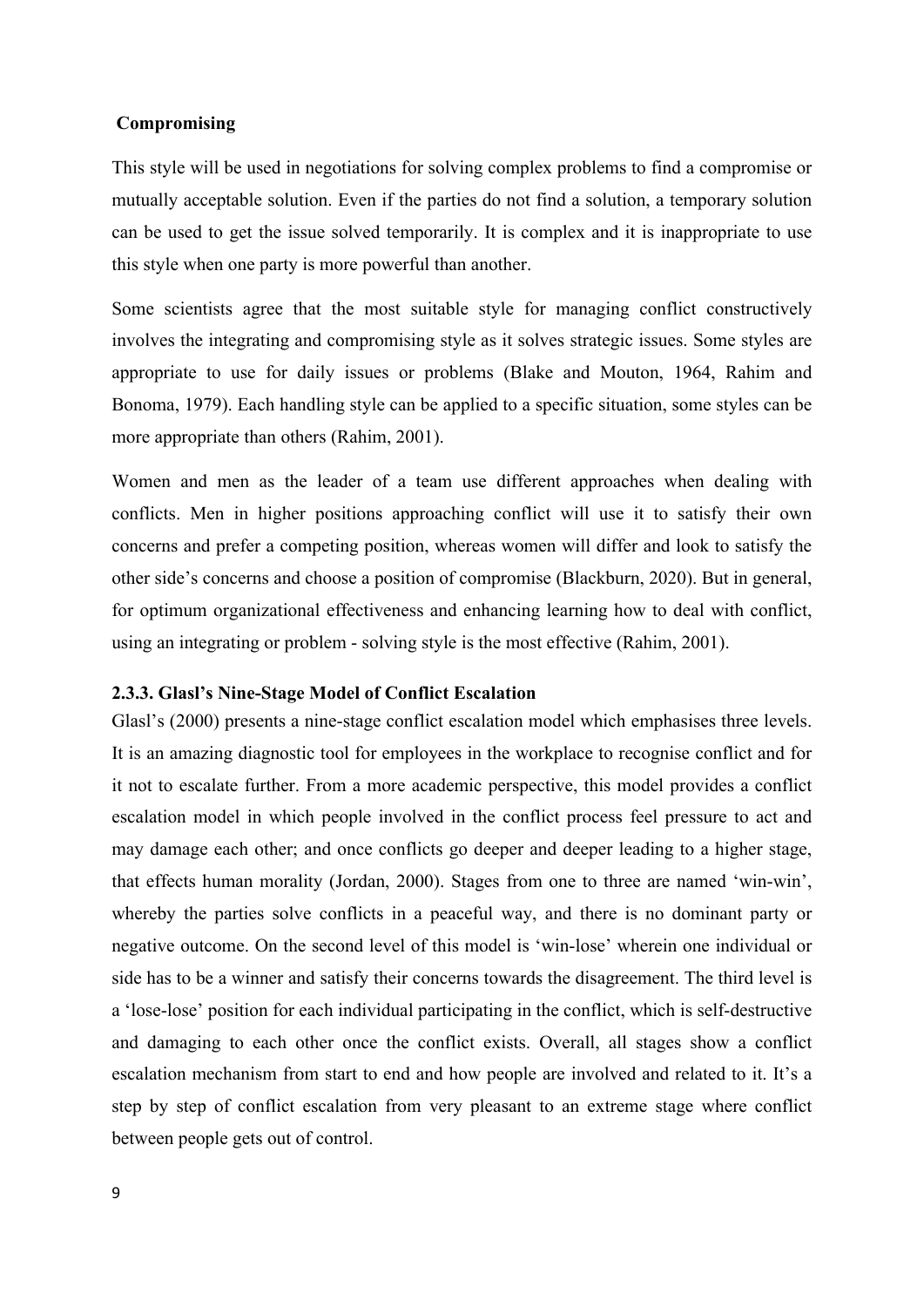#### <span id="page-20-0"></span>**2.4. Relationship between Workplace Conflict and Performance Management**

## <span id="page-20-1"></span>**2.4.1. Conflict: functional and dysfunctional outcomes**

Conflict as discussed previously has two outcomes, positive-functional and negativedysfunctional. From the original perspective of the workplace, conflict is negative and/ or dysfunctional because it impacts people negatively as they become annoyed, upset, and angry (Jehn, 1997). Unsolved conflict can cause unhealthy problems for employees such as fatigue, work disability, stress, anger, disappointment.

Functional conflict or constructive conflict is defined as a benefit to organizations and enables them to achieve organizational goals (Robins, 1978). As a result, employees can produce better ideas, explain and clarify different views, creativity, and ongoing problems. Functional outcomes occur when people disagree with one another's tasks, but if the environment during a conflict interaction process is positive, open communication can still be maintained within a team during a conflict interaction process, thereby encouraging employees to establish a value, trust and respect system.

Dysfunctional and destructive conflict negatively impacts performance (Olu, 2014). Uncontrolled conflict can bring dysfunctional outcomes and result in isolation and avoidance between people; a person may feel defeated and down, the working environment becomes tense and distrust develops, with no motivation and desire for tasks and passive initiatives into teamwork, with people concerned with their own narrow interests. Work groups with high levels of relationship conflict are harmful and lead to employee turnover, absenteeism, work dissatisfaction and low work team productivity (Ayoko et al 2003). Negative conflict causes like personality clashes can harm individuals and undermine teamwork (CIPD, 2021). Dysfunctional conflict destroys interpersonal relationships, loyalty and commitment to the organization and performance, leading to hurt feelings and emotions, creating anger and disappointment, damaging job performance and satisfaction (Jehn, 1995. Rahim, 2001). Dysfunctional employees create tension in the workplace with other colleagues and managers and reduce sales by not providing good service and impact daily targets. Such dysfunction leads to a negative customer experience in stores (Harris and Reynolds,2003).

## <span id="page-20-2"></span>**2.4.2. Performance Management**

10 Employee performance is defined as how employees fulfil their duties, it leads to effectiveness, quality, and efficiency in their output (Okolie and Kawedo, 2018). Overall, how an employee is valuable to an organization in achieving its goals. It pertains to employee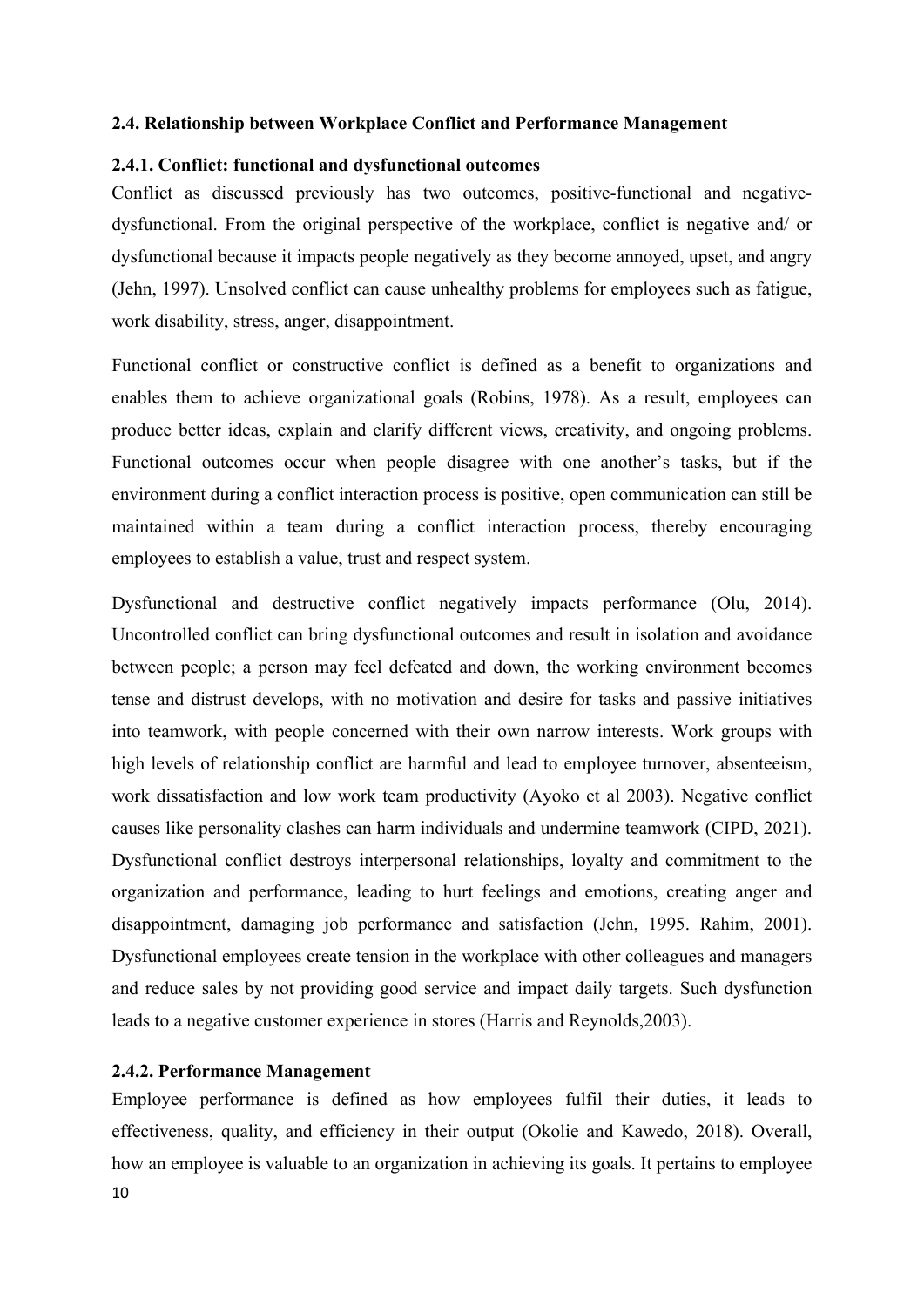quality of work (competence, accuracy), quantity of work (productivity, time management, meeting deadlines), job knowledge (skills or understanding about the job), working relationship (ability to work with others, communication skills). Conflict in work can damage relationships and productivity and results in lower performance. (De Dreu and Weingart, 2003). Employee performance influences many factors such as work environment, stress, trust, rewards recognition, communication, motivation, and relationship with the boss (Okolie and Kawedo,2018). Therefore, it can diminish work performance **–** causing conflict between individuals' performance by poor motivation, leading to mistakes in work, overall, in the business or organization struggling to perform successfully, leading to a loss in revenue. More time should be spent on identifying new productive jobs rather than neglecting duties or fighting with each other.

#### <span id="page-21-0"></span>**2.4.3. Workplace conflict effecting Employee Morale.**

All the issues and escalation of conflict in the workplace impact the employee's engagement, productivity, resulting in poor relationships with colleagues, lone working, and overall, to solve the conflict formally costs a huge amount of money and impacts the business's effectiveness. Albert (2011), emphasises that conflict not solved constructively results in low employee morale, reduces employee productivity, increases employee absenteeism, increases the chances of losing skilled personnel and lack of employee commitment to work (Ndulue and Ekechhukwu, 2016). According to Nicole (2011) employee morale can be defined as job satisfaction and has a direct effect on employee performance, it is one of the cornerstones of business (Greg, 2010). Low morale in the workplace leads to lost concentration which can cause mistakes, missed deadlines and projects, and, as a result, can increase staff turnover and absenteeism. Communication plays a crucial role in human interaction, if you do not speak with your staff about good or bad things in the workplace, explain and clarify the tasks, it leads to misunderstanding and miscommunication.

#### <span id="page-21-1"></span>**2.4.4. Workplace conflict impacting Absenteeism and Turnover.**

Workplace conflicts have a direct influence on employee performance such as employee morale, absenteeism and it is one of the cornerstones of business (Greg, 2010). Workplace conflict affects employee morale, job satisfaction and motivation. Stress feels draining emotionally, increasing staff turnover and absenteeism. Hostile environments contribute to illnesses such as the employee involved in conflict feeling depressed, anxious, stressed, and consequently having poor sleep, back pain, and/ or migraines. When dealing with conflict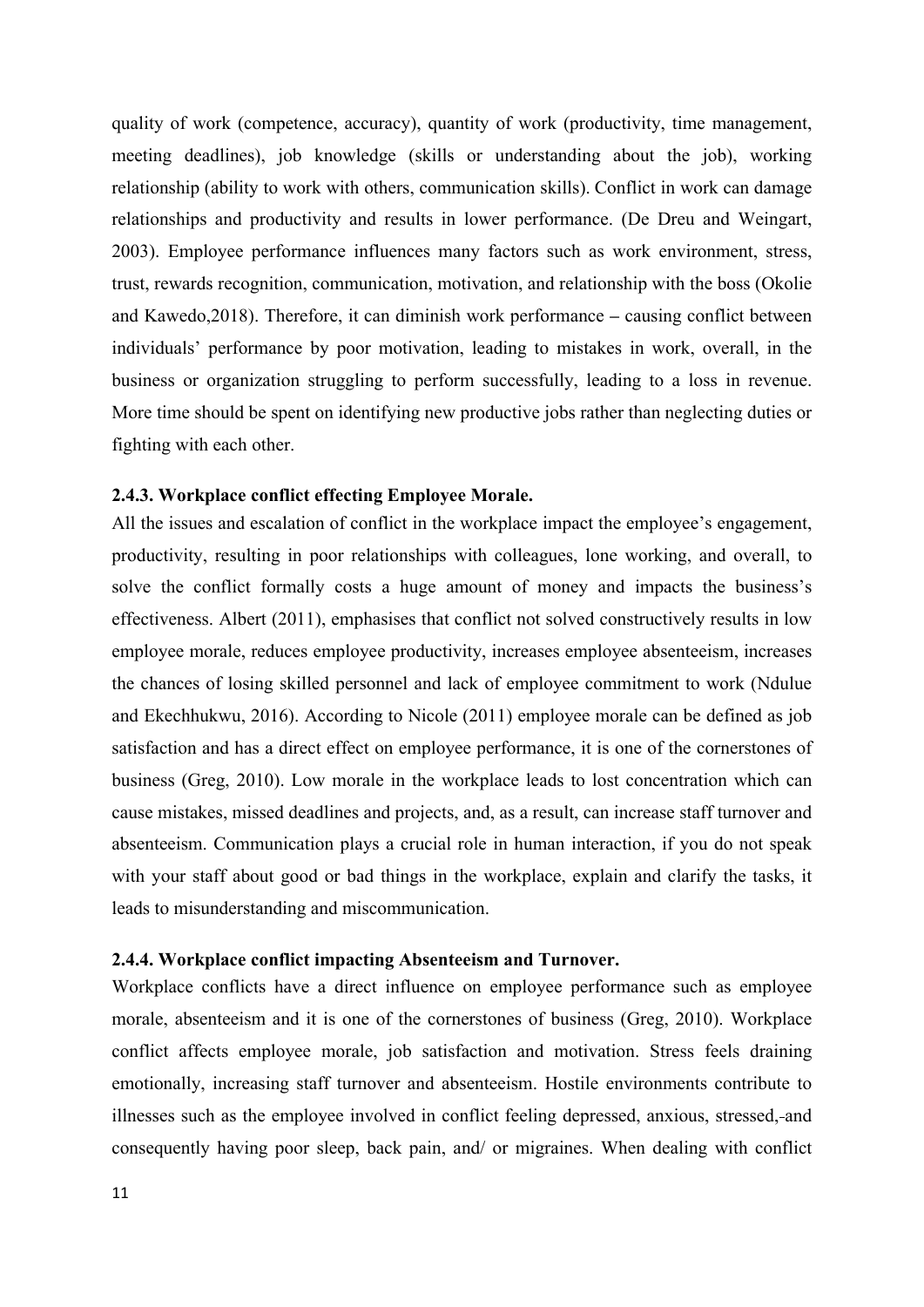managers need to focus on reducing threats and tension, it's basically prioritising workload on different tasks, instead of focusing on work, which has negative effects on performance, work commitment and high turnover (Jehn, 1997). Employee satisfaction in a toxic environment creates job dissatisfaction, increased turnover of employees and an increase of money spent on recruiting new people and training them, negatively impacting the customer experience and reducing profit. Not enabling employees to do the job properly results in negative relationships within the company and with clients. Workplace conflict has a negative impact and impacts on the retention strategy in the organization.

## <span id="page-22-0"></span>**2.4.5. Conflict impact work environment and employee well-being**

The presence of a pleasant environment and positive human relationships has a significant impact on well-being. In an organisation it is very important to create a culture where even if conflicts occur, the environment still has to be respectful, welcoming, where opinions matter, being open, trusting, collaborative, co-operating, being treated fairly and equally, according to the research (CIPD, 2020). All these factors affect employee well-being and the working environment influences conflict too. When people are working in a toxic environment with lots of tension and issues that means there will be disagreements or conflicts, an unpleasant organizational climate and culture increases low employee productivity and performance. When employees do not feel safe and/ or able to talk and discuss concerns without any fear it can lead to disputes. According to CIPD 2020 research, a good culture among employees is defined as being treated equally, with respect, enjoyment, valuing everyone, collaborating, discussing differences. In general, to create a good culture and a pleasant environment it must be based on dignity and respect within an organization.

#### <span id="page-22-1"></span>**2.5. Conclusion of Literature review**

When conflict has been analysed, it has been described and defined in many ways. Potential for conflict occurs with interactions in relation to two or more people in the workplace. No matter what kind of disagreement happens: small or intense conflicts can escalate with dysfunctional outcomes for professional and personal lives. Therefore, conflict is not easy to manage or resolve and requires a great deal of effort. Most conflict theories and psychological approaches are directed towards recognising the conflict at the early stages and managing the conflict between employees in a positive way. It may appear that causes of conflict are myriad within any given organization. Disagreements arise between managers and colleagues on a daily basis. Therefore, conflict could happen between individuals, as they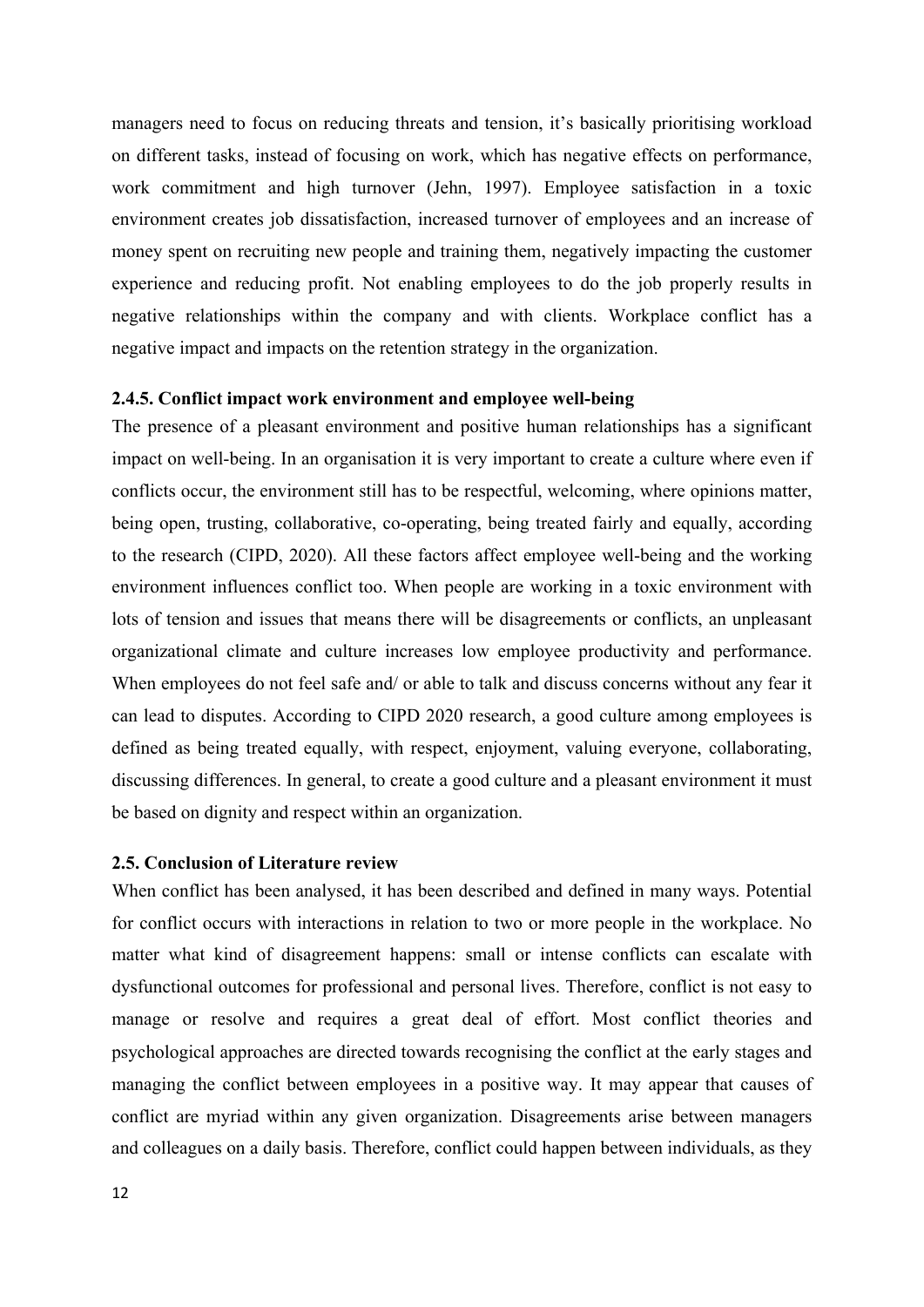are themselves different with different opinions, values, understandings, and beliefs. It leads to individual or group conflicts within the organization. In different situations of conflict, five separate conflict-handling styles can be applied. These conflict strategies and styles are very important in the organization in order to create a pleasant environment and encourage the setting up of creative thinking and a problem-solving attitude (Sanda, 2008).

Conflict consequences can be very functional and dysfunctional. Substantive conflict should be encouraged given the positive outcomes and affective conflict minimizes between individuals and groups within organizations (Rahim, 2002).

Conflict cannot be resolved or reduced if leaders do not understand the cause of the conflict. It is crucial to diagnose the conflict and manage it effectively, which can significantly impact employee performance. Therefore, the goal of conflict management (planning measures) is to avoid conflicts when possible and when conflicts occur, manage them rapidly and effectively (Madalina, 2016).

Conflict effects commitment and employee absenteeism. The most common effect of conflict occurs when staff argue constantly and are not able to collaborate and/or communicate properly. It results in misunderstanding, low morale employee engagement, distrust, missed performance goals, and lost sales.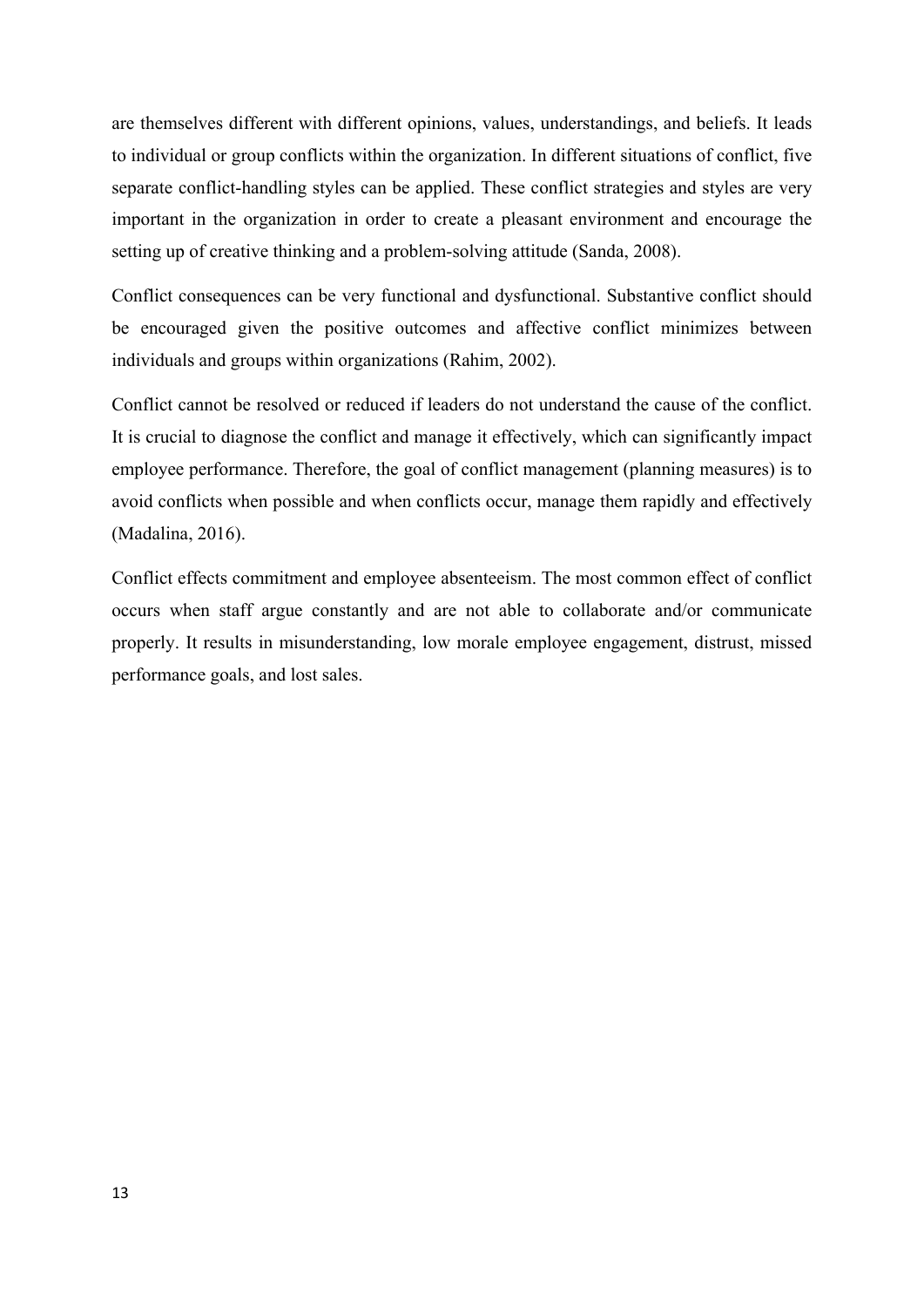## <span id="page-24-0"></span>**CHAPTER 3: RESEARCH METHODOLOGY**

## <span id="page-24-1"></span>**3.1. Introduction**

The aim of this research methodology is to provide an outline of the primary research guidelines and explain how it will be managed. It covers the participant profiles and how sampling was done. Participants were gained online from various retail industries and provide the method of analysing the data. Therefore, it outlines the limitations and ethical considerations of the research.

Following the background of relevant literature, the purpose of this study is to examine workplace conflicts and their impacts on the performance of management. To narrow the apparent gap in the literature, this research provides a more subtle understanding about the nature of conflicts, and their harmful consequences on employee behaviour in the workplace. In particular, the research question formed and previously mentioned for this study remains as follows: How do workplace conflicts affect the performance of management in the organization? Specifically looking into the retail industry.

#### <span id="page-24-2"></span>**3.2. Research Objectives**

The study aims to investigate the main causes of conflict occurrence in the retail environment, how retail senior managers deal with and manage conflict in the retail industry, and what kind of approaches are used to handle conflict and what are the consequences or outcomes on the performance of management in the retail industry.

This study will examine the impact of workplace conflicts on employee performance, how workplace conflicts arise in the retail industry and how they can be effectively handled by leaders /managers at various levels. More specifically, this research will focus on three objectives:

## <span id="page-24-3"></span>**3.2.1 Evaluating the types and causes of workplace conflicts in the retail industry.**

The study addresses conflict functionality and triggers as the result/ cause of negative outcome on performance management. Even though conflict can be functional and have positive outcomes, this study will focus more on the occurrence of dysfunctional conflicts in the workplace. It is important to understand why employees trigger the issue, what is the most common cause and how it can be addressed by retail managers on duty. Most of the time it is challenging to identify only one specific issue, but it is very important to address it an early stage. Working in the retail sector involves different non-standard working hours and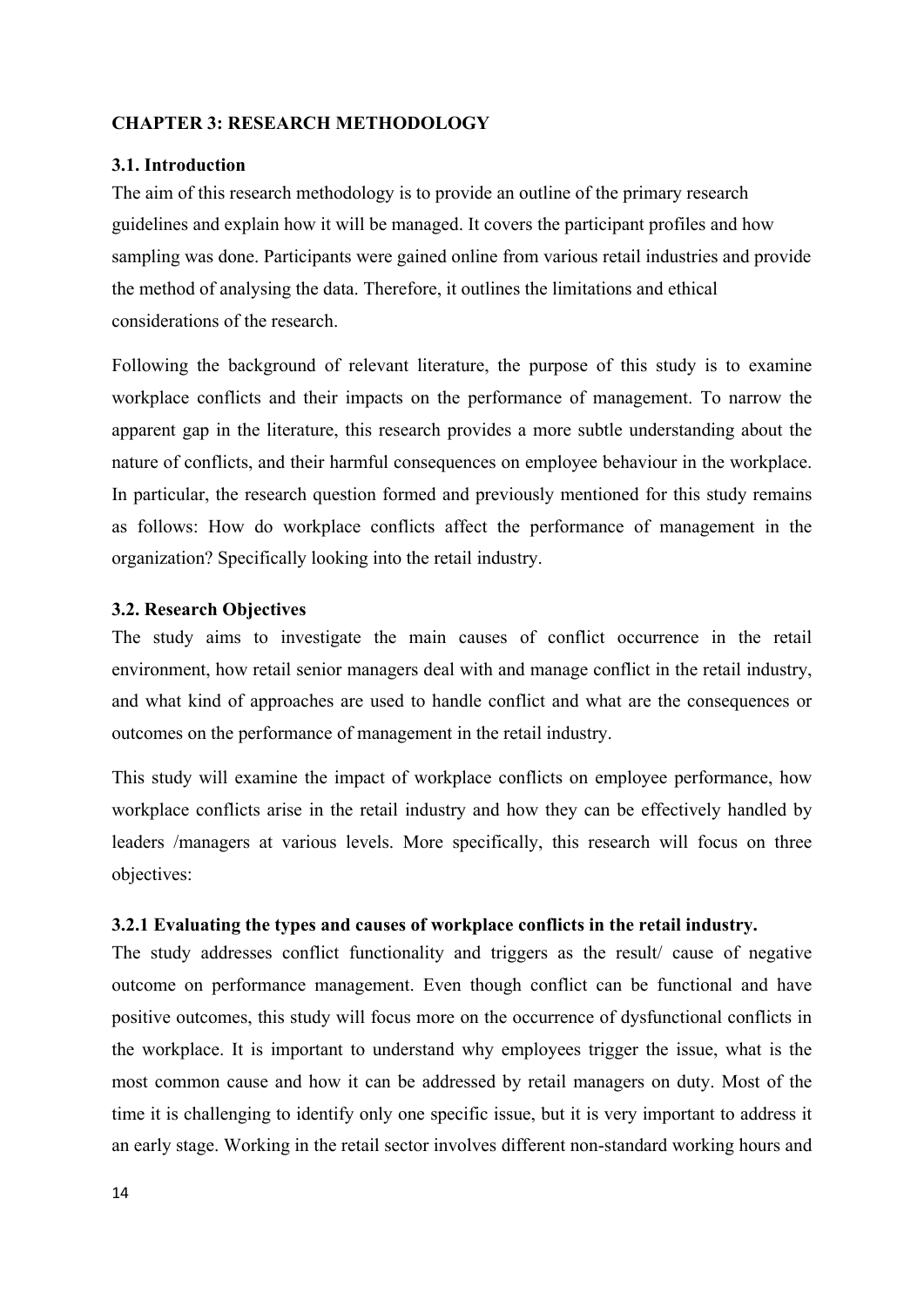requires working different patterns such as early mornings, late nights, or weekends. This can lead to additional tension between employees as different shifts have different workloads and/ or duties. Therefore, human interaction and collaboration in these circumstances is always a complex process, and it is always more than one issue at a time (CIPD, 2020).

#### <span id="page-25-0"></span>**3.2.2 Different styles of handling conflict used by retail managers.**

To identify five different handling styles and how retail managers use them in approaching an individual conflict situation and to show the importance of conflict and their resolving/ handling styles; and in which situations a particular handling style is appropriate and others inappropriate, including a particular focus on the most effective way to use Collaborating or Problem-solving handling styles, in which it is possible to address conflict through open communication and resolve the problem (Singleton et al, 2011). However, it does not always work in the same way, every situation is very different and unique, and people involved in a conflict process react and manage it differently. In this regard, this research objective enables a more detailed investigation into the connection between conflict and managers' approaches to handling it.

#### <span id="page-25-1"></span>**3.2.3 Examining how workplace conflicts can impact employee behaviours.**

Clarification of certain conflict patterns are more likely to lead to inferior employee productivity and performance. This study also analyses negative conflict implications on performance management such as a decline in productivity, low morale, absenteeism, poor communication and misunderstanding, and well-being. Employee well-being in the workplace includes jobs satisfaction and positive emotions when conflict occurs (Slemp at el 2015). Therefore, when the employee is unhappy and dissatisfied with work it is a negative environment, which creates tension impacting employee well-being. Experiencing conflict at work establishes negative feelings and a frustrating environment. This objective will find the connection between conflict, retail, and the performance of management by further investigating the connection between conflict in the organization and its negative influence on the performance of management.

The main research will answer the main research question and objectives.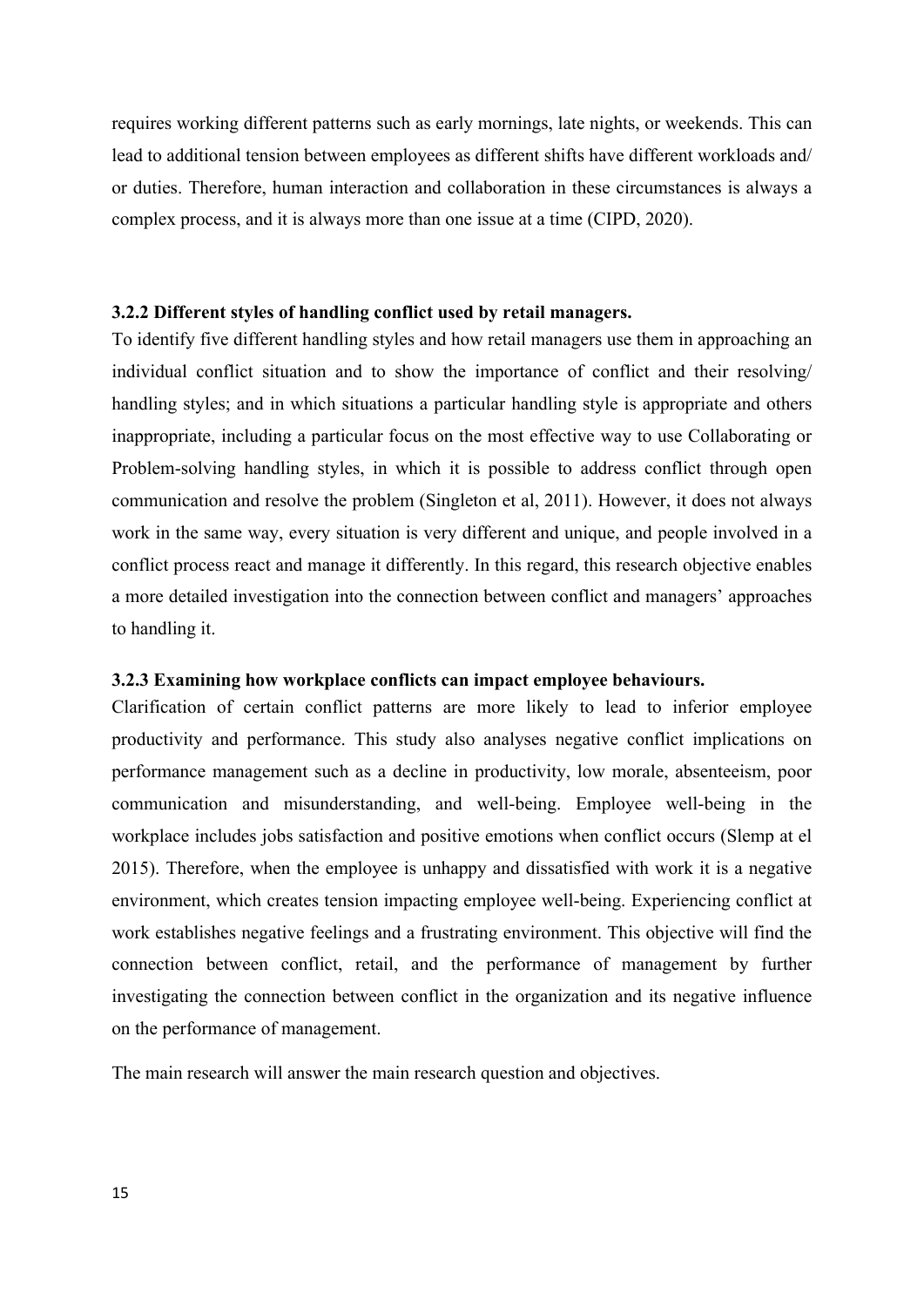#### <span id="page-26-0"></span>**3.3. Conceptual Framework**

The Conceptual Framework of the research is illustrated in Figure 1. There are three sections outlined before the conflict process is addressed:

Conflict types: Interpersonal, Intrapersonal, Intra-group, Inter-group.

Conflict causes: Personality clashes, Lack of Policies, Unhealthy work balance, Unreasonable expectations.

Handling styles: Integrating, Obliging, Dominating, Avoiding, Compromising.

All three sections are linked to management performance outcomes: absenteeism, decreased productivity, turnover, and well-being. This investigation will show the relationship between conflict and performance management. Present literature indicates the negative workplace outcomes; therefore, this research will focus on workplace conflict and its impact on employee performance. Consequently, conflict types, conflict causes, and handling styles are independent variables and the performance of management in the retail industry is influenced by these variables.

## <span id="page-26-1"></span>**3.4. Research Approach and Method/Research Philosophy**

The type of research undertaken in this study was qualitative in nature because this research aims to get a detailed narrative frame of conflict occurring within the retail industry and how it is handled by managers and impacts on employee behaviour in the workplace.

The qualitative research is referred to as field research or interpretive research, where an inductive method is adopted to explain various perspectives or strong beliefs should be given attention or highlighted.

Social phenomena are a key to qualitative research, and participants' emotions, views, and opinions are subjective under investigation. Knowledge is retrievable from social settings and social actions are acceptable for scientific investigation (Syed and Zia, 2013).

Qualitative project research is a method that uses non numerical data as words/ observations, to explore and describe the meanings and experiences under investigation to consider individual experiences and perspectives which are unique, diverse and ambiguous (Jason and Glenwick, 2016). The research will focus on people's personal experiences with workplace conflicts and explore opinions on how conflict could be managed, or which approach was used to handle the conflict. The study will explore individual people's perspectives in depth,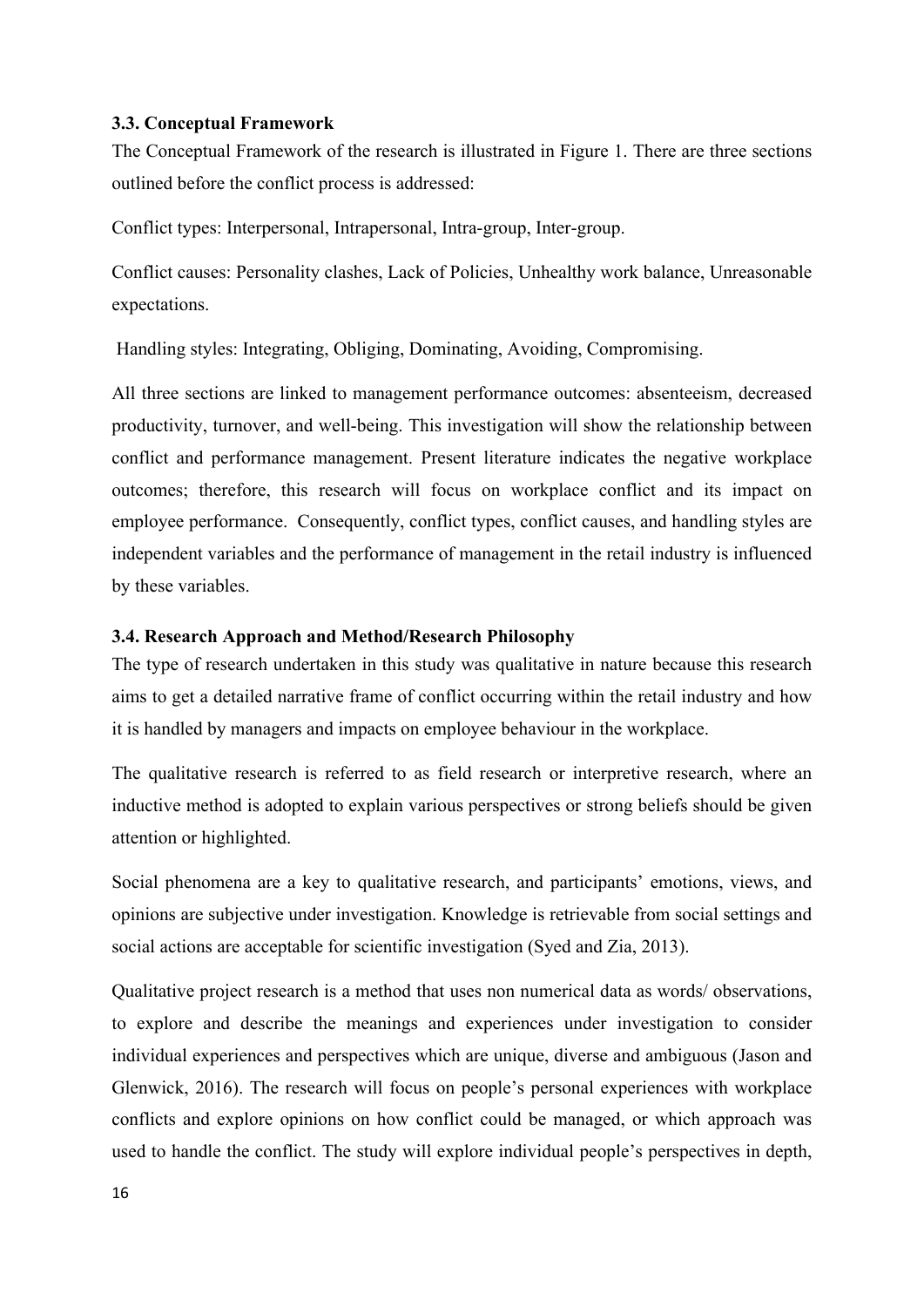in relation to the impact on employee performance. It will include different views between managers and employees, or an employee involved in a conflict, and different views of managers and employees who have been involved in conflict. The perspectives and thoughts expressed can be completely different from team leaders' and retail managers' views. There will be a focus on discovering inner/ new insights and interpretations of phenomena which are not dependant on numerical data (Quilan et al 2019).

The main characteristics of the qualitative approach include participants' views and the relationships between them, written analysis, using a variety of data collection techniques and analytical procedures, whereby questions and procedures may alter and emerge during a research process, it is likely to use non-probability sampling techniques; the researcher is likely to need to build up a rapport with participants (Saunders et al 2012). Nonprobability sampling has four techniques: convenience sampling, quota sampling, purposive sampling, snowball sampling. (Bryman, 2004) In this study, the researcher has chosen purpose sampling, as it is very common in qualitative research studies. Managers or leaders managing a team for at least two years in the retail industry were chosen. A sample strategy was planned, which identified a population by important features and sizes, ensuring that access to the sample is possible, deciding the number of contributors I need and how to access them. Particular organizations and people have been selected because they are relevant to the research question (Bryman, 2004).

Therefore, a rapport will be built between two different groups of people, senior management and team leaders who have been involved in a conflict situation or managed people in conflict situations. The focus is to find two different perspectives on conflict. This method uses small participant samples of three to ten retail managers and employees, where they can explore conflict in the workplace in depth and discuss it in detail. The study will gather leader and employee views, experiences about workplace conflicts, causes, handling styles and consequences for employee performance. Qualitative research is very popular and widely used in business practices (Quilan et al 2019).

This research method allows the researcher to analyse data and not depending on numerical data. It is less structured, and interviewees have their own topic to discuss and explore in relation to answering the research questions. The interviews did not rely only on the interview questions, but also discovering ideas, deeper and richer understandings, and involved looking into subjective perspectives. Therefore, they facilitated interpretations of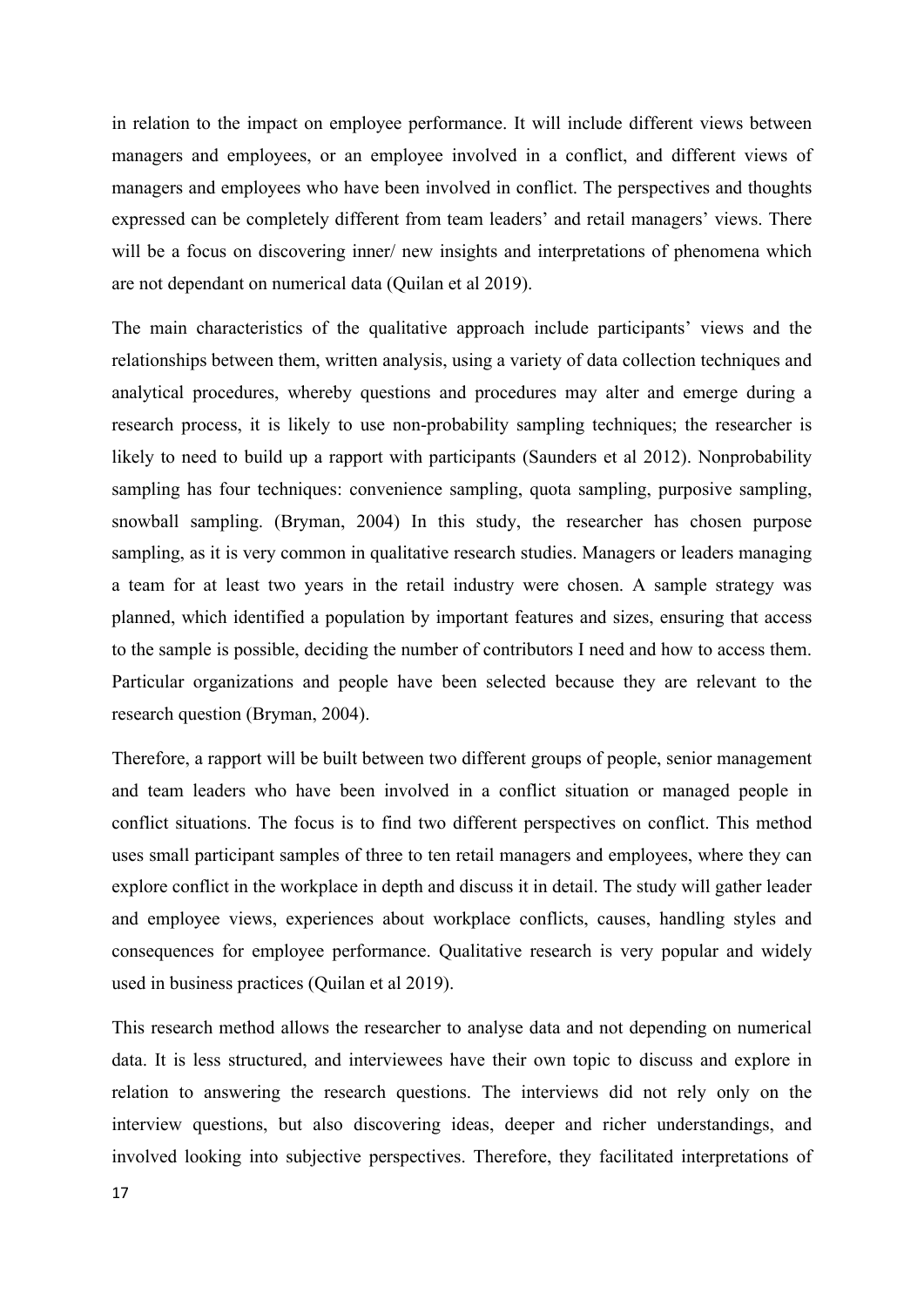individual experiences, understandings of the phenomena under investigation, and the discovery of new insights and ideas.

#### <span id="page-28-0"></span>**3.5. Sampling and participants/ researcher population and sampling**

The total number of samples consists of eight team leaders and managers from different retail industries in private sectors. All participants are quite experienced in their roles and have experience managing people in the workplace. It was important while conducting interviews to gain the managers' views and opinions of selected studies. The sample size was deemed reasonable as qualitative research studies are based on small samples, as such sampling in the research can gain rich summaries and local information (Jason and Glenwick, 2016).

My target populations were retails managers and leaders, employees managing people in the workplace for more than two years and who had experienced conflict issues and managed conflict situations between employees. Purpose sampling was selected to get specific populations in terms of getting specific characteristics in this research experience (Jason and Glenwick, 2016)

My own managerial experiences were beneficial in this research in that I was able to gain participants from different retail businesses. I was focused on and looked into different conflict approaches from different retail businesses and got only one manager from my current organization to participate in my study due to ethical dilemmas. This was largely due to possible negative consequences, specifically, if my team member had refused to participate, it could have led to poor communication/relationship in the workplace (Quinlan and et al,2019).

#### <span id="page-28-1"></span>**3.6. Research Instrument**

In pursuing this study and achieving its objectives, the research instrument used was semistructured interviews, designed to touch on topics and pose questions which had been preselected and asked in order. Each interview was conducted with individuals who are participants from the retail industry. All participants' responses were very different to each other and even though they all have considerable managerial experience, they experienced conflicts differently. The most important fact was collaborating and respecting everyone's views, and opinions shared in the interview. According to Glesne (2011) the most important instrument is to create a positive relationship between the researcher and participant. The research instrument had 10 questions and was divided into two parts. The first round was to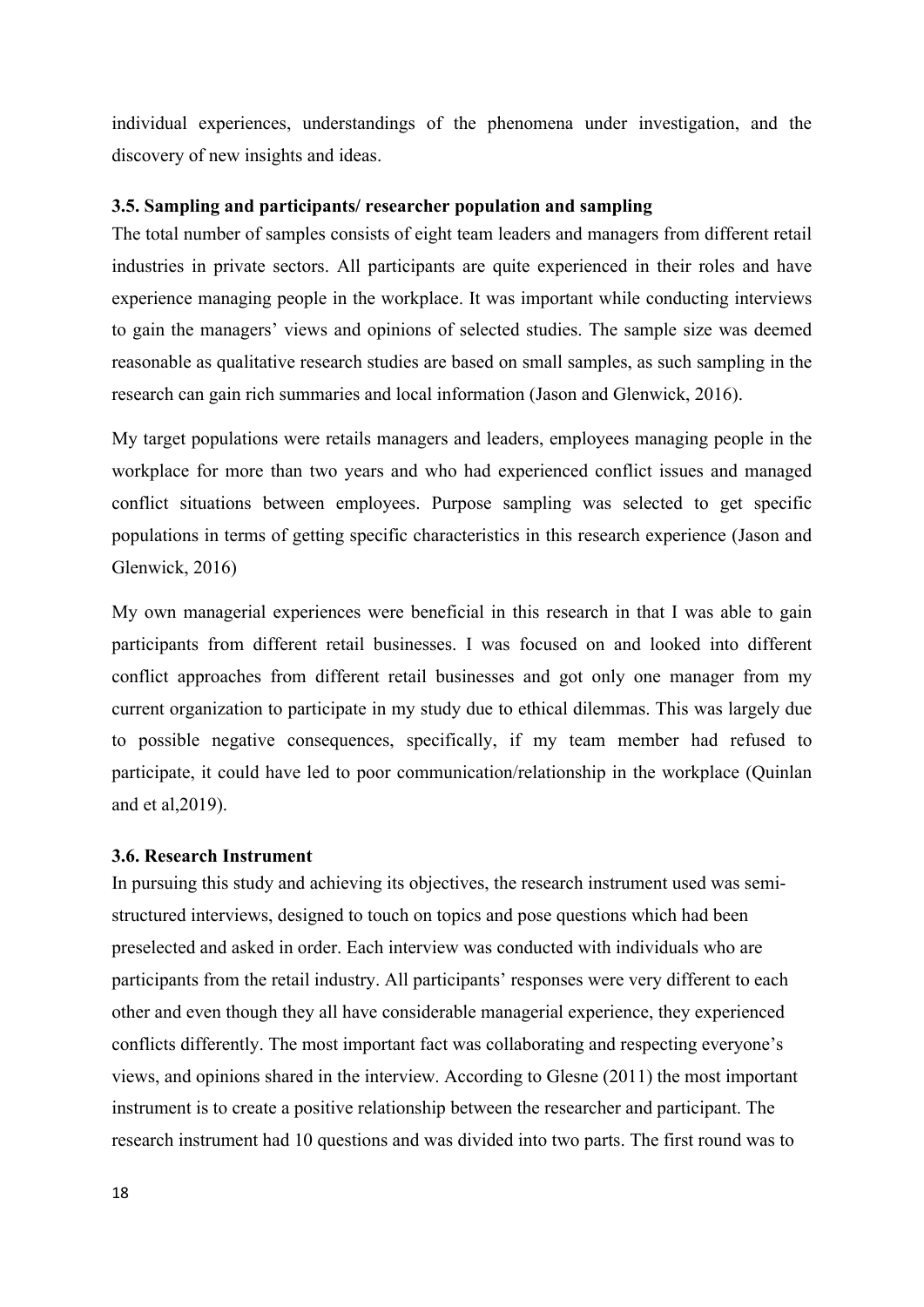know about participants' personal managerial experience and clarify the concept of conflict, and the second round to get more employee perspectives on conflict experienced in the workplace in relation to causes of conflicts, types, impact on employee performance and strategies to manage and resolve conflict in the workplace. This was done to get perceptions from managers on conflict as an issue and touch on specific topics and research questions. In previous research it has been shown that semi-structured interviews are a convenient instrument to collect data (2016).

#### <span id="page-29-0"></span>**3.6.1. Semi-structured interviews**

All interviews took from thirteen minutes to an hour and were carried out in a private place and have been audio-recorded. During a few interviews I asked participants to provide specific, real examples of conflict situations in the workplace, to be more specific and describe situations with employees. Some interviews were conducted very quickly, and for others I was waiting a long time for participants to get back to me.

The research is derived from interviews involving people and their perspectives and analysing smaller numbers of perspectives. To conduct the research, people's opinions will be elicited by talking with people through interviews, which will form the primary data collected from interviews with the managers or employees who have been involved in a conflict situation. During the interviews, subjective or personal experiences/opinions of individuals were explored. This will allow new/unexpected areas of interest to be found, such as flexible and interpretative areas of interest (Saunders et al 2012). Subjective outcomes on the same interview are possible, in that another researcher could arrive at different conclusions. All interviews are recorded and transcribed (Yin,2008).

The interview process will seek to identify the causes of workplace conflict, and how conflict in retail workplaces is managed. The questions will be semi-structured interviews and interview response sheets are divided into non-standardized or standardised, involving oneto-one and one-to-many people interviews (Sanders et al, 2009). According to the current pandemic situation, all interview meetings were conducted online. In this research one to one, electronic interviews were conducted using Microsoft Teams. The transcripts of interview records were collected and will be analysed using Thematic Analysis.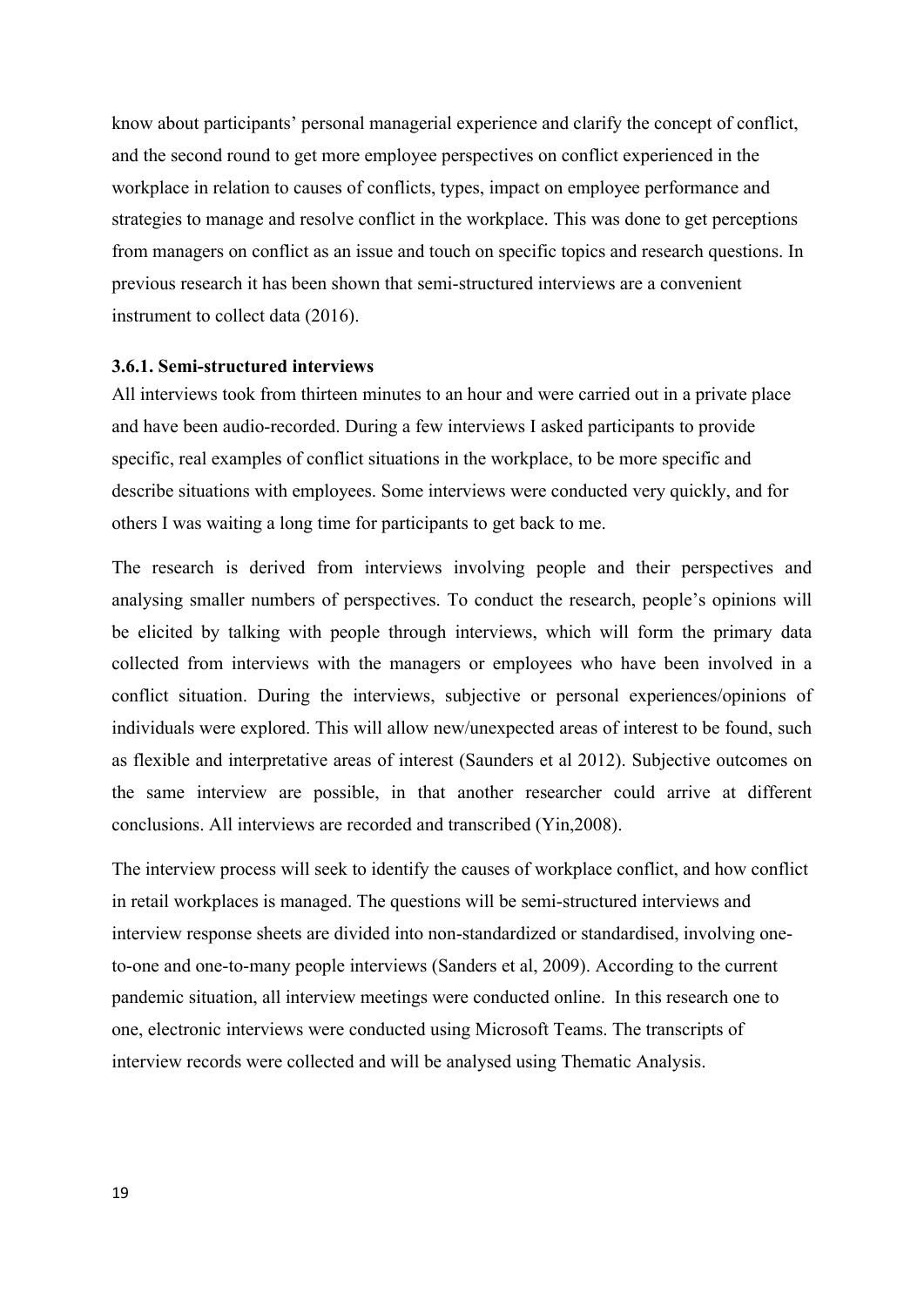# <span id="page-30-0"></span>**3.7. Research Participants**

There was a total of eight participants, including five females and three males from retail industries. The participants are working in the retail industry, but very different types of retail. According to the European definition, enterprises are divided into macro, small and medium. All enterprises are established according to employee number, in that a macro enterprise is less than 10 employees, a small enterprise consists of 50 employees, a medium enterprise up to 250 employees, and more than 250 people is classified as a large organization (Kimberley, 2020). All participant names and company names have been changed due to confidentially and privacy. The participants were interviewed as shown in the table 2.

| Participants                | Gender<br>Age | Job Title           | Years of<br>Experience | Company Size                            | Company<br>type                     |
|-----------------------------|---------------|---------------------|------------------------|-----------------------------------------|-------------------------------------|
| Participant<br><b>ONE</b>   | Female, 32    | Team Leader         | Almost 7 years         | Large,<br>multinational<br>organization | Health and<br>Beauty<br>Retailer    |
| Participant<br><b>TWO</b>   | Male, 34      | Retail<br>Manager   | 4 years                | Small, Local<br><b>Business</b>         | Food<br>retailer                    |
| Participant<br><b>THREE</b> | Female, 34    | Manager             | 5 years                | Medium                                  | Food<br>retailer                    |
| Participant<br><b>FOUR</b>  | Female,<br>37 | Flow Leader         | 2 years                | Large Global<br>Organization            | Online<br>Retailer                  |
| Participant<br><b>FIVE</b>  | Male, 40      | Store<br>Manager    | 10 years               | Large                                   | Food Irish<br>wholesaler            |
| Participant<br><b>SIX</b>   | Female,<br>34 | Store<br>Manager    | 6 years                | Large                                   | Beauty and<br>fragrance<br>retailer |
| Participant<br><b>SEVEN</b> | Female, 40    | Counter<br>Manager  | N/A                    | Large                                   | Beauty<br>Product<br>retailer       |
| Participant<br>Eight        | Male, 61      | <b>Retail Owner</b> | 35 years               | Micro<br>Enterprise                     | Women<br>Clothing<br>retailer       |

## **Table 2.** Participants Profile

# <span id="page-30-1"></span>**3.8. Data Analysis**

The interviews were organised through online meetings and were recorded and analysed.

Transcripts of each interview were carefully tagged and assigned, then divided into main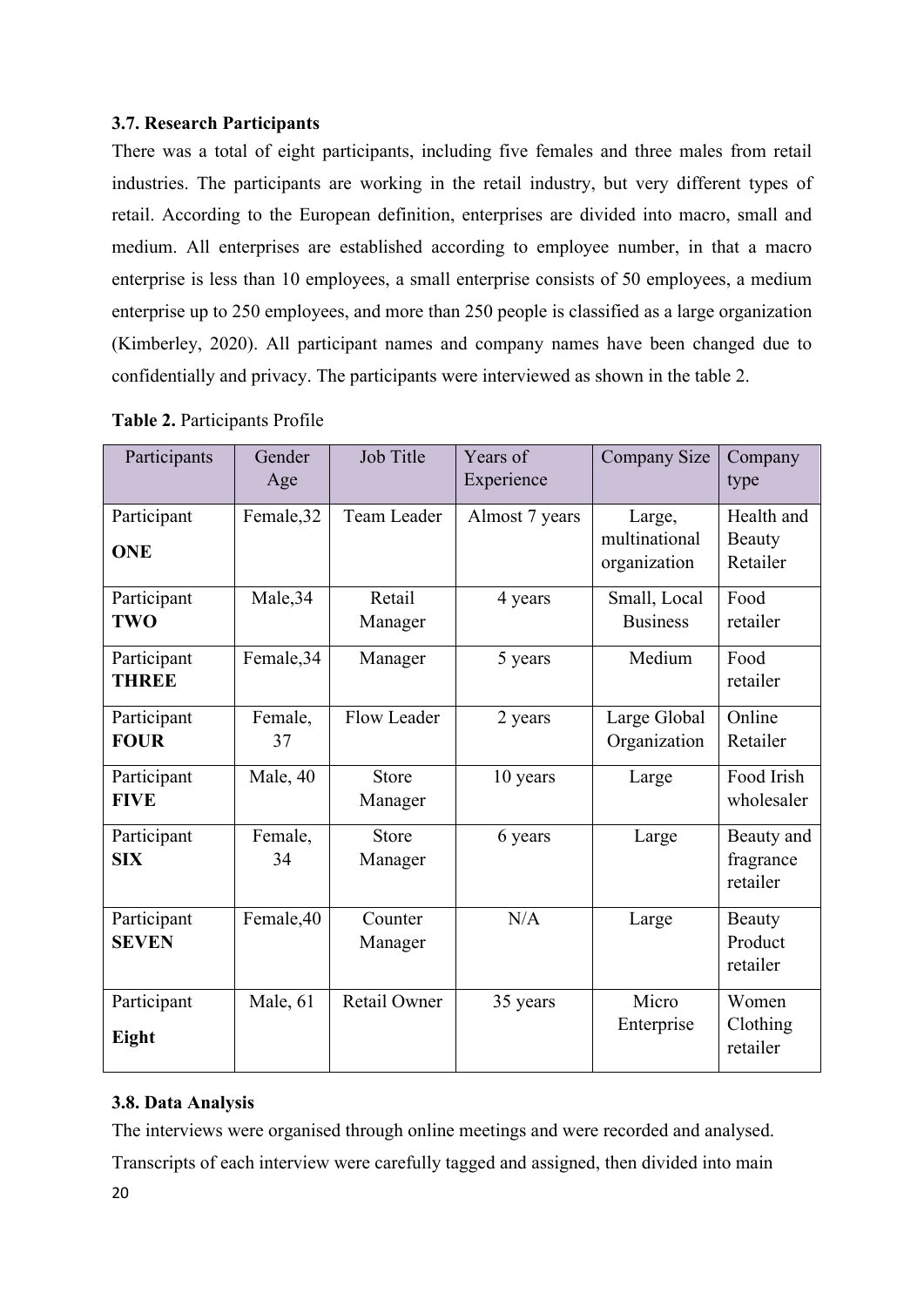categories and then themes emerged. A thematic analysis was used, data was gathered, and themes are organized according to participants' answers.

According to Braun and Clark, (2006) step by step guidelines of thematic analysis were used. The focus is always related to the research questions, objectives and themes, which were all analysed together. Six phases of thematic analysis were followed such as: familiarizing yourself with data, assigning codes, searching themes, reviewing themes, naming themes, and producing reports (Braun and Clark, 2006). Firstly, codes were developed in terms of main categories, interview transcripts were examined and assigned codes, data was summarised, comparisons made, and finally, themes were determined. It was vital to maximise insights from the interviews and generate data.

Table 3 provides a sample of data analysis and shows quotations from participants, which have been assigned codes and themes in order to answer the main research question.

The conflict analysed from interviews occurred in various surroundings. In the interview process, conflict has been described as not avoiding the process, another viewpoint defined conflict as arising from a lack of communication between departments in the workplace.

Data collected through the primary sources was organized in terms of employees' interviews and were merged into themes, categorized, and analysed by following principals linked to the literature review:

- 1. Triggers or Causes of Conflict
- 2.Type of Conflict
- 3. Style of Conflict Management
- 4. Positive and negatives outcomes to performance management

The focus was to answer the research questions and objectives. Therefore, the interviews were structured according to objectives and the main research questions and determined by groups.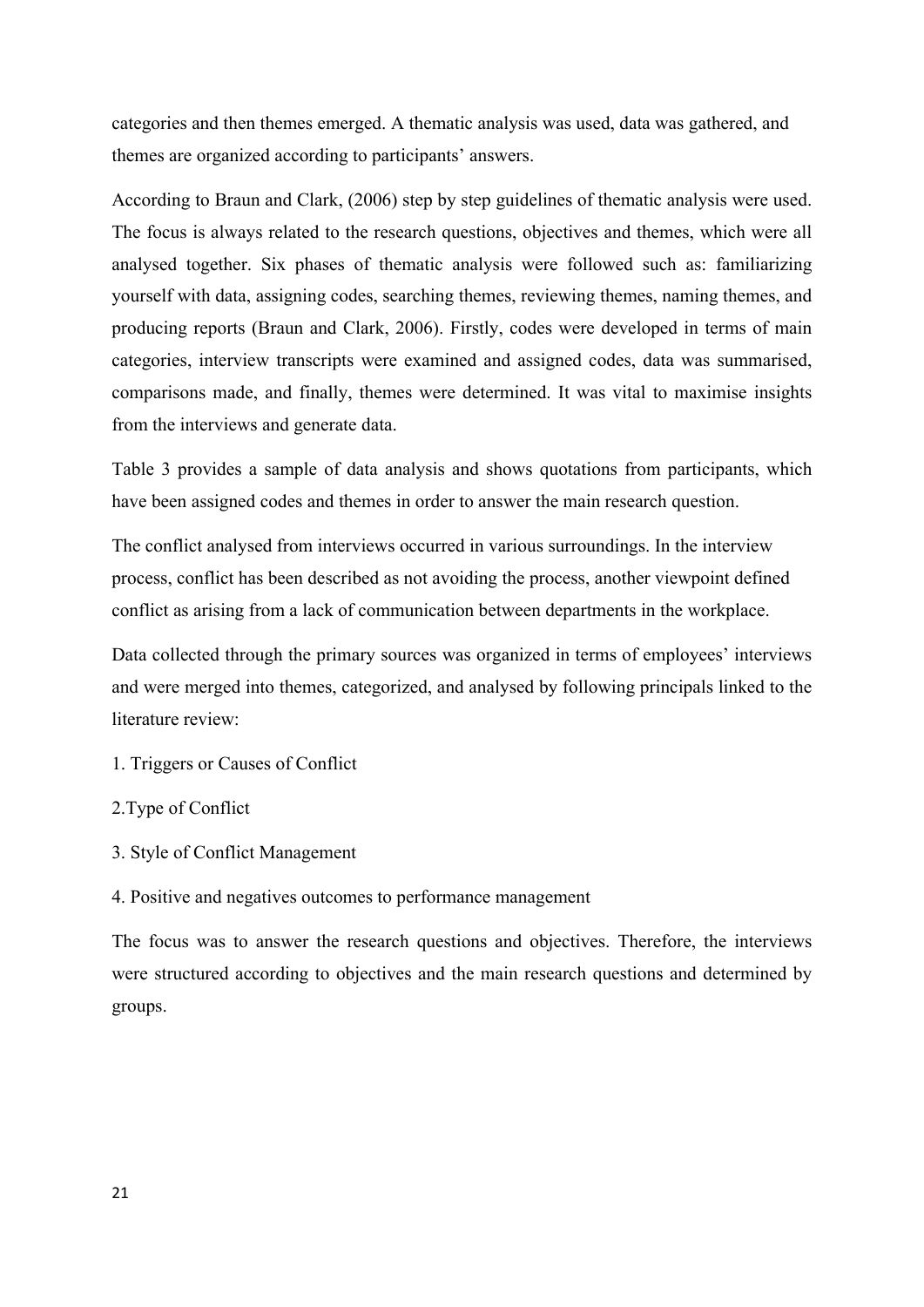# **Table 3.** A sample of data analysis

| Transcribed interview text                                                                                                                                                                                                                                                                                                                                                                                                                                                                                   | Coding                                             | Theme                                                                              | Research Question                                                       |
|--------------------------------------------------------------------------------------------------------------------------------------------------------------------------------------------------------------------------------------------------------------------------------------------------------------------------------------------------------------------------------------------------------------------------------------------------------------------------------------------------------------|----------------------------------------------------|------------------------------------------------------------------------------------|-------------------------------------------------------------------------|
| (Participant's quotation)                                                                                                                                                                                                                                                                                                                                                                                                                                                                                    |                                                    |                                                                                    | What<br>the<br>are<br>types and causes<br>of<br>workplace<br>conflicts? |
| <b>SEVEN:</b><br>"One<br>of<br>Participant<br>the<br>members thought we will a get certain<br>package, but it was not there so we have<br>to have a conversation to see where the<br>confusion came from, it was handled by<br>HR"                                                                                                                                                                                                                                                                           | Confusion<br>about<br>payment package              | $Type - Task$<br>$Cause - Pay$                                                     |                                                                         |
| Participant TWO: "Conflicts in the<br>workplace create a very negative effect<br>in the workplace and on the business"<br>Inner issues between staff include<br>working hours; it happens very often due<br>to personality issues; it happens more<br>often than you think. Especially when<br>you work with lots of different people,<br>and they have different work ethics".                                                                                                                              | Different people<br>Different<br>work<br>attitudes | Type - Relationship<br>Cause - Personality<br>different<br>Clashes,<br>background. |                                                                         |
| Participant FIVE: "In my organization<br>there are conflicts, lots of conflicts, there<br>is a conflict between employee and<br>management, I put it very simple like a<br>Rubik's cube, you have a front retailing<br>section, second part deli section, and<br>management look after these sections.<br>Everybody has their own job to do, and<br>they need to help to each other with<br>other jobs to close the store on time. If<br>there is no team work to help each other,<br>then conflict arises". | No teamwork<br>No support<br>Different Attitudes   | Type - Process<br>Cause $-$ Engagement<br>to work                                  |                                                                         |
| Participant TWO:" Conflicts happen<br>once a week between staff, when an<br>employee is feeling like they're getting<br>too much work. Gossip's going on and<br>they're not able to handle it the work"                                                                                                                                                                                                                                                                                                      | Overload work                                      | $Type - Task$<br><b>Stress</b>                                                     |                                                                         |

## <span id="page-32-0"></span>**3.9. Limitation**

The researcher found some limitations in relation to the study, and identified some limitation as follows:

• **Sample Size -** First, I found it difficult to agree a time with the managers to participate in my interview. I had arranged it with them in advance, but when the time came a few people refused to participate due to lack of time and pressure/overload in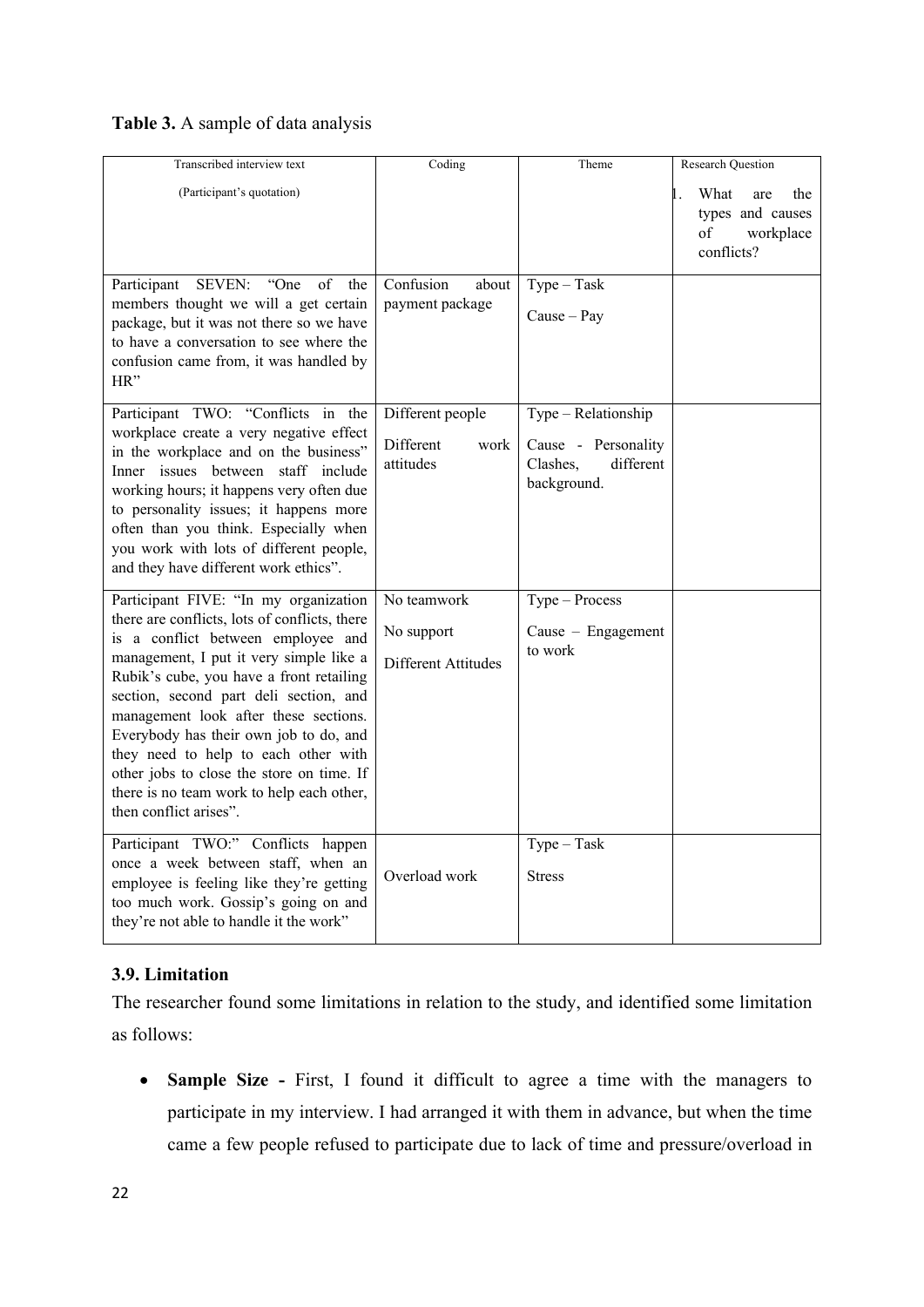the workplace. Overall, I just had fewer participants than planned, to find new participants at the last minute was very challenging. However, all interviews went very smoothly, and the participants were very happy to share their experiences. Secondly, it was time consuming to gain all participants in a planned timeframe.

• **Research Methods** – semi-structured interviews were conducted in this research. For further investigation the researcher could take a mixed design of data gathering involving qualitative and quantitative research methodologies, to result in more detailed results and conclusions. Due to time constraints the researcher was unable to undertake a quantitative methodology and thus took a qualitative approach by conducting online interviews.

## <span id="page-33-0"></span>**3.10. Ethical Considerations**

- **Confidentially and Anonymity -** All participants' contributions to this research are confidential and remain anonymous, before the meeting all participants were sent an email with an information sheet with instructions and were guaranteed anonymity and confidentially in the research process.
- **Informed Consent –** the research was conducted with integrity towards the participants and researcher. Consent forms were sent to participants, which explained the research process and its purpose, once participants agreed; they signed the form sent it back to the researcher.
- **Data Protection -** The interview was organised with ethical standards, in relation to respecting participants' opinions, privacy and rights. Before the interview, all participants were contacted by email. All collected data will be stored securely, protected with a password, and will be used only once for this project. The data will be kept for two years according to the College internal rules and procedures.

#### <span id="page-33-1"></span>**3.11. Conclusion**

This Research Methodology explained how the data was collected, how it will be analysed in detail and how findings will be interpreted in the next chapter. All eight retail managers/leaders attended the meetings for interviews and shared their experience about workplace conflicts or managing a team in conflict situations. The information was very useful and important for further dissertation topic investigation. Even though there were some limitation issues, a small sample as required in a qualitative methodology was attained. The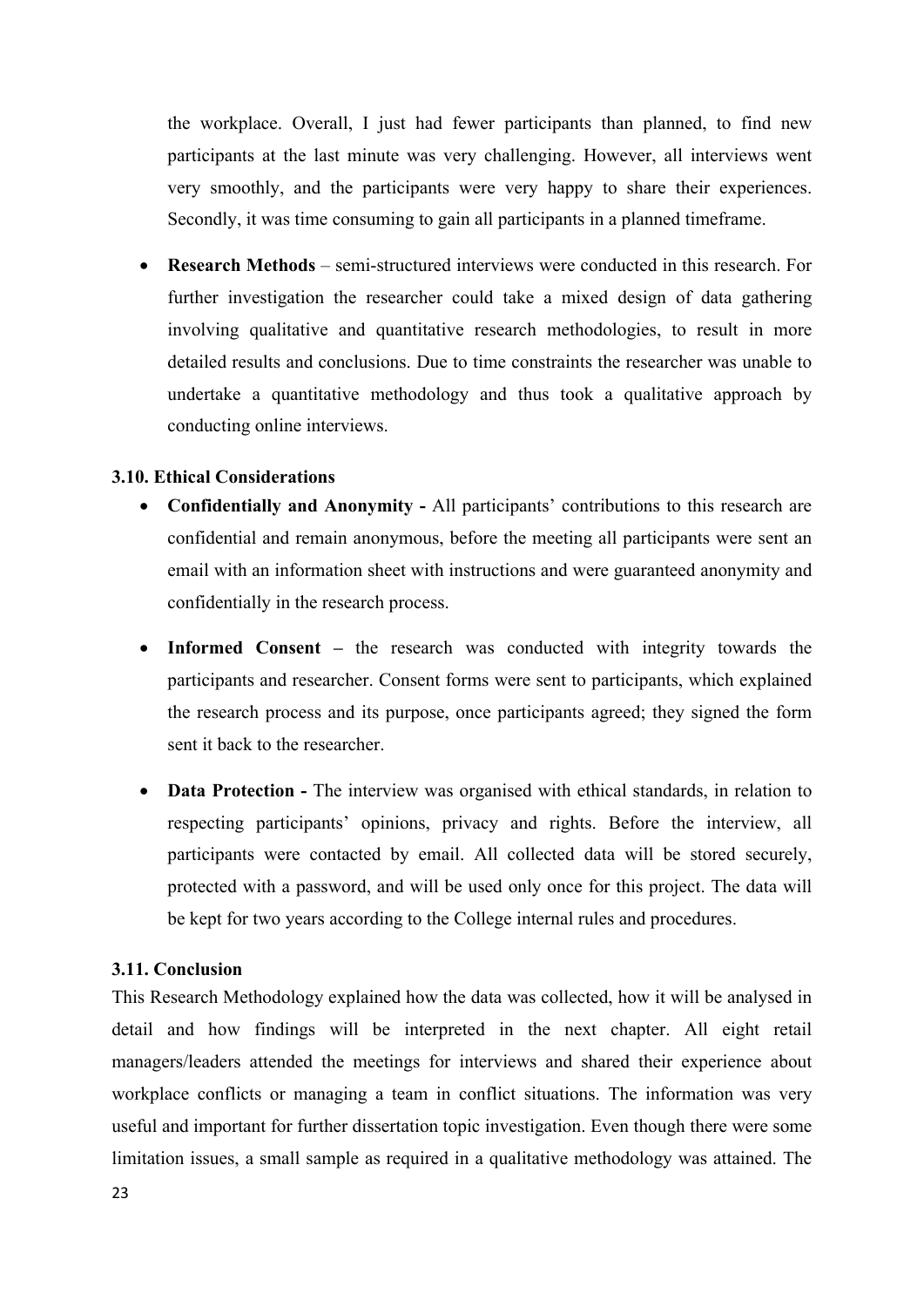interviews were done very carefully and accurately, and transcripts have been recorded and categorized by themes for further investigation.

#### <span id="page-34-0"></span>**CHAPTER 4: FINDINGS AND ANALYSIS**

#### <span id="page-34-1"></span>**4.1. Introduction**

This chapter will provide data analysis and findings from the research data. It determines the ability to answer the main research question: How workplace conflicts impact employee performance and follows up into three research objectives. To satisfy these questions, interviews were conducted with participants which found similarities and contrasting opinions/views about specific issues.

#### <span id="page-34-2"></span>**4.2. Participants interpretation about workplace conflict**

Employees were asked to describe conflict and its impact in the workplace and how often conflicts have been addressed within their organization

- *"Conflict means that two or more people do not get along and have a problem working together to get tasks done or two different parties have poor communication with each other, or one is unfair to another staff member. Conflicts happen quite frequently."* Participant One
- *"Conflicts start with different opinions between each other, disagreements, or lack of resources in the workplace. In big organizations like mine, conflicts happen every day, very rarely we do not have conflicts daily."* Participant Four
- *"In small organizations you cannot have conflicts, because you're not able to run a business effectively if there are ongoing conflicts with employees. It does not happen regularly in my organisation, if we do have it, I would address it and it's resolved at the time and quickly."* Participant Eight
- *"Workplace conflicts are disagreements between individuals and create a very unpleasant working environment. In my store conflicts have happened on a few occasions: like when an employee has a different attitude to work, a different way of looking at different things, different personalities, and a lack of respect."*  Participant Six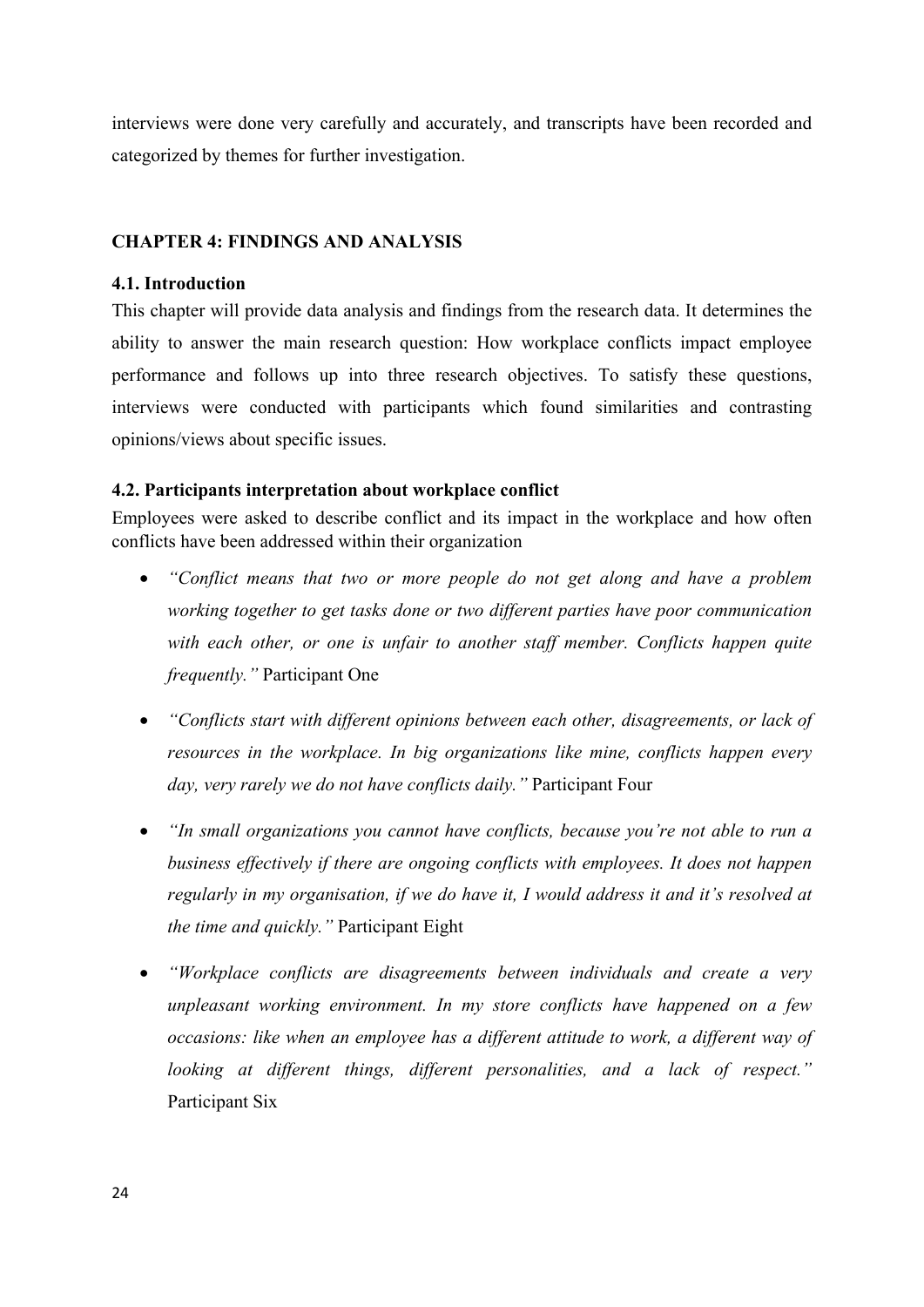- *"Conflicts start with a lack of communication and misunderstanding between each other, it can be between employees or from one department to another department within the organization. At the moment we do not have conflicts, but conflicts arise from time to time."* Participant Seven
- *"Conflicts in the workplace have a very negative effect on the workplace and the business, I try to solve it in a professional manner by not hurting anyone's feelings. In my organization conflict doesn't happen very often but happens regularly."*  Participant Three
- *"Conflicts arise when people look at things in different ways, it can be negative and positive, and it depends on the conflict situation. It cannot be tolerated in the business as it destroys the whole system. We have lots and a mix of conflicts within the organization, some of them happen day to day, for example employee and customer conflict happens regularly, but not every day."* Participant Five
- *"Conflict in the workplace means a system designed to make a store run smoothly on a day-to-day basis is failing and conflict in retail can revolve around personalities, policies, and workload balance. Conflict can happen in my organization anytime due to different opinions, misunderstandings and lacking proper training."* Participant Two

<span id="page-35-0"></span>**4.3. Research objectives 1-** Evaluating the types and causes of workplace conflicts in the retail industry.

## <span id="page-35-1"></span>**4.3.1. Conflict types happen within organization.**

*"Conflicts arise between an employee and the manager when the manager is not fully confident to deal with an issue in legal terms. For example, lack of knowledge in Employment Law, as a manager we need to deal with various situations in relation to employee sickness, disability, maternity leave, and lateness. Especially in retail, it can be very dauting and very pressuring, you have been thrown problems and situations, you don't know how to handle them properly as you are not trained to do it" Participant Seven.*

In today's pandemic climate, which has impacted the retail industry drastically as the physical stores have been paused for a year, those companies have not been making any profit and have been trying to find different patterns of working. It is reflected in employees within a business as disagreements happen due to increased workloads and stress. When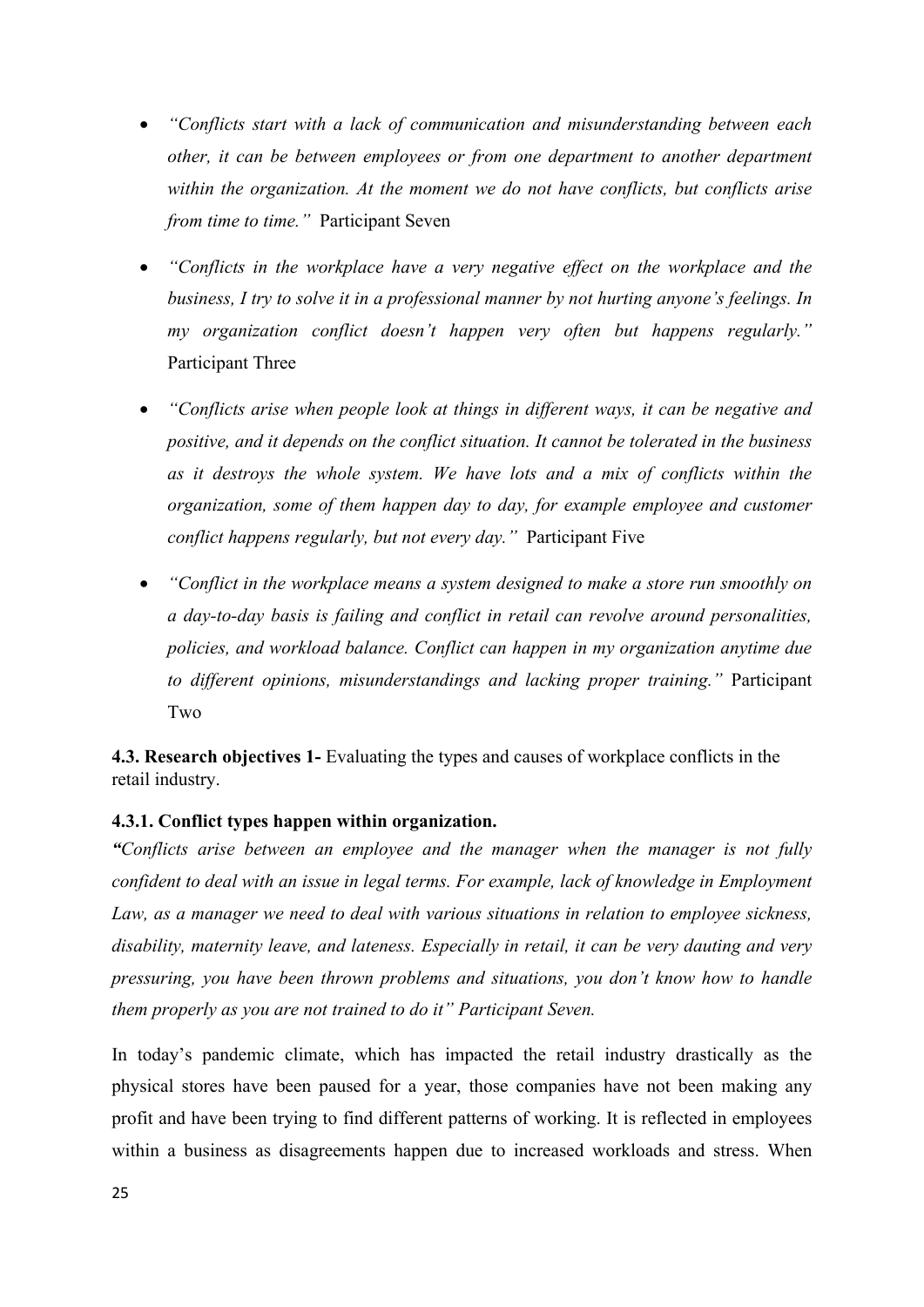ranking the types of conflicts in the workplace, the research participants described disagreements as follows:

- 1. Employee employee conflict
- 2.Employee manager/team leader conflict
- 3. Employee customer conflict
- 4. Employee department conflict

The researcher made the following findings about conflict types; that conflict types are varied, broad based and diverse. Intraorganizational conflicts were found to arise in the research, all companies' managers explained that it happens between individuals or groups within the company. Most of the time conflict occurs between the management team and an employee, or between employees themselves, or between an employee and another department, for example most stores' Head Office departments are in different locations, participants gave an example of a conflict which occurred between HR and an employee about a payment package. Also, conflicts arise between employees and customers regularly. This may include customers being unhappy with store policies, for example the exchange policy, or bulk policy if not allowed to buy ten items of certain products; or employees spending too much time favouring a customer, and not another, so there is a conflict between them and staff or a customer complaint about an employee fault when selling the wrong item. (Participant Eight, Two, Five).

## **4.4. Conflict types in the workplace.**

### **4.4.1. Task, Relationship, and Process conflicts arising within organization.**

The researcher adapted to the literature (Jehn and Mannix, 2001) on task, relationship, process types of conflicts, and usually individuals perceiving different types of conflicts within organization. Relationship conflicts focus on relationship conflict, task conflict occurs within task to achieve organization goals, process conflicts focusing on how work is done with different responsibilities and duties (Jehn, 1997).

Figure 2 shows the types of conflicts experienced by participants within companies, it is explained in more details as follows:

• Task conflicts - disagreement about work: people always have different ideas to the task in work, different opinions, and differences in work ethics.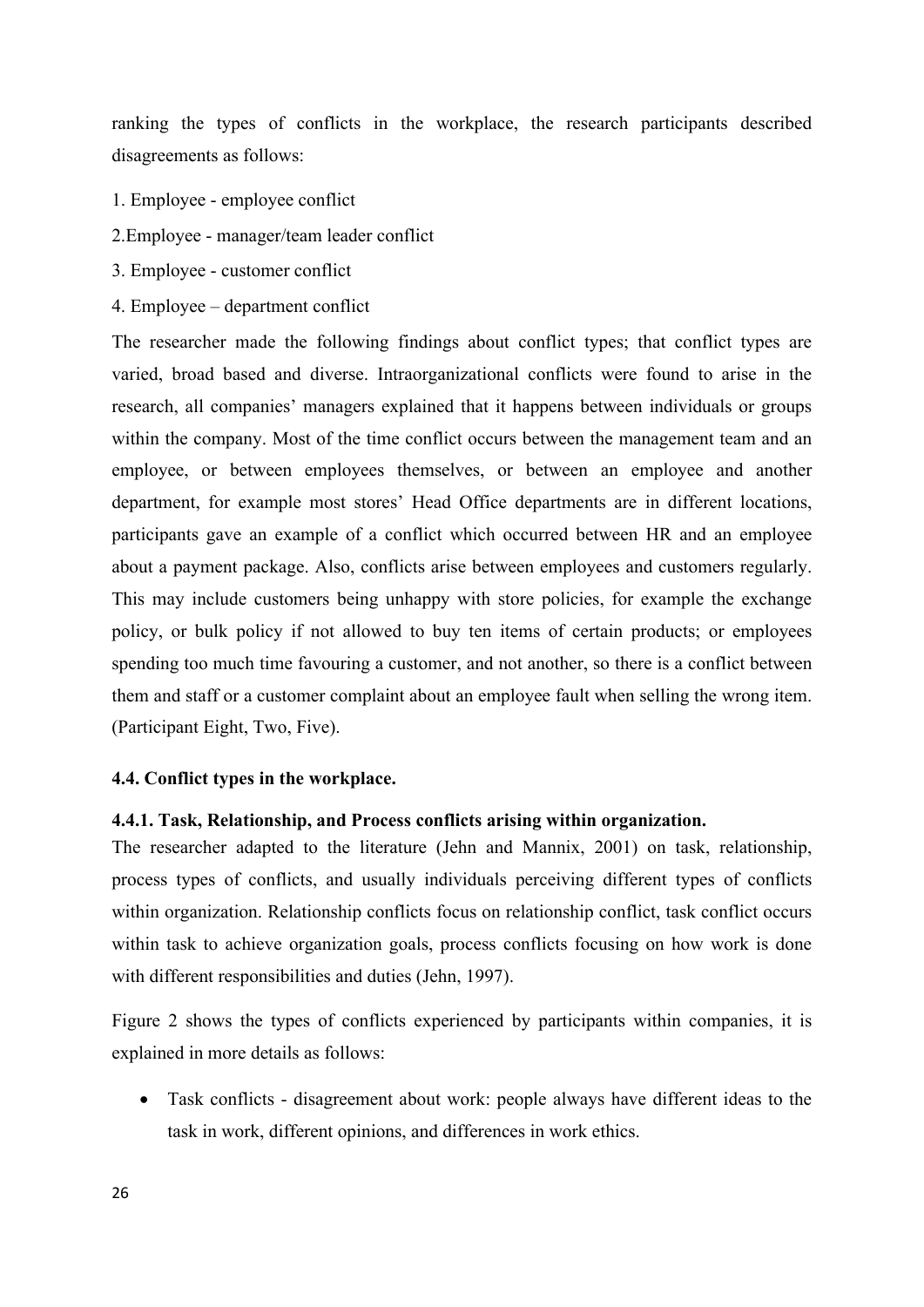- Relationship conflicts personality differences. The most common conflicts was relationship issues; it is defined as personality differences. These conflicts happen in all participants in all organizations, and they all mentioned it. It is described as not accepting the manager as a person; all employees have dislikes and likes, they did not respect each other, every employee has different views and opinions in certain points.
- Process conflict disagreement about work. Teamwork, utilizing people, responsibilities. An employee does not want to do jobs which the manager asked him/ her to do, they want to pick something else, employees looking for excuses for certain jobs. For example, recently it happened, and the employee was complaining about back pain. The employee had complaints about sharing duties and responsibilities on the day of work, why certain people are asked to do one thing, not agreeing with this. Some employees prefer to do a job alone; some people like to join in teamwork.

**Figure 2**. Sample categorising three types of conflicts observed from participants within their organization.



### **4.4.2. Conflict causes in the workplace.**

Conflict causes are classified as more obvious, such as limited resources, poor communication, competition, salary comparison and dissatisfaction, or less obvious causes, such as cultural differences, or unclear expectations (Hovtepoe at el 2010). In the research from participants, both obvious and less obvious causes of conflicts were found. The most common issue was different personalities, different values and backgrounds which in the literature, according to Isa (2015), are described as 'personality clashes. Conflict causes were varied in the organizations; participants gave an example about a conflict situation and described the cause, so it was easier to understand them more deeply.

27 Conflict causes - themes and codes which were found are shown in Table 4 below: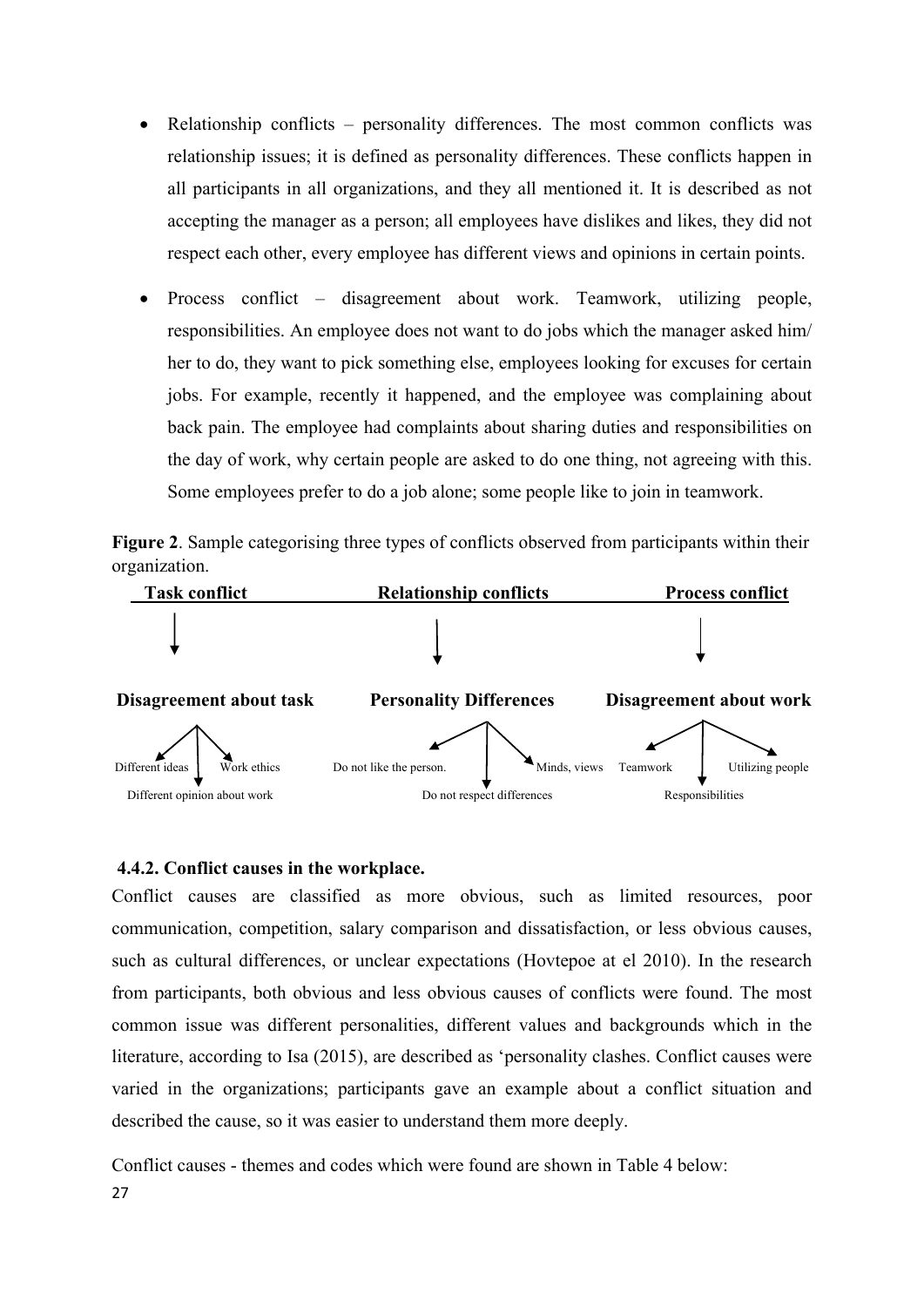**Table 4:** Conflict causes by theme and code.

| <b>Theme</b>                                  | Code                                                                                                                                                                                             |  |
|-----------------------------------------------|--------------------------------------------------------------------------------------------------------------------------------------------------------------------------------------------------|--|
| <b>Conflict causes</b>                        |                                                                                                                                                                                                  |  |
|                                               |                                                                                                                                                                                                  |  |
| <b>Inadequate Training</b>                    | Manager does not have the knowledge to approach inappropriate<br>behaviour.                                                                                                                      |  |
|                                               | Task has to be done, but not sure how it should be done, not<br>providing proper training, poor training.                                                                                        |  |
| Pay satisfaction                              | Confusion about payment pack, not getting paid for extra hours.                                                                                                                                  |  |
| Competition                                   | Competing due to promotion, due to different tasks.                                                                                                                                              |  |
| <b>Stress</b>                                 | Overload/ stress, does not understand culture, language barrier,<br>personal issues.                                                                                                             |  |
| <b>Working schedule</b>                       | Employee not happy with rota, working hours, different shifts, not<br>enough hours.                                                                                                              |  |
| People problems                               | Bithching, personal issues from home.                                                                                                                                                            |  |
| <b>Personality Clashes</b>                    | All the people are very different with their opinion, views, likes<br>and dislikes, or work ethic.                                                                                               |  |
| <b>Lack of clarity of Role</b>                | Pushed into an uncomfortable higher position-employee was not<br>ready for it. Ubiquity role, unclear expectations, heavy workload,<br>big pressure, gossip, unclear job role, misunderstanding. |  |
| <b>Poor(limited) Communication</b>            | Not enough time explaining what to expect it, very unclear and<br>rushed a lack of communication.                                                                                                |  |
| <b>Employee Engagement to work</b>            | No teamwork and support for each other, sharing duties and<br>responsibilities.                                                                                                                  |  |
| <b>Breach Company Policies and Procedures</b> | Lateness, absence from work does not follow company<br>guidelines.                                                                                                                               |  |
| <b>Limited Resources</b>                      | Not enough tools and equipment provided.                                                                                                                                                         |  |
| <b>Unfair treatment</b>                       | Employee unfair treated of discrimination of age, ethnicity,<br>gender, racism                                                                                                                   |  |

# **Inadequate Training**

One of the participants mentioned it was very challenging to approach a situation not knowing the employment law, as HR advisors in the company are a little bit disconnected from shop floor branches. The conflicts arose from not knowing and not being trained in the basics of Employment Law, as conflict would not have escalated that far if they had been trained in this field.

Another participant mentioned very poor training in the workplace, which also caused a conflict. Not explaining things properly in the workplace could result in poor customer service and work productivity. Not demonstrating how the work should be done but still expecting them to do it: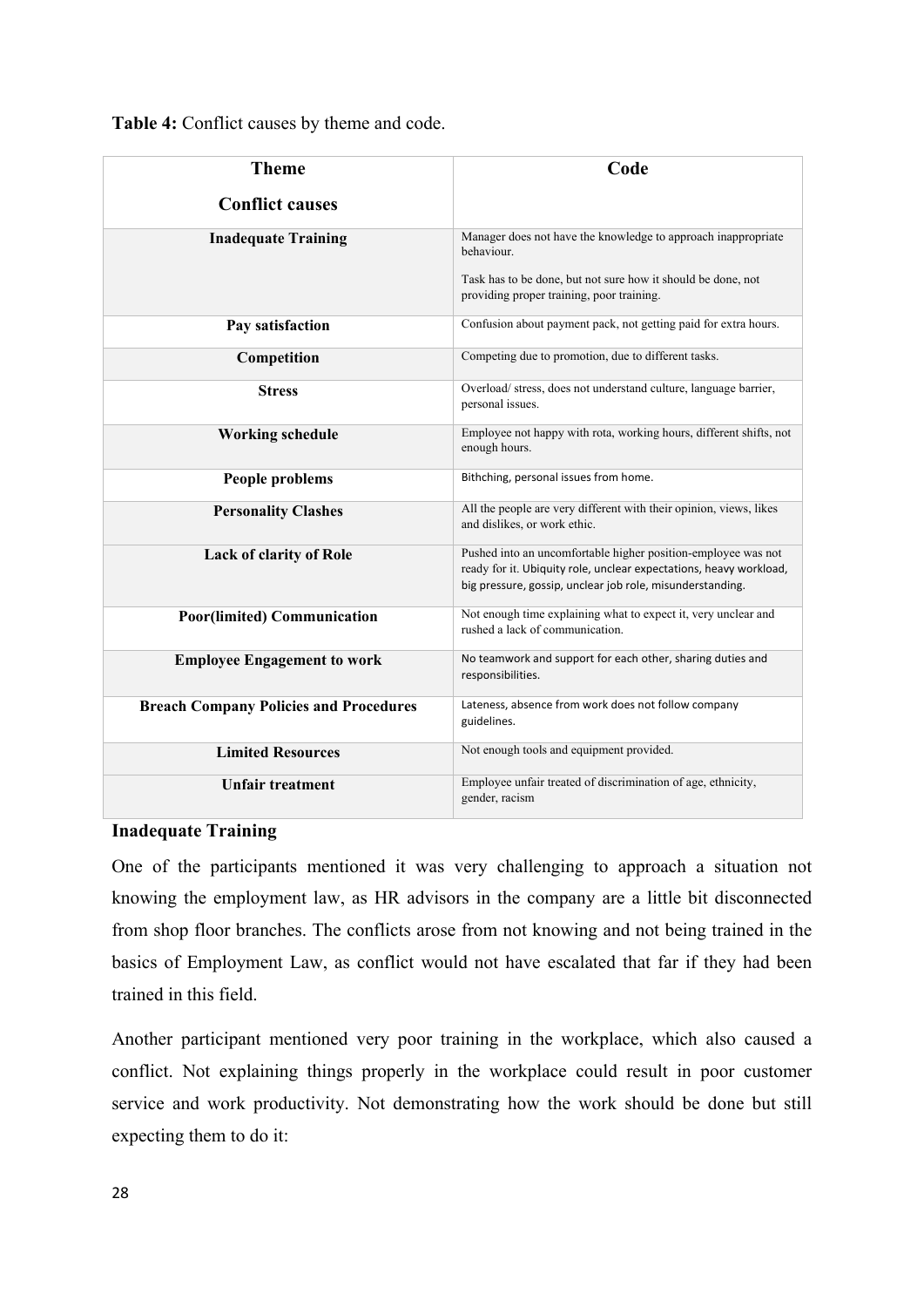# *"If you do have really proper training, you should not have any problems in the workplace and shouldn't have any workplace conflicts" - Participant Two*

Employee performance is directly based on training function, and it is essential in every organization for employee productivity and better employee performance. Therefore, not providing proper training causes an employee to struggle to perform successfully, leads to miscommunication, difficulty adapting to the work environment and effects the achievement of daily targets.

## **Pay satisfaction and Working Schedule**

Conflict arising from shifts, difficult hours, working night shifts and/ or weekends, as the retail industry is open 24/7 online and 7/7 for a physical store, though it depends on the segment in which the organization is located. The shift could be very irregular, for example an early shift, late nights, weekends, night shifts doing stocktake or working for an online retailer, this pattern often triggers conflict. Participants mentioned two causes of conflicts: pay satisfaction and working schedule:

## *Conflicts between myself and an employee arose from rota hours" - Participant Five*

Most of the time managers work very long hours, and don't get paid for it, or sales advisors' contracts are part-time, and if it is not peak time, they just get a small number of hours. Conflict arises from not getting enough hours or doing late nights.

*"A pay package was outlined for an employee, and didn't happen, that caused conflict, too. An informal investigation was done of the payments within the organization"- Participant Seven.*

Sometimes managers are not able to deal with conflicts like payments themselves, they need to forward the issue to a Head Office professional to deal with it.

### **Competition**

Cause - position promotion competition, two employees applied for a promotion, but the winner was the one who performed better in the workplace.

*"A supervisor role was on offer, it was a conflict between each other, the person who was not willing to work that hard was a little bit jealous of another staff member. In that role the person was not respected even though that person well deserved it, there was a little bit of attitude, a little bit of bullying, the staff member was picked on, the other staff member said not to listen to the new supervisor, they undermined the supervisor, avoided work, sickness*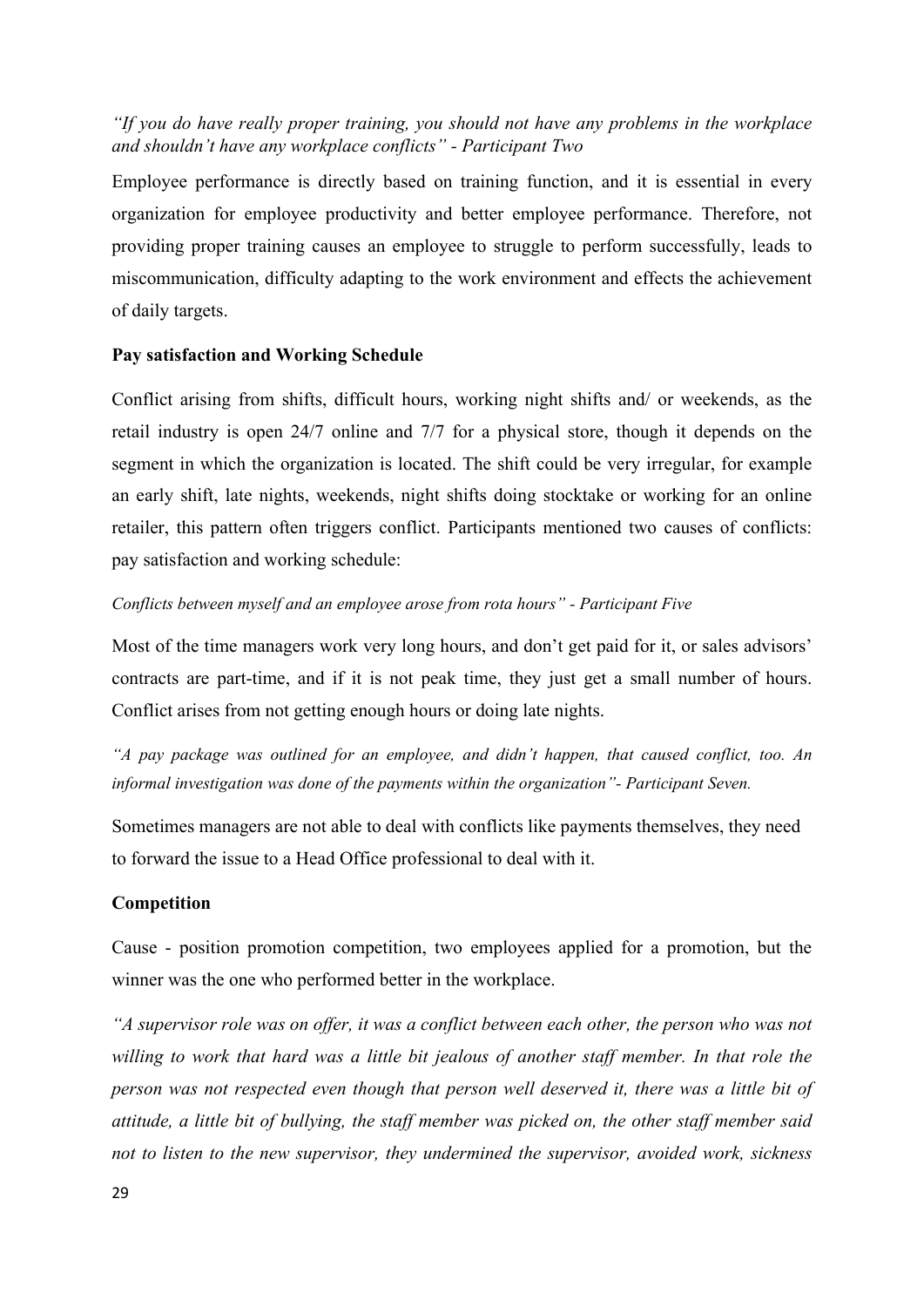*increased, they were avoiding and not doing work together, it could be bad". Participant Five*

Another participant mentioned that competition can be about daily tasks, they can compete for what kind of task the employee wants to do and can cause a conflict by competing with each other.

## **Stress**

Stress is a very general problem which causes conflict within an organization. It influences the individual's work and has an impact on an individual physically and psychologically and impacts the profitability of an organization (Venkateshwara and Suganya,2021).

### *"The main cause of conflict is stress from different people in the team" Participant Five*

The participant mentioned that in his organisation conflict was caused by stress/ personal issues. The organization has a multiracial workforce, with only a few locals. Stress can be caused by not understanding the language due to barriers, not understanding the culture, and the employee may not know how to take orders.

#### **People Problems**

*"Personal issues – bringing from home lots of personal issues such as the Covid-19 situation, family members lost jobs, they've been hurt, upset and they want to express this at work, it* impacts the whole team, it's not even a team but everyone is working inside, individually, it *brings a bad experience to all the team, and brings everyone down" - Participant Four.*

In this research there were instances of what can be called 'people problems', this may sound overly simplistic, but the causes are deeper and more serious. Emotions and moods caused by personal issues play a big role in the workplace and are seen as important triggers of conflict in the workplace. Emotions and moods are experiences of feelings, and basic examples of negative emotions include anger, fear, and happiness, which is more short-lived, so one's mood can be positive or negative and unrelated to a specific cause which may last longer than emotions (Budd, Colvin, and Pohler, 2020).

#### *"Emotions run high sometimes in a conflict situation" Participant Three*

So, the mood that an employee brings to the workplace can remain for a significant period of time and affects everyone and the work environment.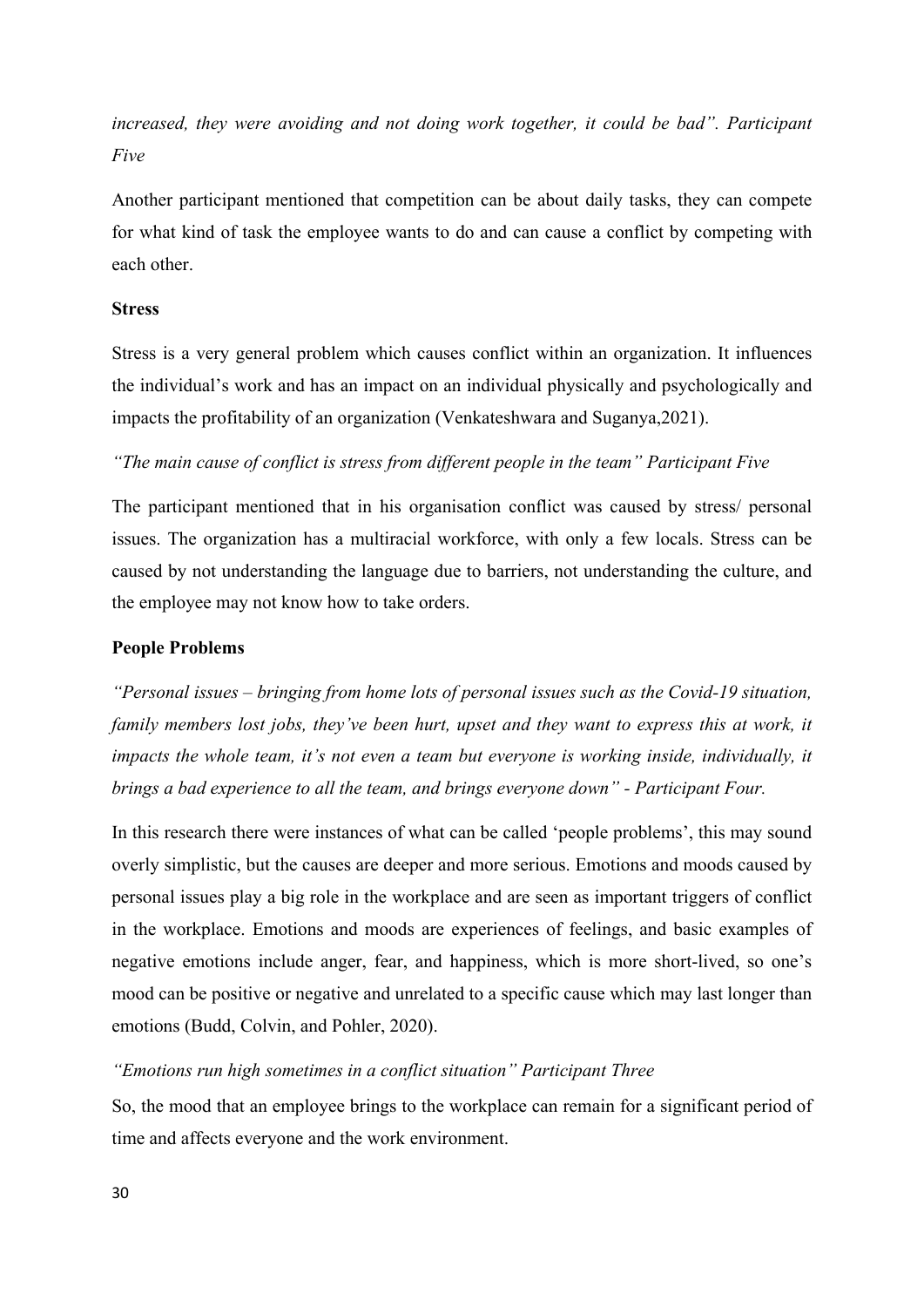*"Bitching among each other, because the majority are ladies, we are selling ladies' clothes; it's a problem between the girls themselves"* Participant Eight.

## **Personality Clashes**

This was the most common cause among all participants. Relationship conflicts demonstrated as personality clashes include facial expressions, body language, and tone of voice can cause a conflict (Syed and Zia,2021) and differences in people's backgrounds, values, and experiences (Isa, 2015) can also cause a conflict.

*"Personality clashes – it happens more than people think, when you work with different people, with different work ethics, we all have a very different understanding of work ethics and personality issues" - Participant Three*

A few participants mentioned that they have difficulty adjusting to a new workplace, because the staff members did not want to accept the person as a new manager. The participants found it extremely difficult at times to be in the workplace, because the employees did not accept a new manager's techniques, did not respect them, did not want to listen, did not accept a new authority in a team, didn't like body language, facial expression, and/or the tone.

*"Everybody has different views, everybody has different minds, some do not want to hear my views, do not respect me, they do not like me"* - Participant Five.

*"It is difficult to be accepted by staff members, for them to adjust to somebody new in the workplace, they're always bringing in the previous manager's decisions and ideas, refusing to do certain tasks, questioning every single decision, just finding it difficult to adjust to a new manager's techniques and my role" -* Participant Six.

#### **Unfair treatment**

Conflict between individuals can happen in many ways and the causes can be basic work issues, such as timekeeping, poor attendance, personality clashes, and unfair treatment (CIPD, 2021).

Unfair treatment of discrimination *"Gender is the main problem in retailing – the workforce is multiracial - some people come from developing countries, some people come from developed countries, some of them are local. So there are three different cultures, three*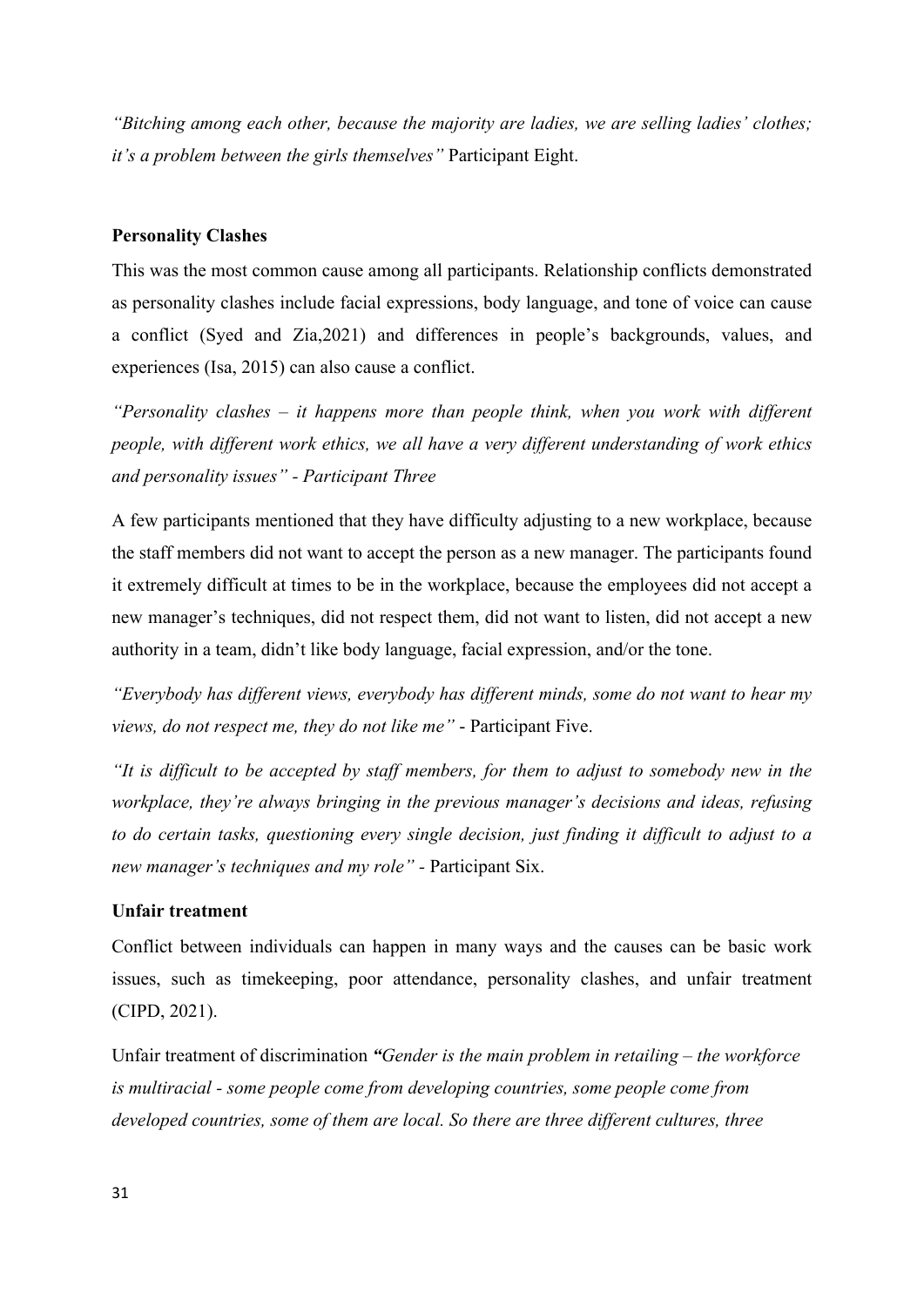*different views about women. The deli staff are from Eastern Europe, so they have their own views and own culture. The front section is 80 percent Muslims",* Participant Five.

*An employee was not following the regulation closely enough and was given a punishment, she didn't feel she had done anything wrong and she didn't feel she needed to improve something, she said she had met the standards, everything was done by company guidelines.",* Participant One.

Participant Two mentioned another conflict resolution option that they apply in the store for an employee if they feel they've been treated unfairly within the company. They have an open suggestion box-and if an employee is not happy with management or feels unfairly treated in the workplace they can email or write a letter.

### **Lack of clarity of role**

*"I asked several times for support and not to put me in an uncomfortable situation or higher position, I did not get support or clarification, so I left the organization" -* Participant One.

Role conflicts have arisen for Participant One from not getting support in a role and always being pushed into a higher position by their employer, not having a clear explanation of the duties of the role and its responsibilities. Role ambiguity, not knowing what to expect from an employee to do a certain job, negatively related to her task performance. The role that person is doing could be a very different role from what they were asked to do and cause a conflict because of the differences in a different role for that person (Venkateswaran and Suganya, 2021).

## **Poor Communication**-

*"Lack of communication, from one department to another department, that was the cause of conflicts in the group, one department promised one thing and once it came to the employee and it was twisted, we kept it within the group." Participant Seven*

Communication is one of the causes of conflict too. The participant explained the issue arose between staff members and their department not getting the right messages about payment packages.

Communication is defined in the literature as a process to share company policies, rules, goals, organisational performance, getting solutions, opinions, feelings, and cooperation from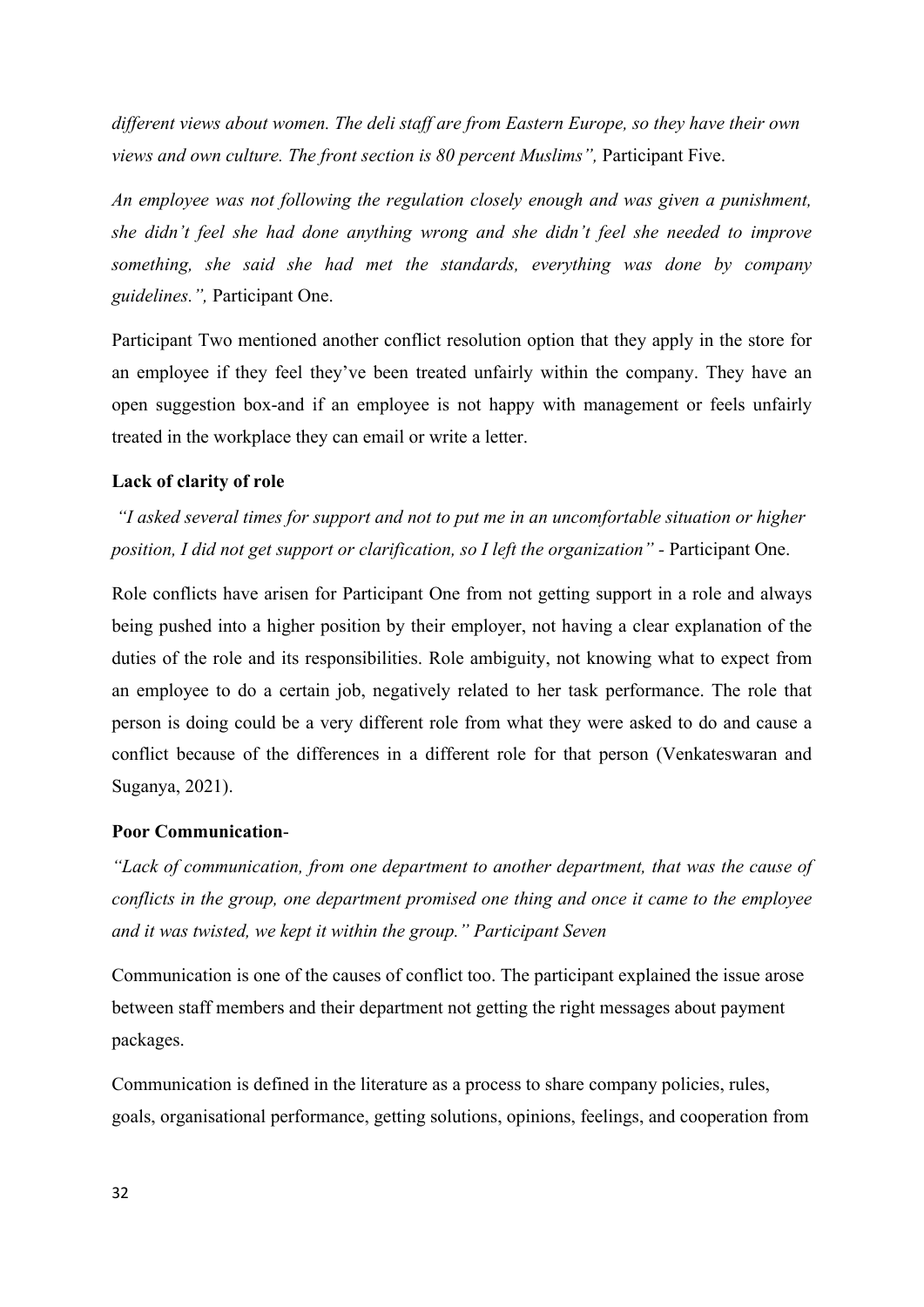employees (Magginson, 1967). In other words, poor communication causes numerous conflicts in the workplace.

Participant one explained they do not have enough meetings, as they would be a crucial tool to communicate and avoid miscommunications, where everyone is clear on what they are trying to do and gain as a company.

## **Work Engagement - Employee Engagement with work**

According to Katz and Flynn (2013) one element of conflict is organizational demand, such as different expectations of work. A number of participants during the interviews mentioned that each employee has different work ethics, different attitudes to work, and different expectations of work. It causes conflict when people don't agree to go in the same direction in the workplace. Participant Eight said that some people expected others to do their job instead of themselves.

*"Different expectations of work, not fully cooperating on work, relying on other people and expecting them to work instead, some do not want to work or take a task, if everyone did their job, it would be easier for the business and for people" -* Participant Eight.

Participant Five mentioned that conflict arises from attitude to work, and not fully engaging with work and helping each other:

*"Everyone wants to have their own job to do. For example, the front has to close the shop, the deli has to close their counter on time, everybody wants to go home in a hurry, but if there is no teamwork or helping each other, conflicts arise from attitude to work". -* Participant Five.

## *Breaching policies and procedures*

According to Bingham (2016), one of the causes of conflict is breaching policies and procedures. It happens in our participant organization that employees often do not follow the internal Code of Conduct rules, and this triggers a conflict in the workplace. The two main reasons which trigger conflicts are being late and absence from work, which is defined as employee misconduct. In both instances of an employee breaching company policies and procedures, and subsequently informing management about absences or sickness in their own/ incorrect way, this might result in a grievance and disciplinary action. According to Roche (2015), disciplinary action can be an oral warning, written warning, final warning, suspension without pay, demotion, some other disciplinary action, or dismissal. There are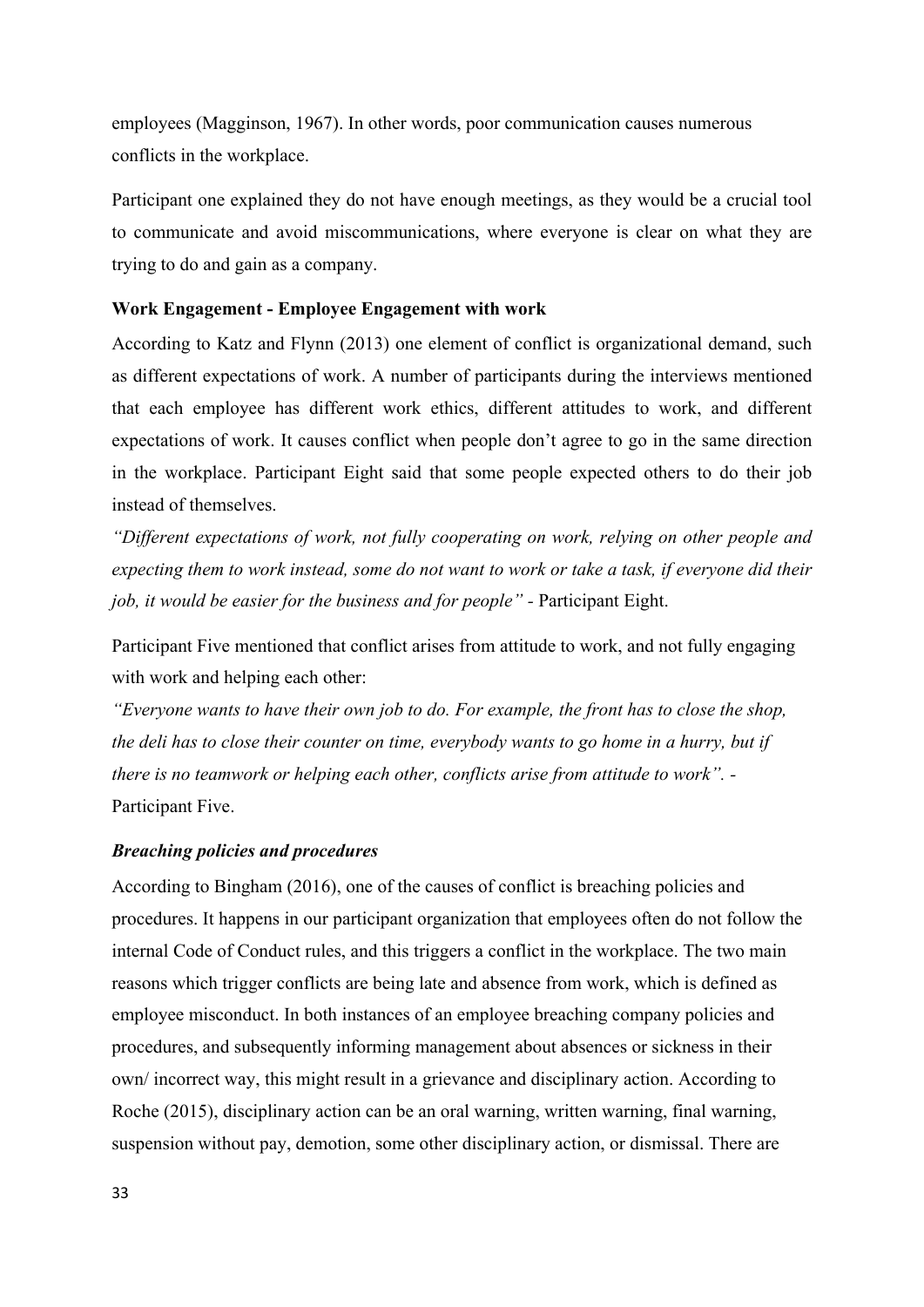ways to solve conflict informally and formally. Regarding conflict situations, the company manager mentioned that an effort must first be made to solve the problem informally, but if it does not work, further action is taken.

*Conflicts arise with people being late – they need informal solving. The lateness policy we have in our company is that 5 to 10 minutes is ok, over 10 minutes it will be formal, if they're too late there has to be a decent reason for it. With sickness – following the proper company procedure is important, like text messages are not ok to inform about your absence from work, if some of them do not turn up, certain guidelines are followed. We have procedures in the workplace in relation to conflicts, firstly have a conversation, secondly, we will file documents to have records for further investigation, thirdly we will involve HR in the conflict resolution. Informal, formal, and HR formal". -* Participant Seven.

### **Limited Resources**

This applied for online retail stores as they are working with online orders, and if an employee does not have the right tools, it causes a conflict in the workplace. An employee was not happy to do different jobs or take another task which was lacking equipment, but as Participant Four explained, the employee even argued with the team leader that they still needed to adjust to that day's tasks. But before taking the job the employee could complain and a cause a conflict:

*"Sometimes if we do not have enough tools to provide, or equipment provided, employees start arguing that they do not want to do the job, they do not want to work directly on that job and want another job". -* Participant Four.

**4.5. Research objective 2 –** Different types of handling style or conflict resolution used by retail managers.

According to Mountain and Blake (1976) there are five different conflict handling styles; retail managers use different approaches in different conflict situations, in this research three handling styles were found according to the model: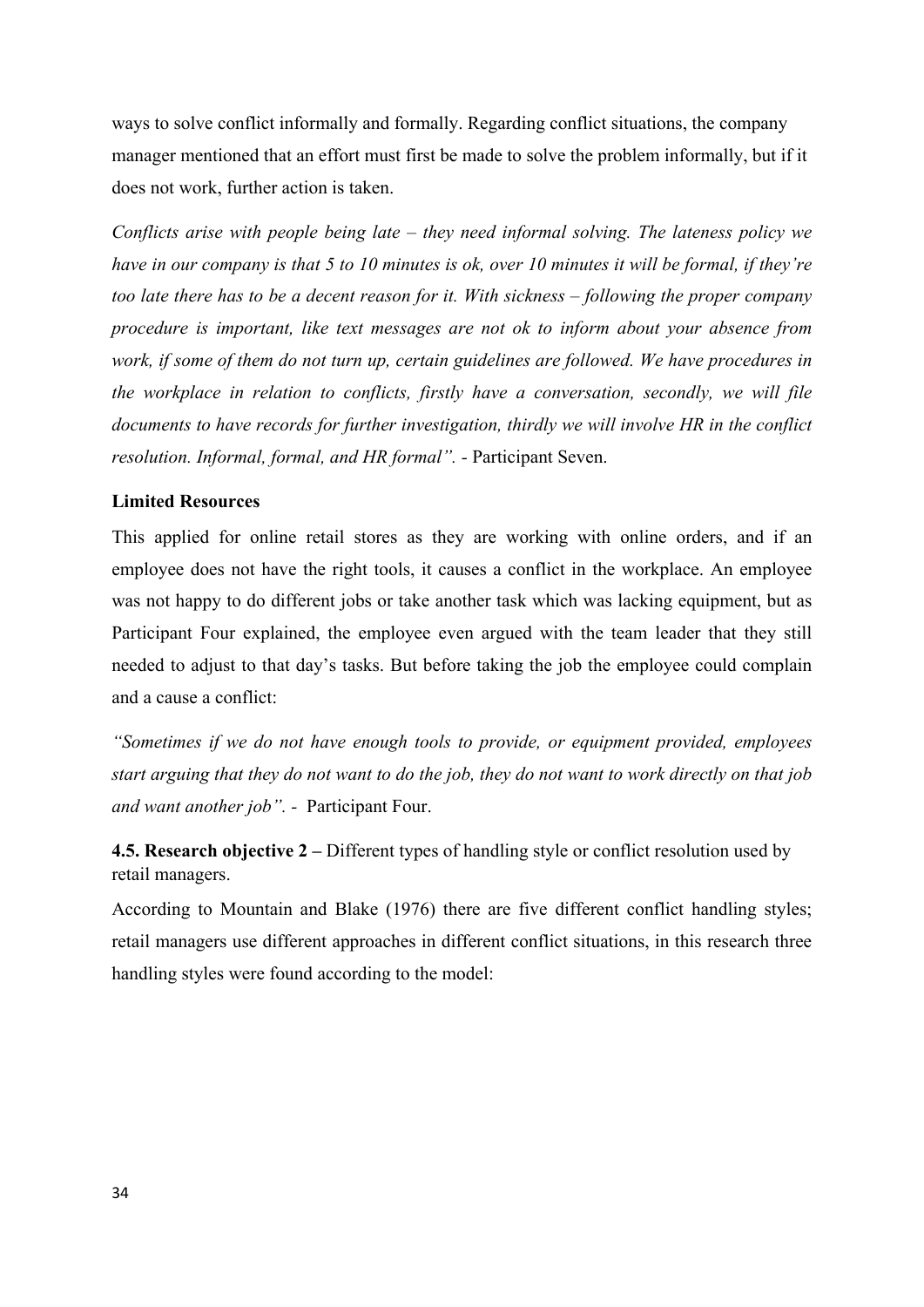### **Table 5** Conflict handling style

| <b>Theme</b>                              | Code                                                                     |
|-------------------------------------------|--------------------------------------------------------------------------|
| Compromising<br>(Partially win-partially) | Neutral, listen to both sides' stories, open<br>communication, dialogue. |
| Cooperative                               | Give it time and freedom to resolve conflict<br>between staff members.   |
| (Win-win)                                 |                                                                          |
| Avoiding                                  | Not to be involved, leave conflict.                                      |
| (Lose-lose)                               |                                                                          |

There is no right or one approach to handling conflict, because human interaction is complex (Scharlatt, 2016). As shown in this research, every manager approached a conflict situation differently. Eight participants chose the Compromising method when approaching conflict situations, one participant used a mix of Avoiding and Compromising styles while another participant mixed the Cooperative and Avoiding styles. Both participants agreed that it depends on the situation and what kind of conflict arises in the workplace. As Rahim (2001) mentioned previously, different handling styles can be applied to a specific situation, some styles can be more appropriate than others. According to Mountain and Blake (1976) the Avoiding handling style is defined as where two parties are losers, Cooperative is win-win dominant, and Compromising is partially win and partially lose. Overall, all participants tried to solve and compromise in a conflict situation by using Compromising partially win and partially lose approach, but two of eight participants' approaches to handling the conflict were a mix of methods. Therefore, Participant Five and Participant Three were completely opposite to most of all participants.

## **4.5.1. Avoiding Style** was adopted in this situation:

"For instance, if it is a personal matter, I would rather not be involved, because it is personal and people have different relationships, I'm usually not aware of it, I just leave it. I can't force people to be open with me, they might not want to share what happened"- Participant 3.

"If is it a personal conflict in work, I will wait, like with that couple used to work in the workplace, I gave them time to resolve it themselves and try to ignore it, it depends what kind of conflict arises in the workplace" – Participant Five.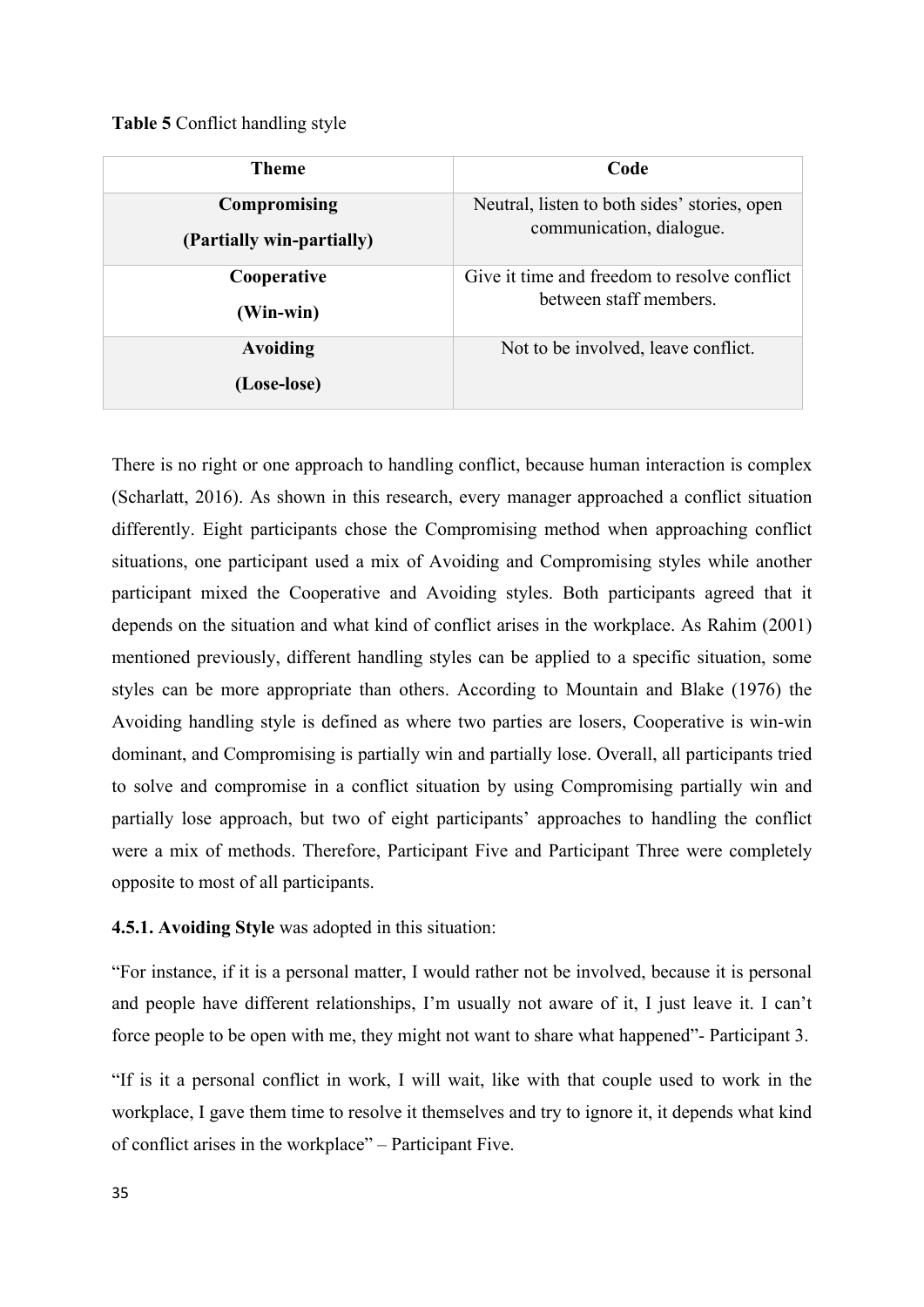By adopting the Conflict avoiding management style a positive effect can be introduced on team performance and coordination (Tabassi et al 2017). However, it can be very negative as a conflict can escalate very far, not recognizing it in the early stages will damage the wider team, including other employees and the organization. Even though Participant One was not approaching conflict situations using these styles, it was still mentioned as an important message in relation to this style:

*"Never use Avoider style and never leave conflicts as not acknowledged, as this would bring negative outcomes and makes it harder for both parties"- Participant One.*

*"If you ignore the conflict, it just gets bigger and bigger "Participant Five.*

As per Glas'l (2000) the third stage of conflicts can be damaging and very out of control, bringing negative outcomes. Therefore, participants try to avoid the third stage according to Glas'l (2000) and handle conflict within an appropriate time with control.

In contrast, participants Three and Five used the Avoiding approach, where an employee has personal issues and is bringing them into the workplace, and this becomes related to work conflicts. This is the instance which is best suited to the method whereby a manager chooses to ignore and leave it, both participants agreed on this situation. By not getting involved in personal issues and staying away from them, the participants found it easier to control the situation, as they mentioned lots of people bring personal issues to the workplace and that effects the entire team, and team performance/ working environment. Furthermore, the employees felt different and unmotivated when another staff member came in with personal issues and brought that issue into the workplace, the team wanted to avoid that person, or wanted them to stay away. As such issues can be deeply personal, when they are brought to work they often result in business and personal relationships being mixed, and as emotions can play a big role in the workplace, the environment of the workplace can be significantly harmed by the occurrence of these events.

#### **4.5.2. Compromising Style**

The most effective style to solve issues according to Rahim (2001) is the Problem -solving or Integrating style, while according to Mountain and Blake (1964) it is the Compromising or Cooperative styles. This research shows that all eight participants in conflict situations used the Compromising style. The majority of them mentioned that they never ignore or leave conflict unaddressed, and always try to compromise with both parties. The Compromising style was used by one of participants and was explained as follows: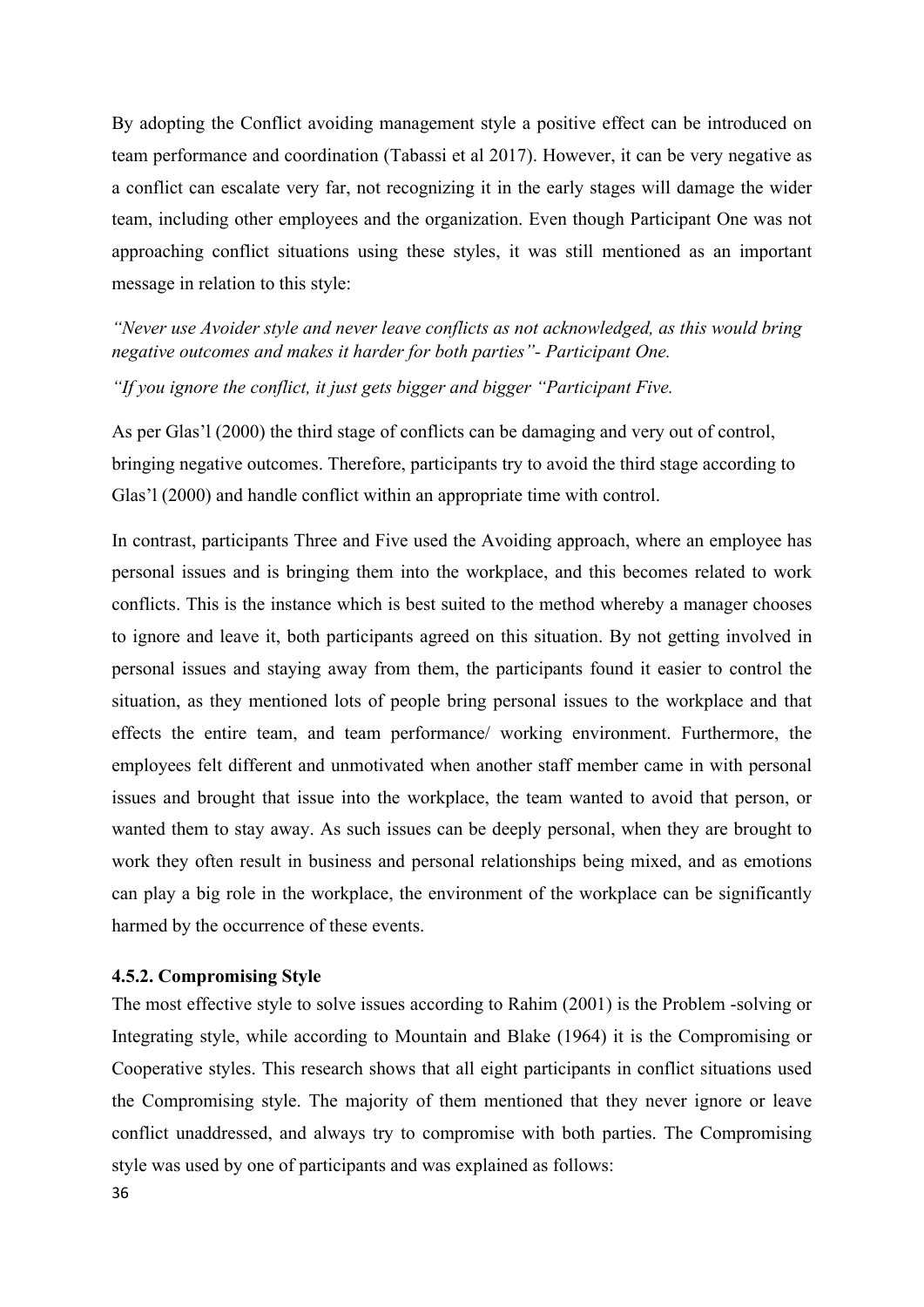*"Be neutral, you cannot take any sides, do not take it personally and emotionally. Listen to each side of the story, and understand it, speak about it in your terms, and explain how you understand the situation, to come back and explain that we understand it on the same level, make a solution and agreement together. Sort out everything, to make sure we are on the same page, and all problems are resolved" Participant Seven.*

The most important factor participants mentioned is addressing the conflict, i.e., finding the roots of the conflict and finding a solution. As Glas'l (2000) outlined, it's vital to recognise and diagnose conflict, not to allow it to escalate further and solve conflict in a more peaceful way in the first specific stages. It is shown from participants' experiences that all of them want to solve conflicts in a more informal and quicker way.

# *"Address conflict straight away because this might affect the performance of employees at that time", Participant Two.*

Participants used the Compromising style in conflict situations, and solved issues by talking, understanding both sides, including everyone through participation, by asking questions, making them feel important and expressing themselves, and finding the solution together. All participants mentioned that it's very important to control your emotions and take the situation into consideration in a professional and calm manner; otherwise, the message will be lost in translation.

*"Stay calm and listen to both sides involved in that conflict, give equal opportunities to express how they feel and find the reason for the conflict, that's an important part, you need to identify the important points in their disagreements, this is the way you can resolve it once you know. The most important for me is everyone is included, feels needed and happy in the workplace and it brings very good results not just for the business but for a healthy atmosphere in your personal life. You need a private place to resolve it where you are not disturbed, as everybody feels important and has time to express themselves to find out the root of the conflict. If you find the root you can resolve it. If you cannot find the root you can only take it from a very shallow perspective" -Participant Six*

Participant Eight used the same Compromising Approach in a conflict situation with a customer and with his employee too. He compromised on the issue by talking with the employee and customer to find the best solution for both individuals. Communicating and giving feedback to an employee and a customer is very important. Participant Five mentioned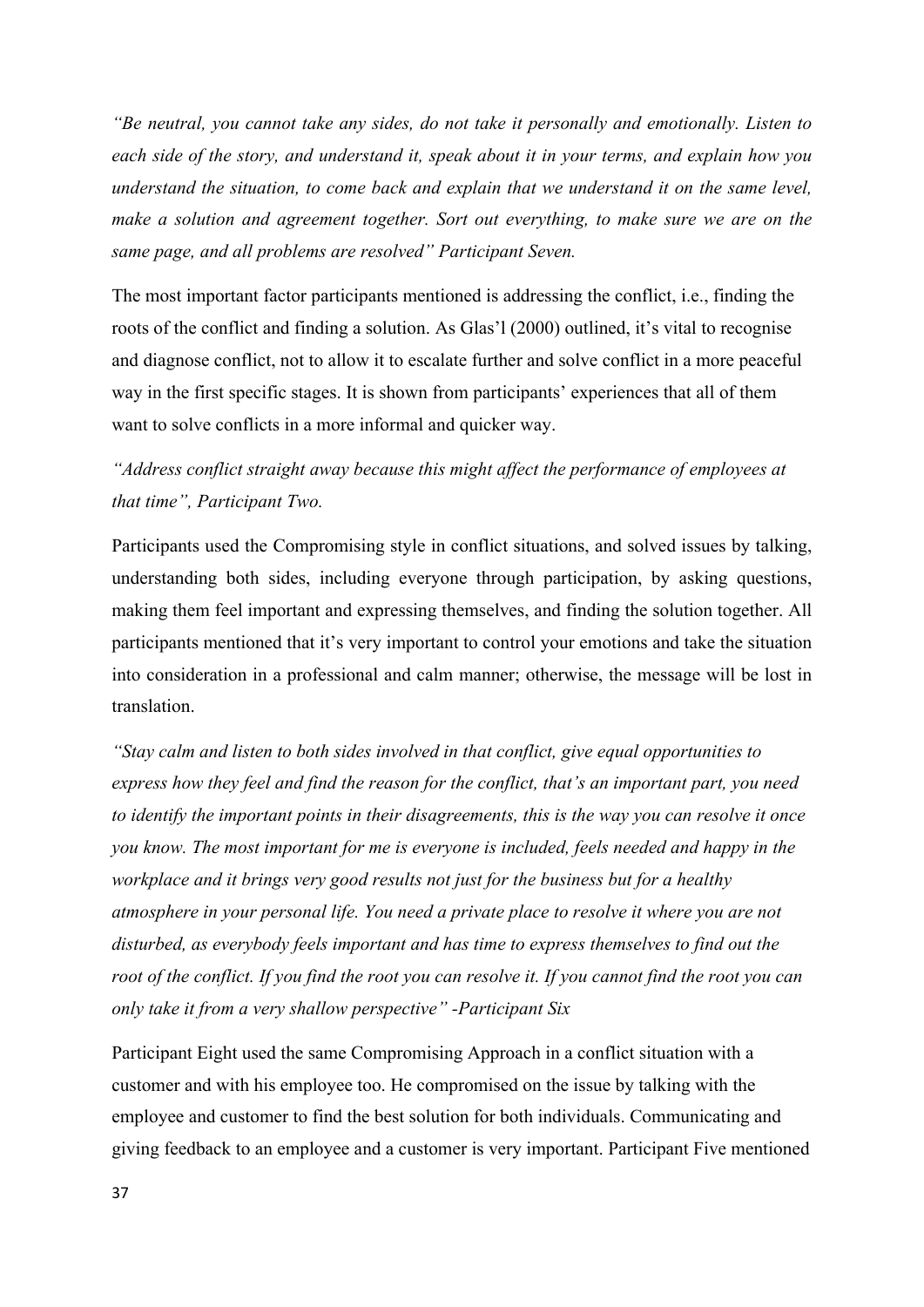that an employee in her team is her own customer and I need to make them happy the same as customers. So, if you, as a manager, approach your own employee in a 'compromise' way, it is more likely that when an issue arises with a customer it will, in turn, be approached in the same manner.

*Employee-customer complaints have happened several times, if they occur due to an employee fault, then the customer will often ring the store and would be looking for a manager or to speak with me. If I speak with them, I will take a phone number, and ring the person back to explain the situation, find out where the problem is, if the problem is from my side, I would apologise on behalf of the staff member. To get good feedback I would offer them a good discount for their next time shopping with us, our approach is working well, and we have gained lots of customers, we address the issue quickly and in a professional manner -Participant Eight.*

## **4.5.3. Cooperative (integrating style)**

Only one participant mentioned using this style when approaching task-type conflicts when two staff members have two different opinions about a daily task. According to Rahim (2003) the Conflict Handling Integrating Style is appropriate for a situation in which people have different ideas and need another party to step in to solve the problems for a better solution, and where commitment is important for the successful implementation of a strategy. In this situation the manager only steps in at the end of conflicts and combines all the ideas together, leaving the two parties as dominant winners and offering a third idea with all different views and opinions.

*"A conflict arose from a merchandising display of two staff members with different views, I gave freedom to them and in the end, we combined all our ideas together. As a manager I used the Pioneer system management style, it tends to be outgoing, creative, spontaneous and adaptable"-Participant Five.*

**4.6. Research objective 3 -** Examining how workplace conflicts can impact employee behaviours.

*"Conflict is the worst demon for employee's productivity – the staff feel unmotivated, it impacts your results, in some cases there's a bad atmosphere in the whole workplace, also in some cases it impacts your home life, and it can be really stressful, it can bring other employees down. Once you have one unmotivated employee, we always get attitude from*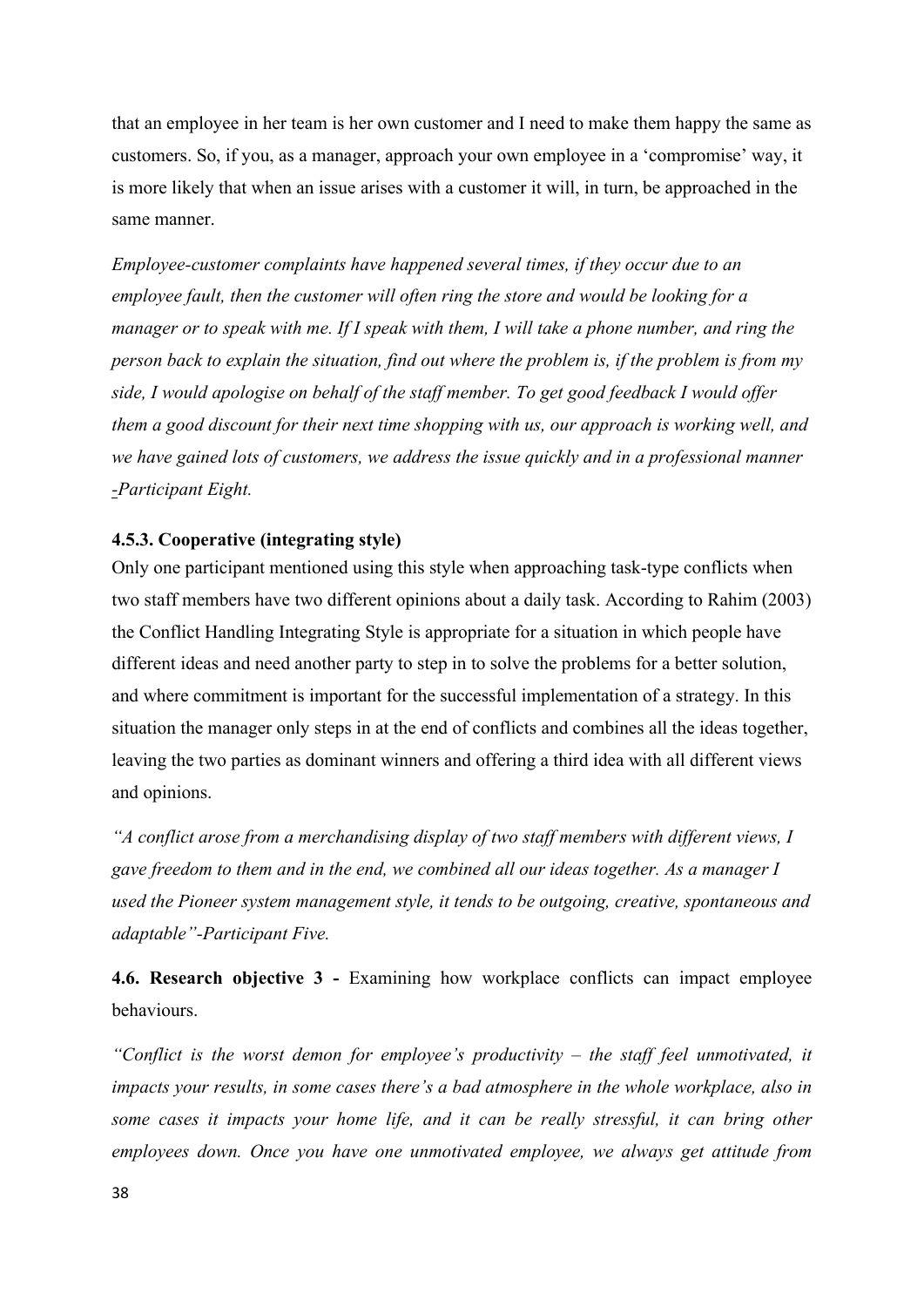*another, it could easily be passed on to another member. It brings the whole store down". -*  Participant Six.

In this research I found four different factors: stress, absenteeism/turnover, employee morale, employee wellbeing and environment impacting employee performance in the workplace. Themes and codes are shown in more detail in table 5:

| Theme                                     | Code                                                                                             |
|-------------------------------------------|--------------------------------------------------------------------------------------------------|
| <b>Stress</b>                             | Negative feelings, too much pressure.                                                            |
| Absenteeism/Turnover                      | Employees get sick conflicting with<br>sickness note-stress, intention to leave<br>organization. |
| <b>Employee Morale</b>                    | Upset, anxious.                                                                                  |
| <b>Employee Wellbeing and environment</b> | Emotional well-being; toxic, negative<br>environment.                                            |

**Table 6** Different factors influence performance management

## **Stress**

According to Okolie and Kawedo (2018) performance is influenced by various factors, one of those is stress. Conflict can destroy employee performance and is influenced by many factors, such as work environment, stress, trust, rewards recognition, communication, motivation, and relationship with the boss (Okolie and Kawedo,2018).

# *"I left the organization from too much workload going on, too much pressure and stress- I felt like I couldn't handle it" -* Participant Two.

Participant Two explained that they had to leave the organization because of too much stress and heavy workload, they were not able to manage everything. Therefore, it diminished their work performance **–**they had poor motivation and too much work led to mistakes and a drop in concentration on work, and finally they left the organization. Employee motivation is the most important factor to employee productivity (Kulcmanov and Kallianan,2014). Once the person loses motivation from too much work/ stress, then it negatively affects employee performance.

## **Absenteeism/Turnover**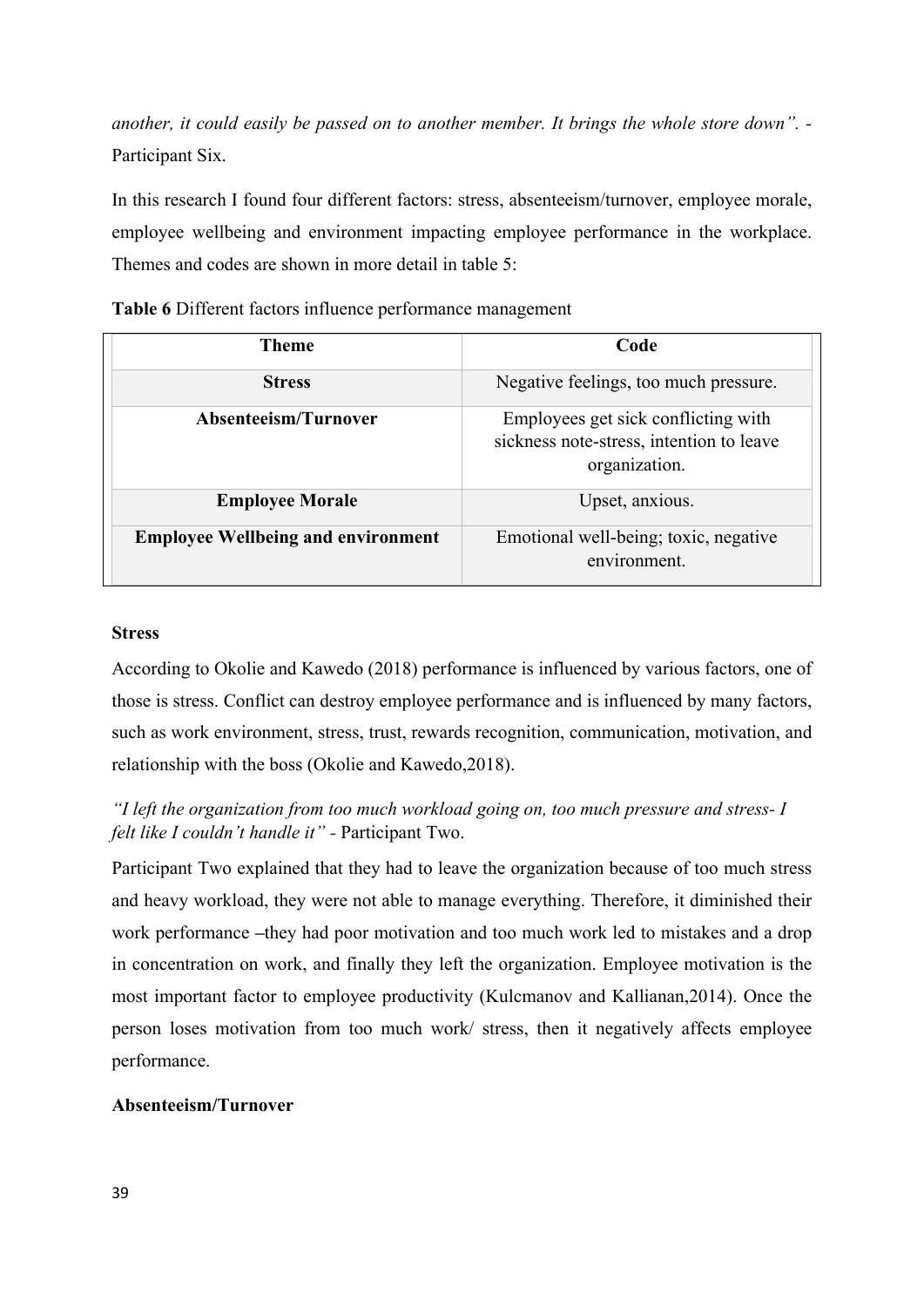*"If conflicts are not controlled, the first problem would be absenteeism and if you solve conflict from the beginning, you will not have workforce turnover".* - Participant Five.

Participant Five explained that workplace conflict affected employee turnover as the person left the organization from being in conflict over a promotion position. The internal employee did not get a promotion as an outside employee got the position; the employee didn't feel appreciated for their work and left the organization. So, the conflict was out of control, and this affected employee turnover within the organization.

According to CIPD (2020) conflict impacts employee sickness and absence, creating an unworkable relationship in the organization.

Participant Seven explained that conflict arises from personality clashes between employees and managers, with the impact of employee absenteeism on the entire team. As a result, the participant talked about the need to hold the position for that employee and not being able to recruit anyone for the time being when an employee was sick, it impacted the whole team with more workload and responsibilities. When conflicts affect the workplace environment it can become very toxic.

*"Sickness causes stress and conflicts with the manager; it impacts the whole store too, as you cannot recruit somebody else into her position. That was not the case with the same manager, as we needed to find an alternative after they moved to a different department, the role was big and was not filled for a year, it created overload for current staff and the delegation of more tasks, an increase hour wise, giving more responsibilities"-* Participant Seven*.* 

### **Employee morale**

Conflicts in the workplace effect employee morale. Albert (2011) emphasises that if conflict is not solved constructively it results in low employee morale, reduces employee productivity, increases employee absenteeism, increases the chances of losing skilled personnel and a lack of employee commitment to work (Ndulue and Ekechhukwu, 2016).

*"I felt very down and depressed, nobody was helping me, nobody could bring this store up, these two members were completely against me, and we were fighting, we worked in completely different directions. I was feeling very lonely". -* Participant Six.

One conflict in the workplace can destroy employee morale, employee performance, goals, plans; staff commitment to the organization reduces and negatively affects job satisfaction.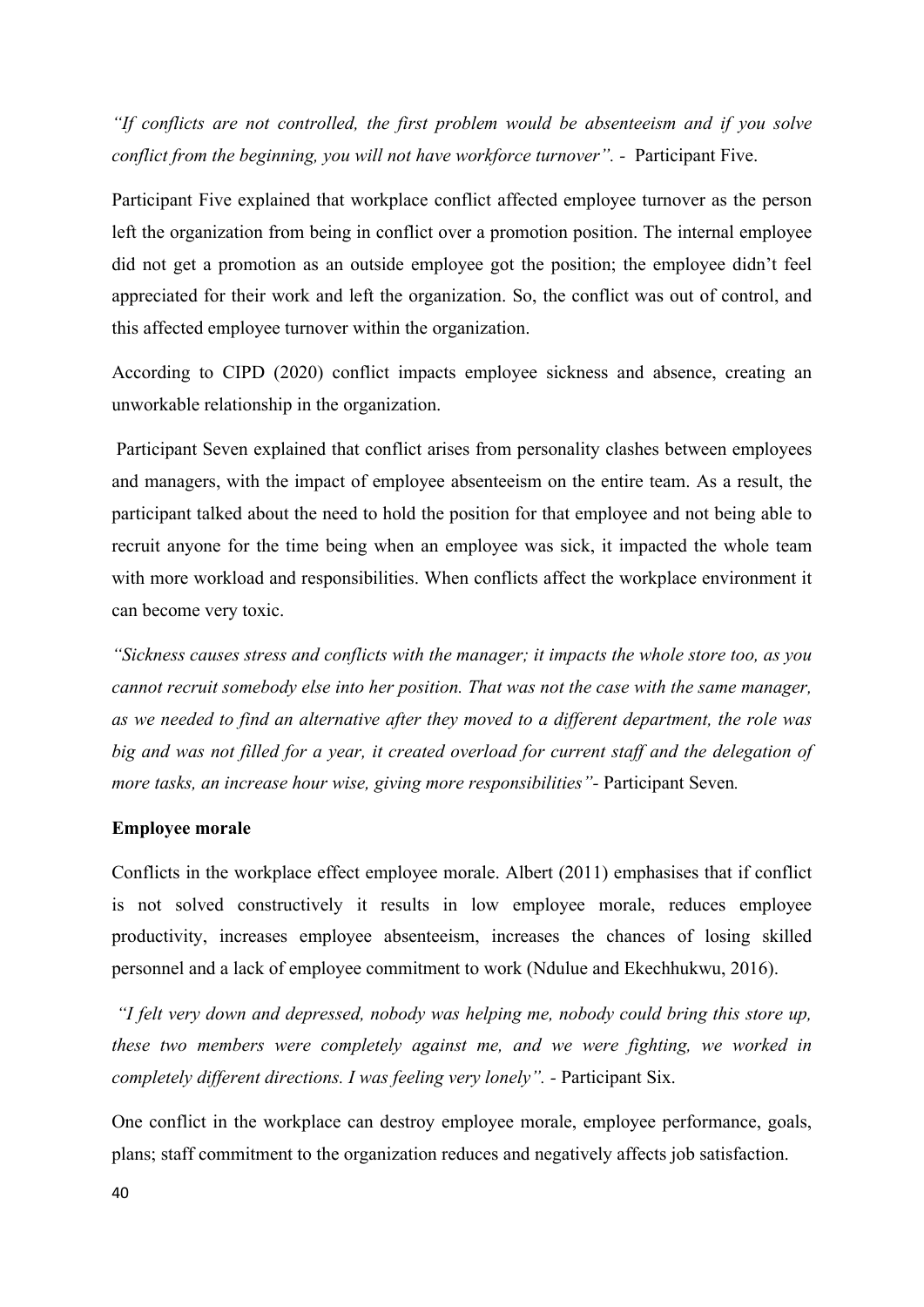*"It makes people unmotivated and, essentially, they give up, they feel deflated coming in and they do not want to be there". –* Participant One.

Conflict impacts employee morale, resulting in loneliness and lost commitment to work. You become lonely at work, questioning yourself, 'Why am I working hard to get this job? What did I do wrong here? I am getting so much negativity from it.' You become very annoyed with this institution, feeling wrong in the role, in a frustrating environment, it becomes very difficult to work, if you make a mistake, an employee can catch you and point it out, creating arguments.

## **Employee well-being and environment**

*"I can talk on behalf of a small organization –everybody has to come and do their job, be treated properly, not arguing among each other, and once they are treated properly, they're happy, I have staff working for me almost 20 years, the majority of my staff have been working over 10 years, the environment is happy, they are not arguing amongst themselves. The company culture and environment are important, of course." -* Participant Eight.

Conflicts affect employee wellbeing and work productivity, if the environment is not happy it directly affects the business. Participant Eight said if they are not happy there is no point being there, no point having an argument within the staff, when we are a happy organization and try to maintain a happy atmosphere, it solves conflicts.

Emotional wellbeing was very important to Participant Three. The culture of a working environment when people are having conflicts effects wellbeing; for example, Participant Four mentioned a decrease in work performance due to a conflict happening in the workplace.

## **4.7. Conclusion**

## **4.7.1. Summary of results/ findings and positive/negative outcomes on the performance of management.**

Table 7: Summary of Causes and Types, Conflict Management Styles and outcomes positive/negative to Performance Management.

| Types        | Cause           | Style                   | Outcome                                                                 |
|--------------|-----------------|-------------------------|-------------------------------------------------------------------------|
| Relationship | People Problems | Avoiding<br>Cooperative | Negative - Destroyed<br>work environment, no<br>one wanted to work, the |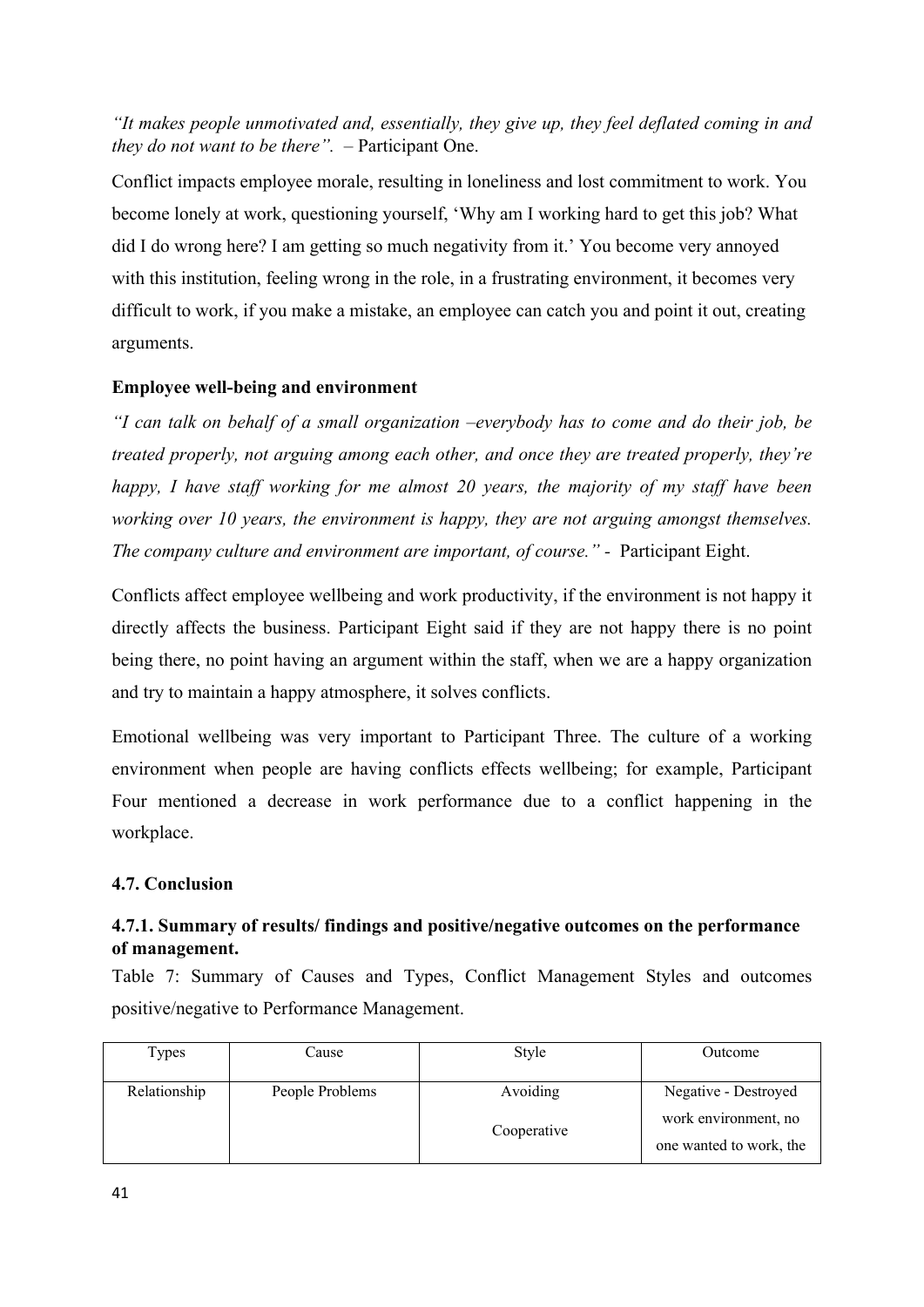|         |                          |                       | whole team was affected    |
|---------|--------------------------|-----------------------|----------------------------|
|         |                          |                       | emotionally.               |
| Task    | Competition              | Cooperative           | Positive-encouraged        |
|         |                          |                       | creativity, learned from   |
|         |                          |                       | each other.                |
|         |                          |                       | Negative-Left              |
|         |                          |                       | organisation.              |
| Process | Engagement to work       | Compromising          | Positive - helped develop  |
| Task    |                          |                       | as a team, set up new      |
|         |                          |                       | rules, and grew as an      |
|         |                          |                       | organization.              |
|         | <b>Stress</b>            | Compromising          | Negative-increased         |
|         |                          |                       | absenteeism and            |
|         |                          |                       | turnover.                  |
|         | Unfair treatment         | Compromising          | Negative-Left              |
|         |                          |                       | organization.              |
|         | Inadequate training      | Compromising          | Mix Negative and           |
|         |                          |                       | Positive.                  |
|         |                          |                       | Negative-Costly.           |
|         |                          |                       | Positive-improved          |
|         |                          |                       | policies and provided      |
|         |                          |                       | better training.           |
| Task    | <b>Limited Resources</b> | Compromising          | Positive- developed and    |
|         |                          |                       | grew as a team, employee   |
|         |                          |                       | needed to adjust to it and |
|         |                          |                       | worked on a different      |
|         |                          |                       | work task for the day.     |
|         | Pay satisfaction         | Compromising          | Negative-Left              |
|         |                          |                       | organization.              |
|         | Working Schedule         | Compromising/Avoiding | Negative - employee left   |
|         |                          |                       | organization.              |
|         | Role ambiguity           | Compromising          | Negative employee didn't   |
|         |                          |                       | feel supported and left    |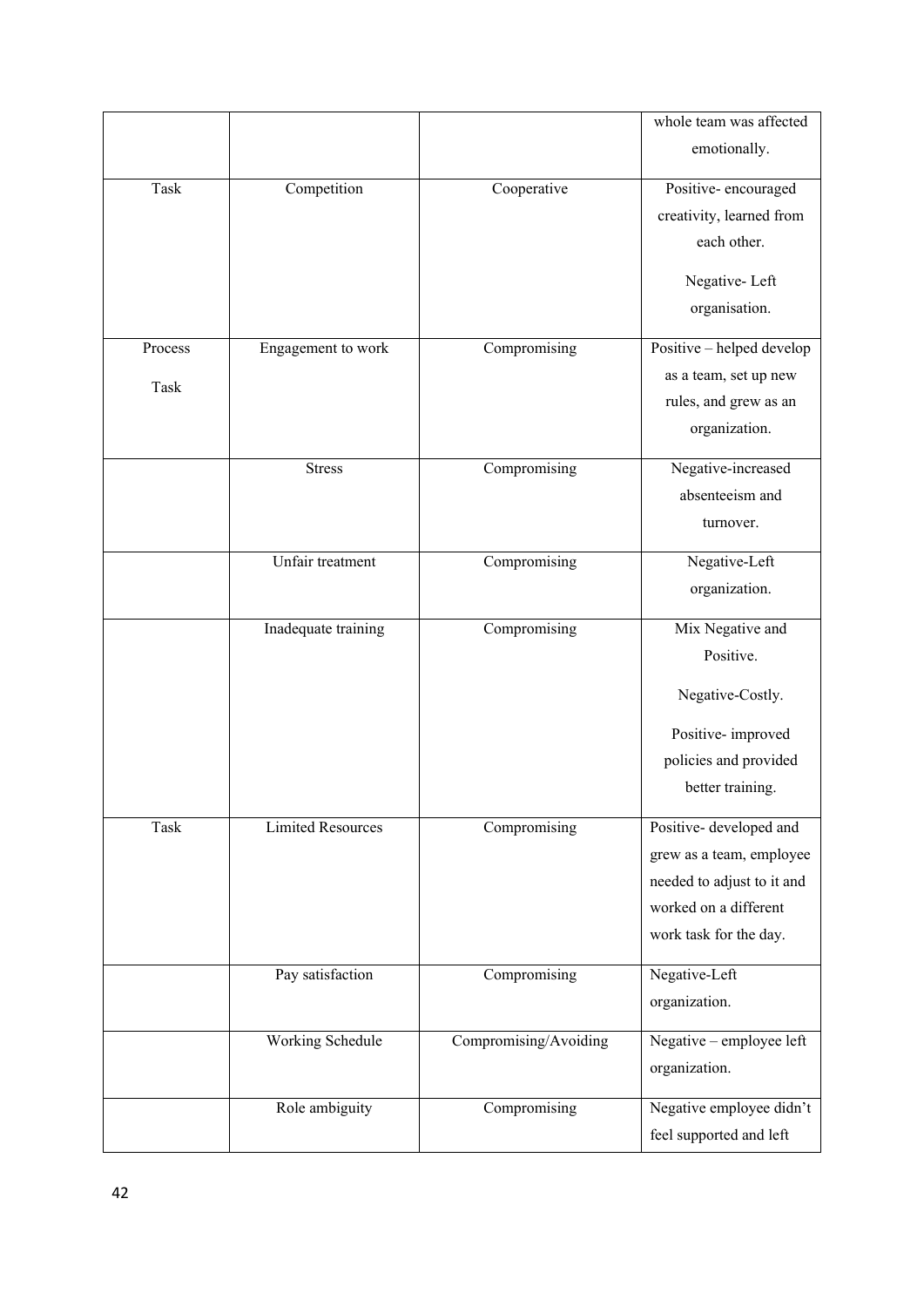|              |                                   |              | organization.                                                                 |
|--------------|-----------------------------------|--------------|-------------------------------------------------------------------------------|
| Relationship | Poor Communication                | Compromising | Negative - employees felt<br>uncomfortable and<br>unconfident in the role.    |
| Task         | Breach Policies and<br>Procedures | Compromising | Negative – for employee,<br>manager took informal<br>and then formal actions. |
| Relationship | Personalities<br>clashes          | Compromising | Negative-effected<br>employee morale and<br>well being                        |

To conclude, with regard to the findings about workplace conflicts, it was found that how team leaders and managers/owners define conflict, their views on it, and their effectiveness in the workplace are very different. Even if it is not happening daily, when it does occur it cannot be avoided. The results are summarised as follows:

1. Triggers or causes of conflict – there is not only one cause, but also always several different causes within an organization. The one most frequently mentioned was personality clashes and stress.

2. Type of conflict – intraorganizational conflict, a mix of task, relationship, and process.

3. Style of conflict management - all managers approach it differently, compromising style was the most mentioned point during the data collection. A few managers mixed handling styles depending on the type of conflict.

4. Conflict's outcomes on the performance of management can be mixed, both positive and negative, it depends on the nature of conflicts, and it depends on the people involved. Frequently, managers/team leaders were positive that the conflict was solved in a compromising way, although the outcome had a negative aspect.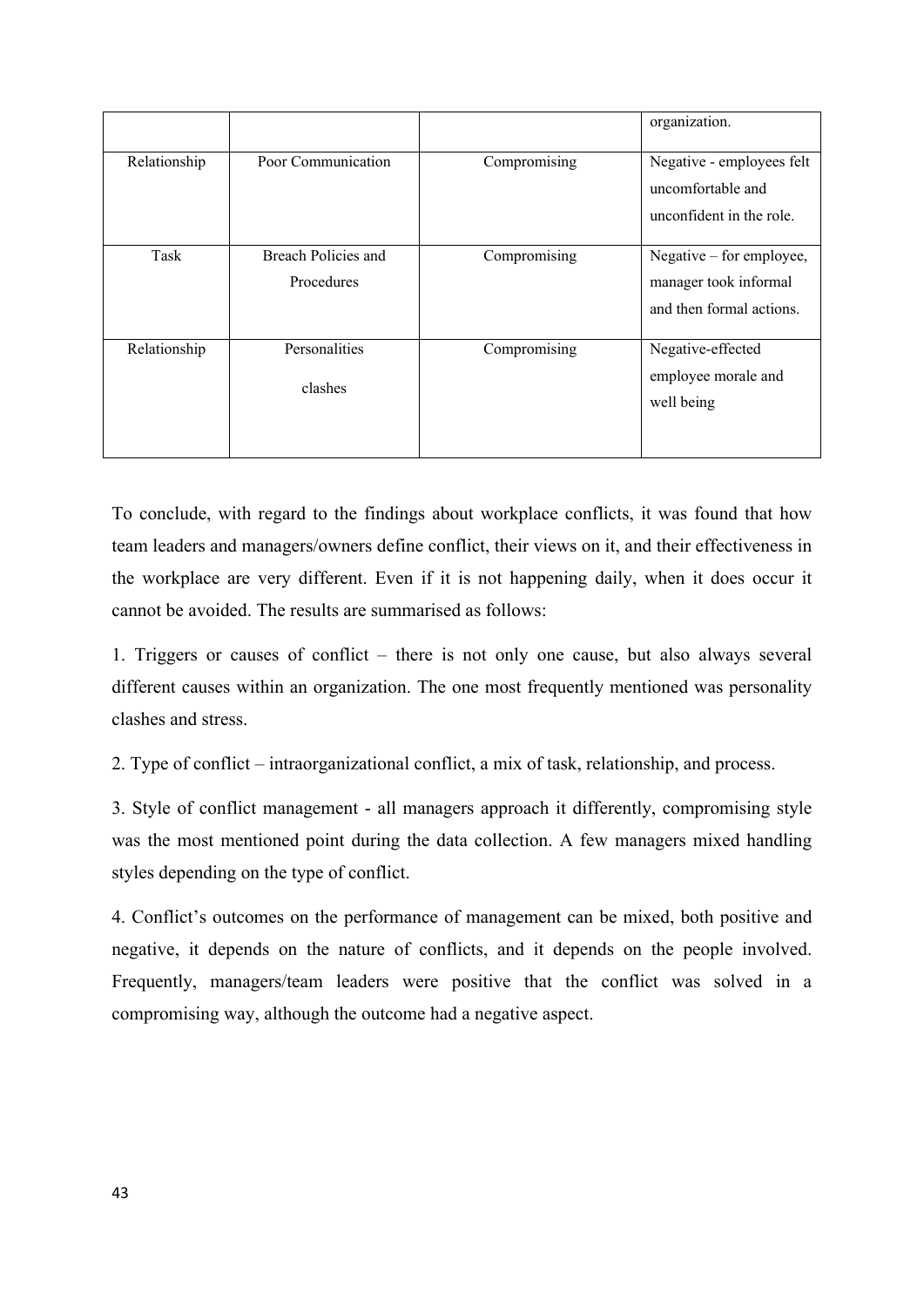#### **5: DISCUSION**

#### **5.1. Introduction**

The goal of this research was to understand why and when teams are challenged by the occurrence of workplace conflicts, what the main causes are, and how it influences employee behaviour in the workplace. It took an inductive approach to look at the different sides, positive and negative, and the influence of different types of conflicts on employee performance within an organization. Workplace conflicts happen when individuals or groups have differences and are not satisfied from their organizational perspective.

#### **5.1.1. Interpretation**

The study has shown that conflict occurrence happens in any organization, and it's a natural phenomenon. As already theoretically outlined by Rahim (2002), Thomas (1992) did not find just one concept of conflict; this research has shown that participants have no common concept either. All participants described conflict differently and shared their own views about it. According to Blackburn (2020), conflict happens as people present different ideas, views, and/ or opinions. This shows that there is a general consequence about the surrounding ideas as this research found conflicts happen due to differences and conflicting goals.

The study's findings are closely related to previous studies on workplace conflicts impacting the performance of management positively and negatively. The findings largely confirmed our predictions. Task conflicts have been discussed in the literature as impacting positively (Jehn and Mannix, 2001) and relationship or process conflicts have negative outcomes on management's performance (Jehn and Mannix, 2001). Task conflict was found during the research and participants mentioned every staff member can learn from each other and can develop as a team; it gives a positive outcome as they grow as a team and improve rules and procedures within the company. Relationship conflicts, such as personality clashes and personal reasons, destroyed the performance because people did not get along and the environment can be very toxic, making it difficult to perform well, feeling lonely, losing motivation and commitment to work. Overall, employees feel very down and have a negative attitude to work. Process conflict happened within organizations due to a lack of resources, or due to different responsibilities to do the work. In the literature, process conflict outcomes are defined as negative, but participants expressed that even if there is a lack of resources or employees do not want to take responsibility for that job, they still need to adjust and do the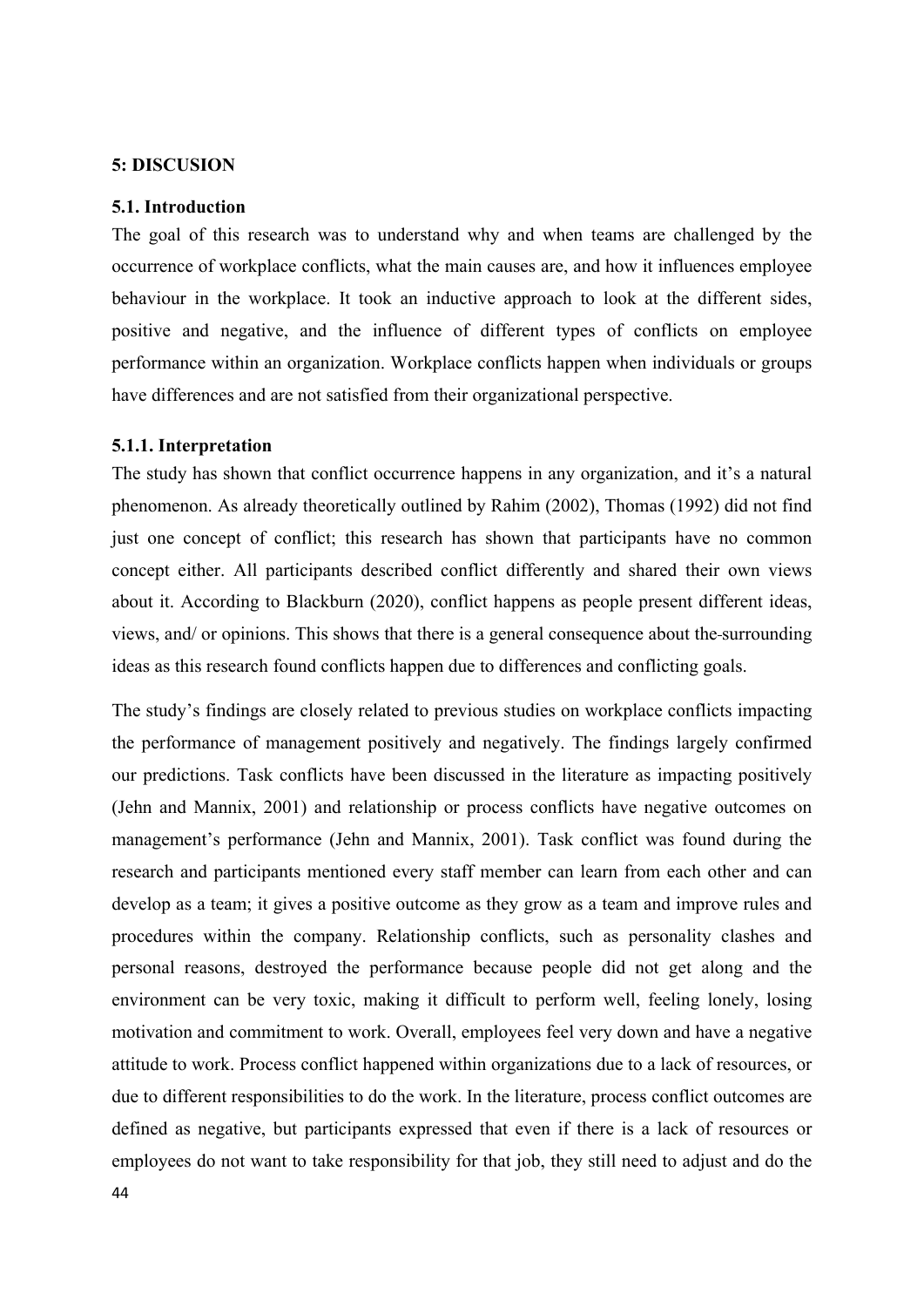job. In contrast with the literature, the process conflict experienced by participants had outcomes which were positive, because the employee needed to adapt to it and move on to different tasks.

Our studies looked into five different conflict handling styles and the most common one manager used was the compromising resolution style, but if conflicts are managed functionally one style can be more appropriate than another, it just depends which conflict type occurs and the current conflict situation.

This study explores the causes and types of conflict between employees and managers, employee -employee, and found that conflict arises from a lack of communication, an unclear role, disagreement on duty tasks, not getting along with people or a manager, getting too much work, stress in work, breaches of policies and procedures within the company, personal reasons, competition, lacking training, engagement with work, pay satisfaction, working schedule, limited resources and unfair treatment. There is no specific cause of conflicts; there are various causes that influence employee performance within an organization.

The research methodology adopted, and the data retrieved was very useful and enabled the discovery of the main workplace conflict types and causes. The participants shared their examples and talked about conflict scenarios to get a deeper picture about the conflict situation. A semi- structured questionnaire was designed, and free flowing interviews were also very useful.

Recent studies have suggested that different types of conflict have different impacts on employee performance, it can be positive and/or negative, and in some situations, there can be a mixture of both. Positive outcomes which emerged from the studies included how employees and managers can learn from each other and grow as a team, while negative outcomes found included employees who left the organization, absenteeism, sickness, reduced productivity, and decreased employee morale and wellbeing.

## **5.1.2. Implications/Suggestions drawn from findings**

One implication for leadership from the study is that workplace conflicts within an organization have a significant effect on employee absenteeism, turnover, and employee wellbeing. Each employee faces different conflicts, and it has to be accepted and solved. As a result, the managers or leaders have to be trained in conflict management techniques within an organization and will then be more confident in dealing with employees in conflict.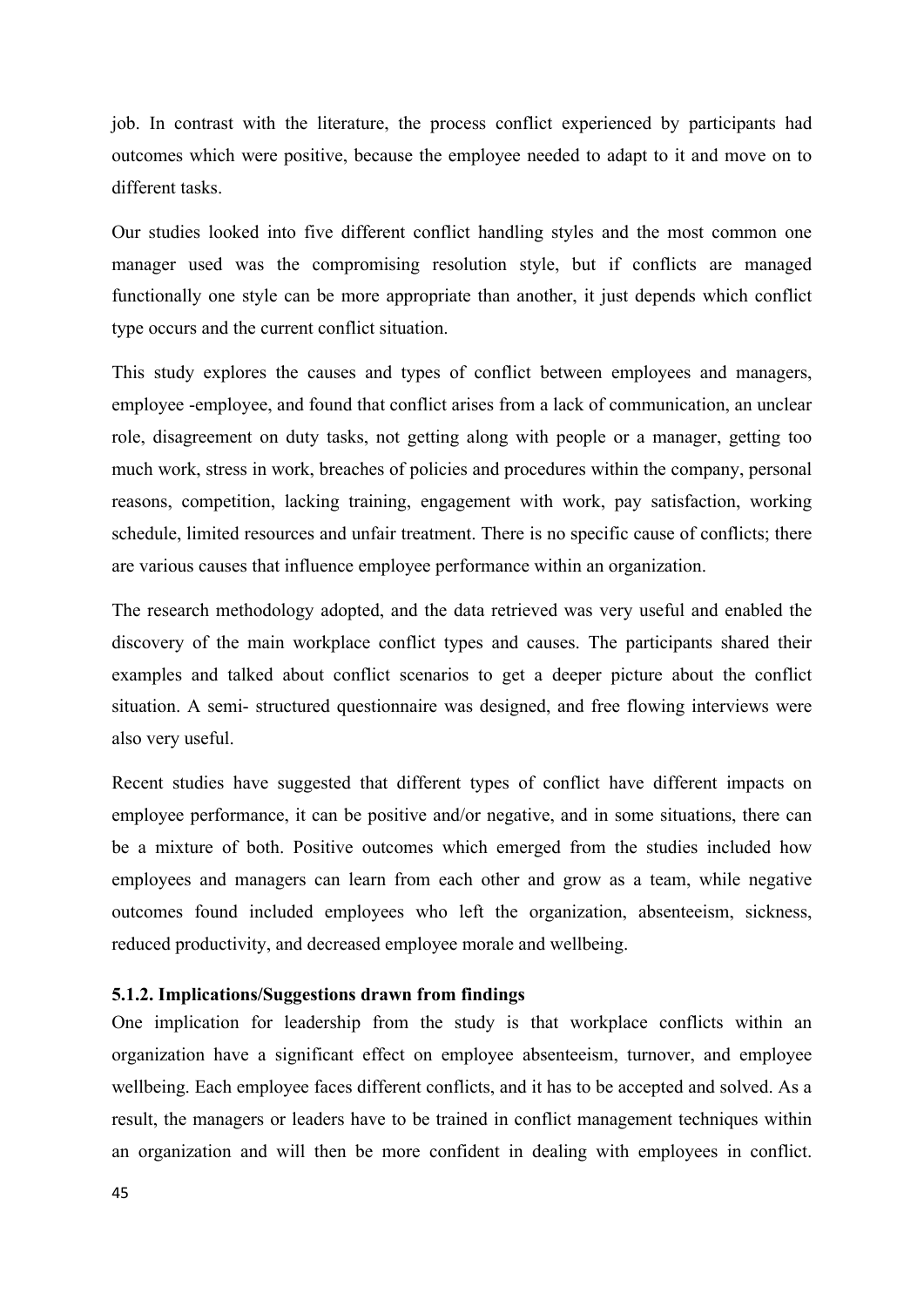Consequently, there can be gains from minimizing tension in the workplace by addressing conflict once it arises, being communicative with employees, understanding employees with empathy and trying to find the conflict's roots, thereby not letting the conflict escalate very far and encouraging the conflict to be solved in an informal way at an early stage.

## **5.1.3. Limitations**

Sample size - it was difficult to reach managers because I asked quite far in advance. But when the time came, I had to wait for a couple of weeks or do it on my lunch time. So, it would have been better to have had a date organised not too far in advance and have asked a few weeks before the interview. When I started recording managers were careful about what they said, and once I stopped, they told me more beneficial information about conflicts.

Participants' responses in qualitative studies are subject to bias, poor articulation, and poor recall (Yin, 2009). So, the primary limitation of this study is that interview responses are subjective and cannot be represented as a broad population. Another limitation is the conclusion cannot be generalised in total, as only specific conflict causes, and situations can be explored.

I found that the topic could be narrowed down, for instance, selecting one type of conflict such as relationship conflict, one handling style such as compromising and an outcome which is positive or negative. It would give an opportunity to do a more in-depth analysis and be more specific.

## **5.1.4. Recommending future studies and what would you do differently.**

Managing conflicts within any organization is complex and all conflict situations are very different and unique. There are some research challenges future researchers could take into consideration when researching workplace conflicts, including:

- There have been a few studies done about interpersonal relationship conflict and handling conflict styles, but there needs to be more of a focus on and more connections made between personality and conflict handling styles, as the presence of different personalities is perhaps the main issue in the workplace.
- There are five different styles and studies have been done on how they affect different situations and how they should be used in different situations, but more studies need to focus on the effectiveness of different styles within different situations.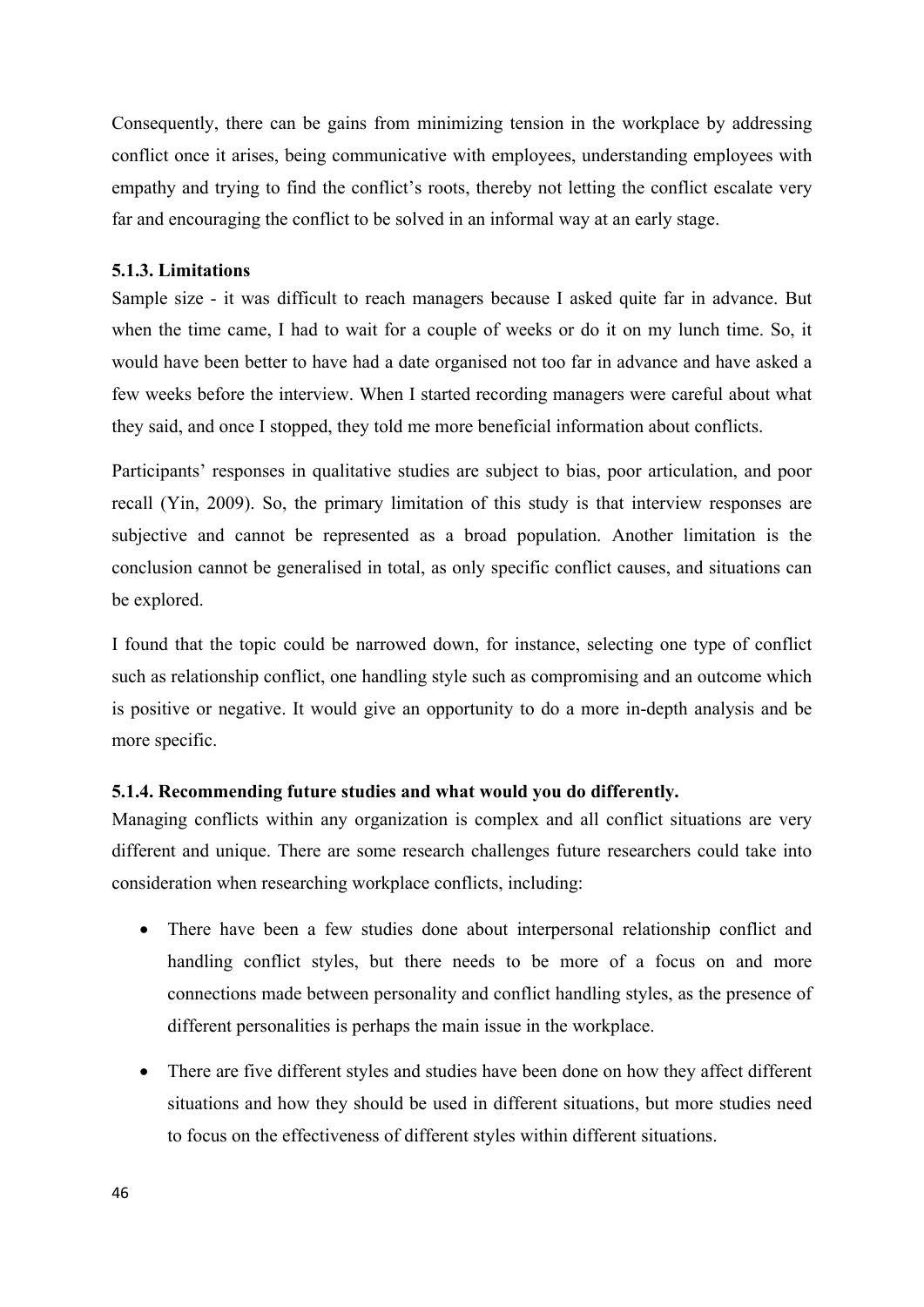• People issues were a big cause of workplace conflict. Studies have been undertaken about lots of conflict causes and their influence on performance management. Although people issues appear small and trivial, this research shows it happens almost everywhere and affects the whole team, more studies and research can be done on personal reasons effecting people's productivity.

## **CHAPTER 6: CONCLUSION AND RECOMENDATIONS**

### **6.1. Conclusion**

Addressing conflict in the workplace is highly important as the consequences include saving company money, improving customer relations, and maintaining an enjoyable workplace environment for employees. The results of the current study correspond to prior research, in that workplace conflicts are more likely to impact negatively on employee performance than positively. The outcomes can be both positive and negative, where positive outcomes can develop the team by learning from each other, it depends how conflicts are managed. Managers of large companies experience conflict daily and it can occur in any organization. There are various causes which influence workplace conflicts, even if it looks like a small issue, it can become very serious if the conflict is not recognised at an early stage. Workplace conflicts within organizations effect employee productivity through increased absenteeism, but it also impacts an organization's competitiveness, impacting both parties. It might be functional and dysfunctional. When related to personal issues and personalities not getting along, it brings negative outcomes, if it is a task conflict concerning duty it can have a positive outcome. Conflicts within organizations happen when employees disagree about tasks, ideas, and actions in relation to job duty, and another is when people are not getting along together. Small organizations have less conflict as they have fewer employees and interactions, so conflicts are solved more easily and quickly in comparison to big companies. All participants mentioned trying to solve issues in the workplace in a more positive way, and get positive outcomes, often trying to be positive but getting negative outcomes.

 Results of conflicts are more likely to be better with active engagement than avoidance. Clearly, the retail industry needs to reduce the high rates of turnover and create sustainable retention strategies including conflict management training. Implementation of conflict management strategies would be a good start towards achieving better staff retention, in addition to increasing focus on staff retention, recruit resourcing and talent management. Furthermore, training managers in conflict management on the ground and being present to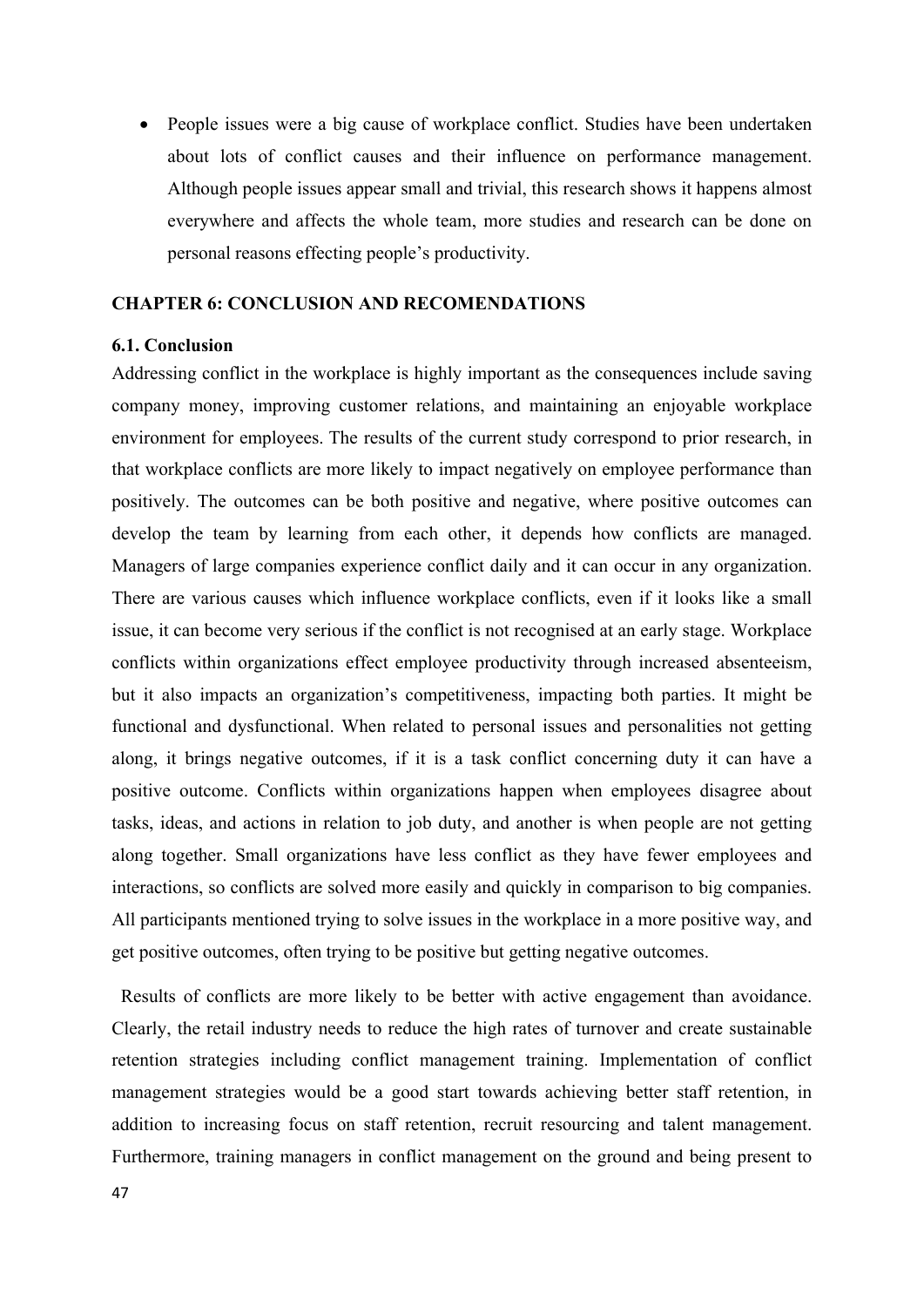deescalate the conflict could prevent it from going too far and becoming formal. Retail companies need more upskilling and training for their middle managers to implement the company's policies and procedures regarding conflict management. Adopting conflict management approaches and using them effectively to support employee well-being can impact team engagement in a positive way by developing and exploring management capabilities. They can save time in the workplace and improve results by managing conflict in the workplace.

It is important to have conflict management in the organization but not a conflict management solution, because it designs macro-level strategies which can minimise the dysfunctional conflict outcomes and maintain effectiveness in the organization (Rahim, 2002). Learning how to use handling styles constructively in approaching various conflict situations differently means managers have to be very proactive, and problem-solving soft skills have to be top of their duty of care. Managing performance proactively and in a supportive and positive manner, even if the conflict is creating tension, still requires managing employees in positive ways. Naturally, reducing workplace conflict is a long term process which requires the involvement of all senior management, employees and all the organization's heads of management.

#### **6.2. Recommendations**

According to this research study and its outcomes, the main recommendation is the implementation of mandatory training courses for retail managers within companies to minimize conflict or be able to effectively solve conflicts in the workplace:

- Essential Conflicts Management skills for Professionals training for 3 online sessions. The aim of this training is to learn and be able to manage difficult behaviour or challenging employees, the programme provides the skills needed to diffuse, deflect and manage conflict incidents in the workplace. This training is suitable for any industry workers, especially in hospitality, customer service, and retail. This training should be implemented into a manager's role and be mandatory for managing teams in the workplace. The course involves three sessions and costs 395 euro.
- Equality and Diversity training courses for employees within an organization. The course is aware of unconscious bias and other barriers to diversity and inclusion; it motivates the workforce to address attitudes and behaviours in order to maintain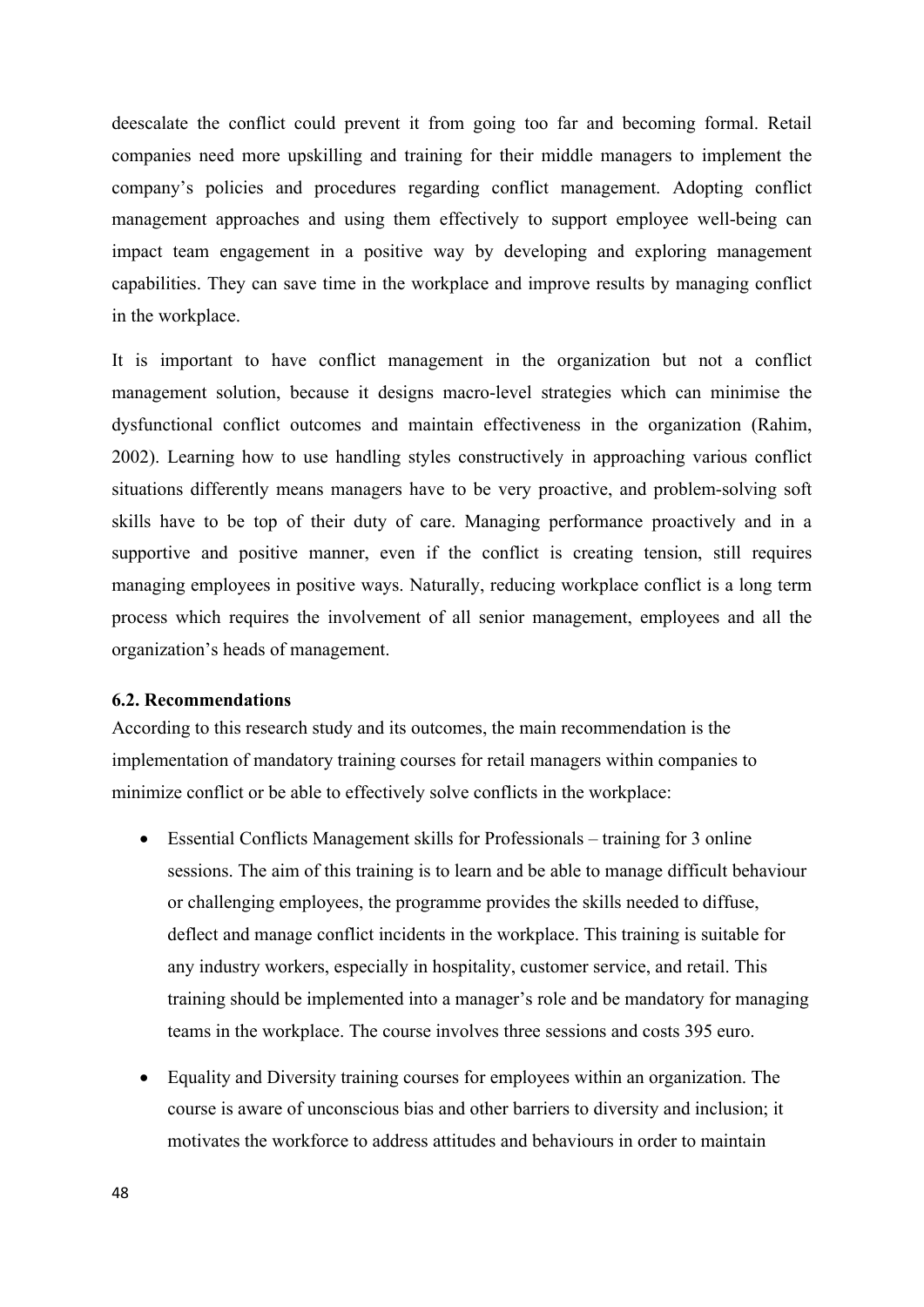respect between each other in the workplace, preventing discrimination in the organization. An online day course costs 100 euro. Creating a culture with dignity and respect. Cultural competency is very important to implement into the organization, it includes diversity training and inclusion on many different grounds: gender, race, and ethnicity (Katz and 2015). Companies should invest in and develop training and teach about cultural differences with respect through the companies.

• HR employment law seminar for one day. This course involves protecting the organisation and the manager to know their rights and obligations under the law. The one-day seminar costs 175euro and is organised by SHRM and offered by Professional Development Credit. The seminar includes information on laws regarding workplace health and safety, quick guidelines on employment law, equal pay, age discrimination, pregnancy discrimination, sexual harassment, consumer, and employee protection, maternity, and disability. This seminar boosts the manager confidence in dealing with employees with issues on a daily basis and stops conflicts in the early stages.

## **6.3. Personal Statement**

The topic I have chosen for my dissertation was interesting to me because workplace conflict regularly happens in my organization. Personally, I always want to know conflict's causes, solutions and how to deal with staff in certain conflict situations. I have been working as a manager in retail for many years, and I have found that in retail tension is always happening and conflict regularly occurs between employees. It seems to cause a lot of stress, lack of clarity and misunderstanding, something should be done about it and improve it. However, my manager roles were only dealing with basic HR and deeper employee issues used to be sent to the company HR team. Later, I understood I wanted to be part of the HR team and deal with issues myself; I wanted more in-depth knowledge about the HR field. Personally, I was not confident enough to deal with conflicts at the beginning and this study gave me a big opportunity to explore and find in pieces what I have been looking for in managing my team in a store. I have experienced both sides, from practical experiences from working at the bottom level what can happen at work and from academic pieces. I can combine both experiences and work in a very productive way to understand the roots of conflicts. The whole process and academic research were very challenging, but very important to me. From my experience with workplace conflicts and the results from participants it can be assumed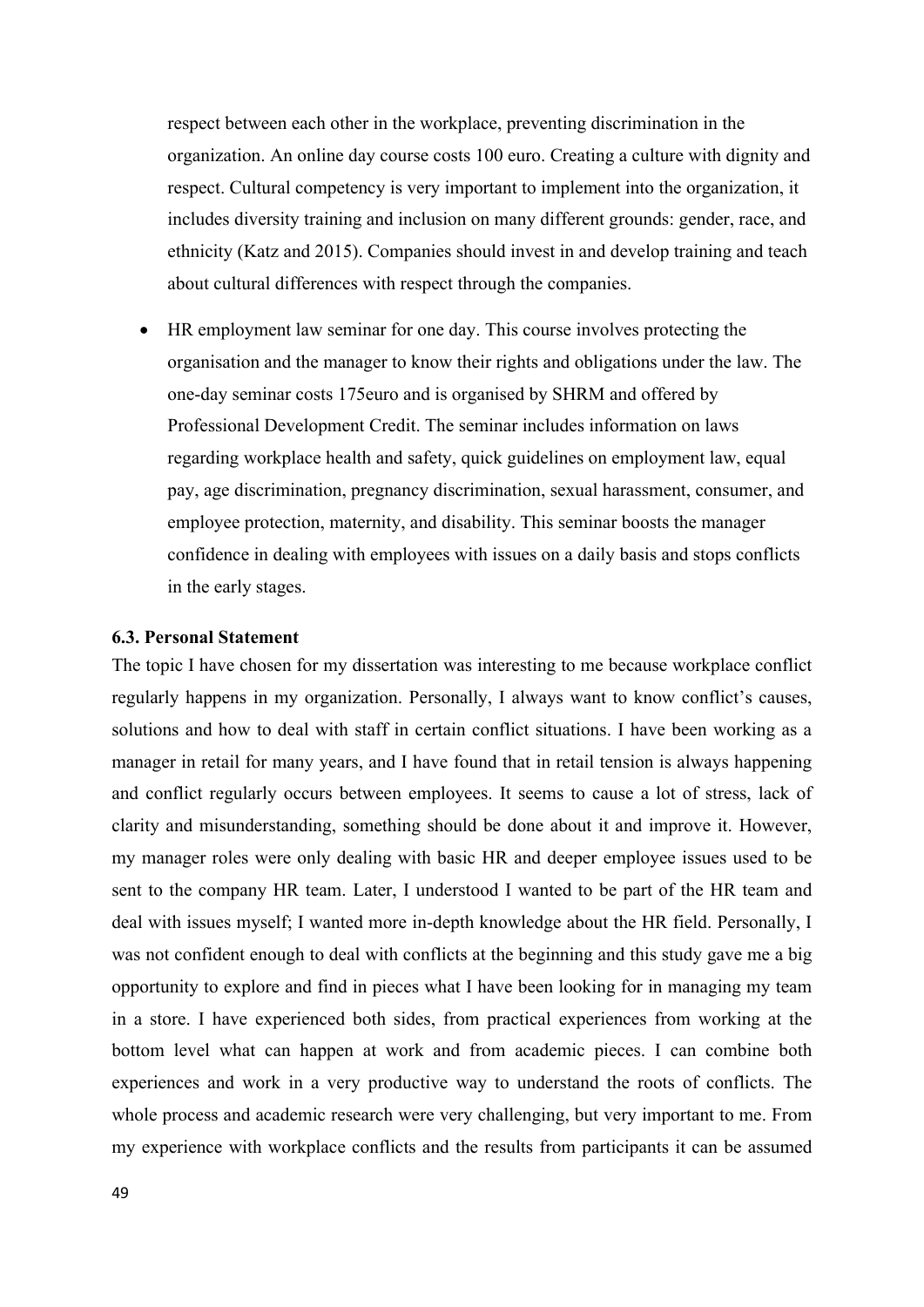that workplace conflict is a big issue within organisations, but once the person is trained in conflict management and confident to deal with it, conflict can be easily sorted it in a positive way.

- Qualitative research was a new experience, and the data analysis was very interesting. Although it was time consuming, I gained huge experience which will be very beneficial for my future.
- The skill set I gained in this course is very useful for my current role as a manager and will be very useful for future working in HR. Particularly, I am not afraid to be in conflicts as I know what the consequences can be and how I can manage it in a constructive way.
- I learned how to prioritise and discipline myself in the current two years' being in college. As I was doing three duties at the same time: working full time, studying and being a mum at home.

The studies have been very enjoyable and very challenging, and pandemic situation was beneficial for me, as I could spend more time on my studies. I am very happy to challenge myself until this point to finish my studies and get a Master's degree. Now, I am feeling strong and confident open a new chapter in my career in HR.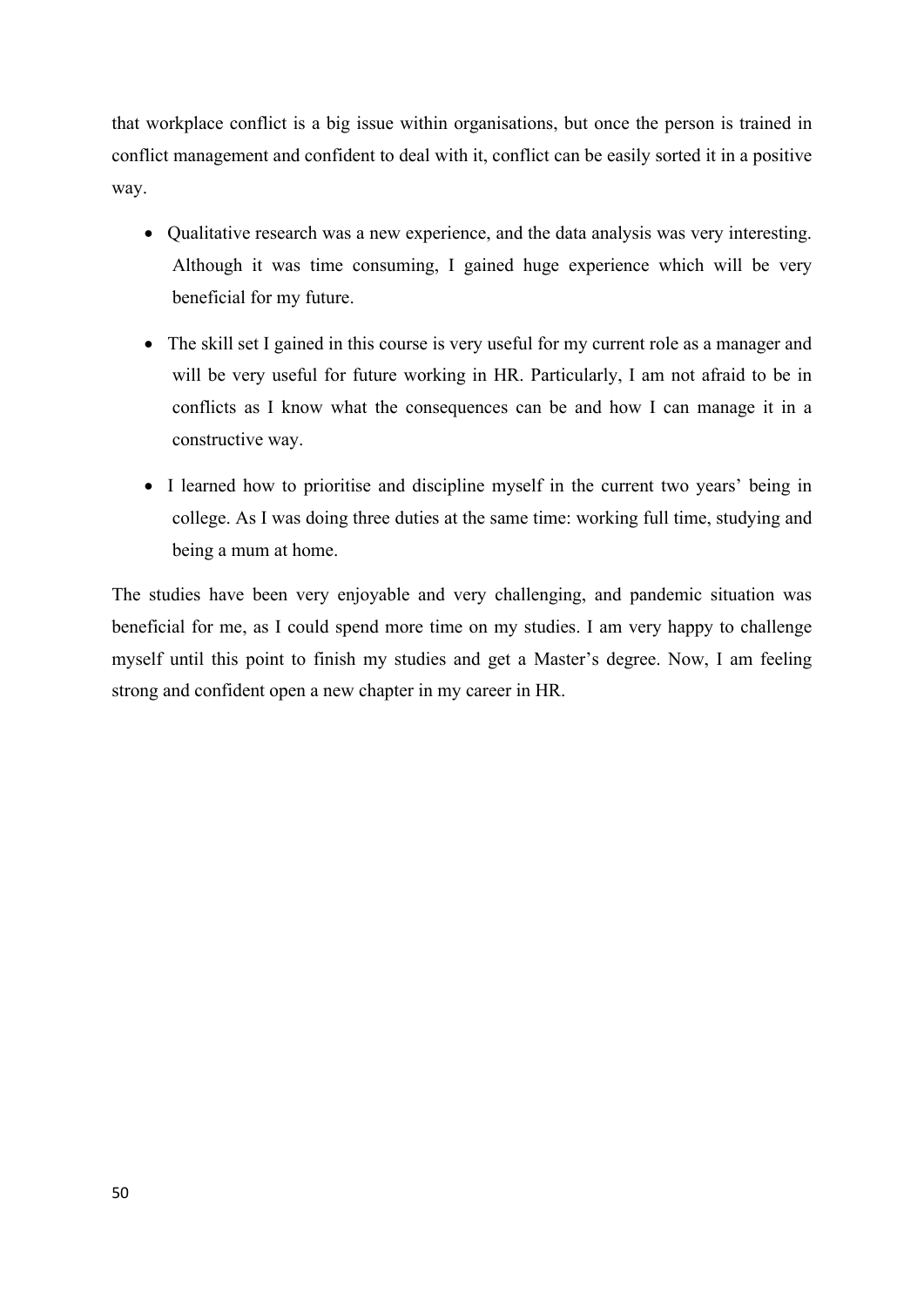#### **REFERENCES**

Albert, I.O., (2011) Introduction to Third Party Intervention in Community Conflicts. Ibadan: John Arches Publishers.

Amason, A. C., (1996) *'Distinguishing the effect of functional and dysfunctional conflict on strategies decision making: Resolving a paradox for top management teams',* Academy of Management Journal, 39, pp.123-148.

*Avgar, A., (2020) 'Integrating Conflict: A Proposed Framework for the interdisciplinary study of Workplace Conflict and its Management'.* 

Belanger, J.J., Pierro, A., Barbieri, B., De Carlo, N.A., Falco, A., Falco, A., Kruglanski, A., (2015*) 'Handling conflict at work the role of fit between subordinates need for closure and supervisors' power tactics'*

Bingham, C., (2016) Employment Relations: Fairness &Trust in the Workplace. London, SAGE Publications Ltd.

Blackburn, N., (2020) *'Conflict styles, gender, leadership'*, Assessment &Development Matters, 12(4), pp.19-22.

Braun, V., Clarke, V., (2006) *"Using thematic analysis in psychology",* Qualitative Research in Psychology, 3(2), pp.77-101.

Bryman, A. (2004), Social Research methods. Oxford, England. Oxford University Press.

Budd, J.W., Colvin, A. J. S., Pohler, D. (2020)'Advancing Dispute Resolution by Understanding the sources of conflict: Toward an Integrated Framework', Research Article, 73(2), pp.254-280.

CIPD, (2020) *Managing conflict in modern workplaces*, CIPD, 21 January. Available at: [Managing conflict in the modern workplace | CIPD](https://www.cipd.co.uk/knowledge/fundamentals/relations/disputes/managing-workplace-conflict-report) [managing-conflict-in-the-workplace-](https://www.cipd.co.uk/Images/managing-conflict-in-the-workplace-1_tcm18-70655.pdf)[1\\_tcm18-70655.pdf \(cipd.co.uk\)](https://www.cipd.co.uk/Images/managing-conflict-in-the-workplace-1_tcm18-70655.pdf) [Accessed 30 March 2021].

Danielsson, C.B., Bodin, L.,Wulff, C., Theorell, T.,(2015) *'The relationship between office type and workplace conflict:A gender and noise perspective', Journal of Environmental Psychology*, 42, pp.161-171.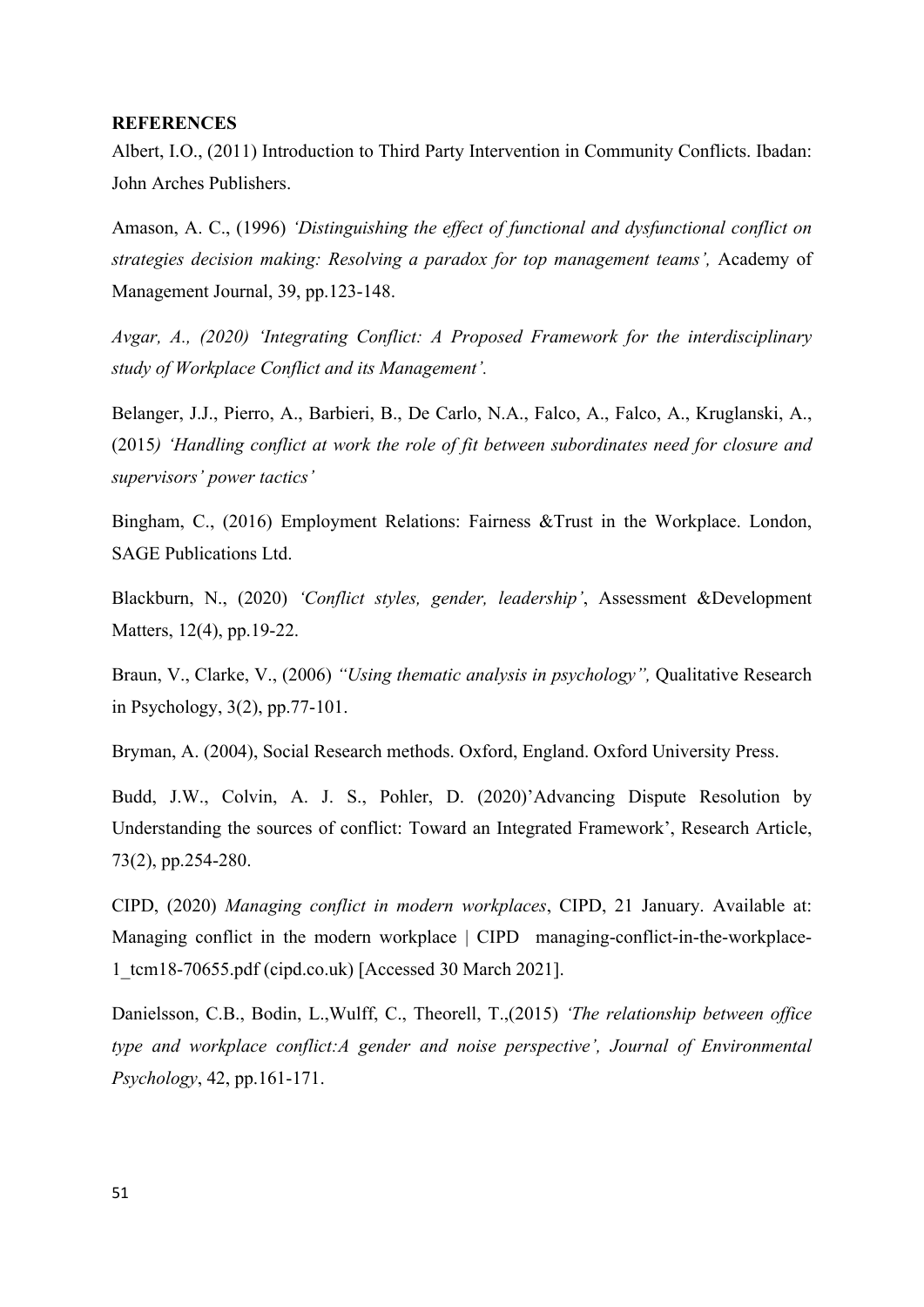De Dreu, C, K, W., Weingart, L, R., (2003*) 'Task Versus Relationship Conflict, Team Performance, and Team Member Satisfaction: A Meta-Analysis',* Journal of Applied Psychology, 88(4), pp.741-749.APA PsycArticles.doi:10.1037/0021-9010.88.4.741.

Doucet, O., Poitras, J., Chenevert, D., (2009) The impacts of leadership on workplace conflicts. Emerald Group Publishing Limited, Canada.

Esmark, C.L., Noble, S.M., (2016) 'Bad behavior and conflict in retail spaces: Nine suggestions to ease tensions', Business Horizons, 59, pp.95-104, science direct [http://dx.doi.org/10.1016/j.bushor2015.09.004.](http://dx.doi.org/10.1016/j.bushor2015.09.004)

Esquevel, M.A. and B.H.K (1997) "The importance of Conflicts in work Team Effectiveness. Team Performance Management,3, pp.89-96.

Ester, T., Agustine,W., Osunsan, O.K., (2020)' The effect of conflict resolution strategies on employee performance in Kampla Capital City authority (KCCA), Uganda', *International Journal of Social Sciences and Information Technology*, 5(2), pp.9-18.

Glesne, C., (2011)<sup>"</sup> *Becoming qualitative researcher: An introduction* ", 4<sup>th</sup> Ed., Boston, MA: Pearson.

Hagemeister, A.,Volomer, J., (2018) *"Do social conflicts at work effect employees job satisfaction?The moderating role of emotion regulation",* International Journal of Conflict Management, Vol.28(11), pp.1133-1153.

Harris, L.C., Reynolds, K.L., (2003) "Customer Behaviours' exploration of types and motives in the hospitality industry". Journal of Service Marketing, 18(5), pp.339-357.

Hovtepo, O.M., Assoker, A., Abdul-Azeez,I., Ajemunighbohun, S.A., (2010), "Empirical Studyof Effects of Conflict on Organizational Performance in Nigeria", Business and Economics Journal, 15, pp.1-9.

Isa, A, A., (2015) Conflicts in Organizations: Causes and Consequences, Journal of Educational Policy and Entrepreneurial Research, 2(11), pp.54-59.

Jason, L., Glenwick , D. (2016) "Handbook of Methodological Approaches to Community-Based Research: Qualitative, Quantitative and Mixed Methods", Oxford University Press.

Jehn, K.A., (1997) *'A Qualitative analysis of conflict types and dimensions on organizational groups',* Administrative Science Quarterly, 40(2), pp.530-557.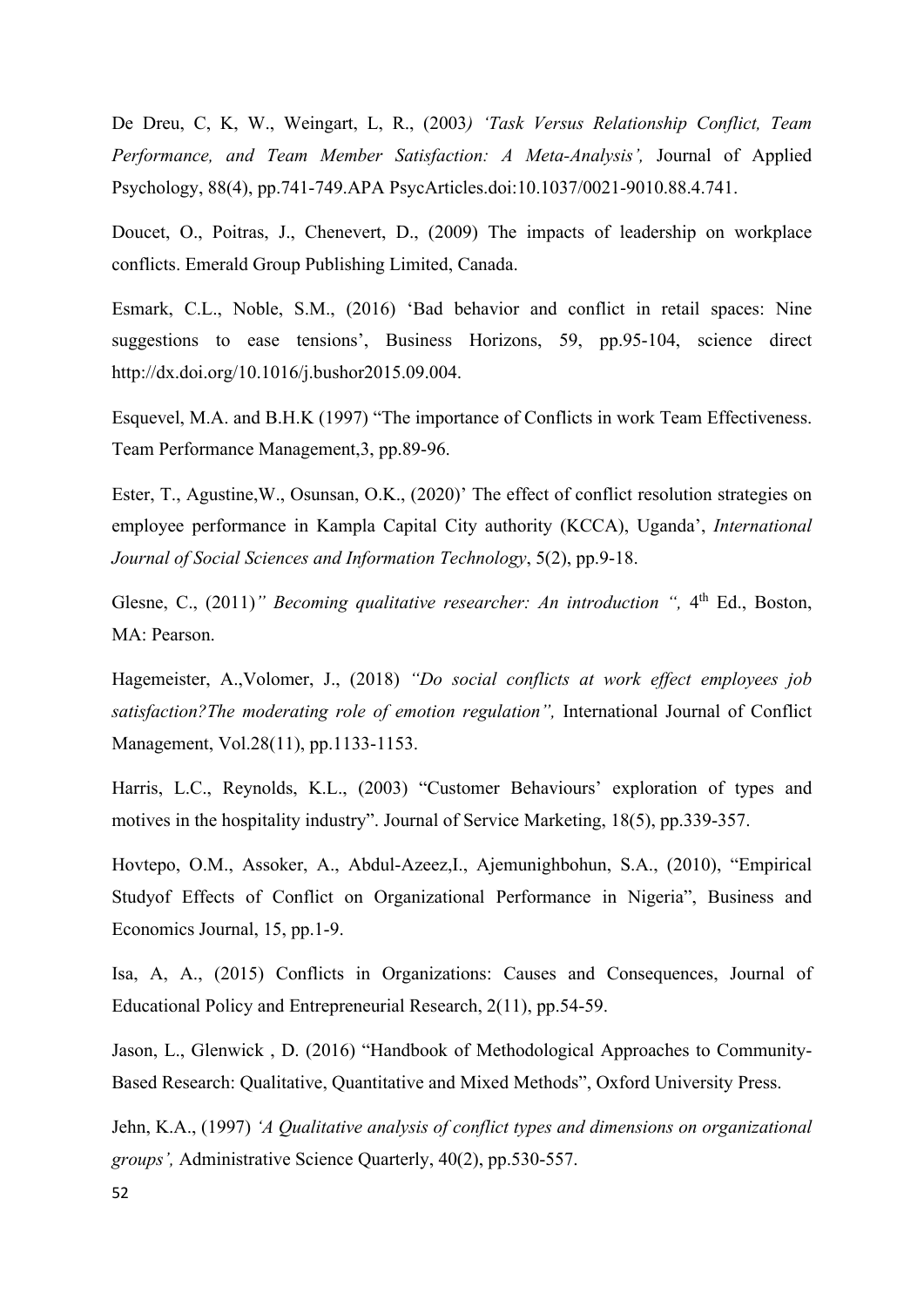Jehn, K.A., Northcraft, G.B. and Neale, M.A., (1999)*'Why differences make a difference: A field of study of diversity, conflict, and performance in workgroups',* Administrative Science Quartely, 44, pp.741-763.

Jones, G.R.J.M., George, C.W.L., Hill (2000) "Contemporary Management. Macgrow Hill. Boston. MA.

Jordan, T., (2000) "Glasl's Nine-Stage Model of Conflict Escalation", Available at: [Glasl's](https://www.mediate.com/articles/jordan.cfm)  [Nine-Stage Model Of Conflict Escalation \(mediate.com\),](https://www.mediate.com/articles/jordan.cfm)[ Accessed 27/03/2021].

Katz, N.H., and Flynn L. T., (2013) "Understanding Conflict Management Systems and Strategies in the Workplace A Pilot Study, Conflict Resolutions Quarterly, 30(4), pp.393-410.

Kew, J., Stredwick, J. (2016) Human Resource Management in a Business Context, London, CIPD.

Kimberley, G., (2020). "European Union: MSME DAY 2020:The day for Micro, and Medium Sized Enterprises " GVZH Advocates [MSME Day 2020: The Day For Micro, Small](https://www.mondaq.com/fund-management-reits/959650/msme-day-2020-the-day-for-micro-small-and-medium-sized-enterprises)  [And Medium Sized Enterprises -](https://www.mondaq.com/fund-management-reits/959650/msme-day-2020-the-day-for-micro-small-and-medium-sized-enterprises) Finance and Banking - European Union [\(mondaq.com\)\[](https://www.mondaq.com/fund-management-reits/959650/msme-day-2020-the-day-for-micro-small-and-medium-sized-enterprises)Accessed 3 June, 2021].

Lewin, D., Gollan, J.G., Lipsky, D,P., Avgar, A,C., Lamare, R,L., (2016) Managing and Resolving Workplace Conflicts. Emerald Group Publishing Limited, Uk.

Madalina, O., (2015)' Conflict Management, a new challenge', Procedia Economics and Finance, 39 (2016), p.p.807-814.

Manesis, N., Vlachou, E., Mitropoulou, F., (2019*) 'Greek Teacher's about the Types and the Consequences of Conflicts within School Context',* European Journal of Educational Research, 8(3), pp.781-799.https://doi.org/10.12973/eu-jer.8.3.781.

McGuire, S. (2014) *The Hidden Cost of Workplace Conflicts*. Available at: <https://www.mediate.com/articles/McGuireS1.cfm> Accessed [29 March 2021]

Mullins, L.J., (2007)*" Management and Organizational Behaviour*", Eight Edition, Financial Times: London.

Ndulue, T.,I., Ekechukwu, H.,C.(2016)'Impact of Conflict Management on Employee Performance: A Study of Nigerian Breweries Plc, Iganmu, Lagos State, Nigeria', European Journal of Business Management, 8(2016), p.p.2222-2839.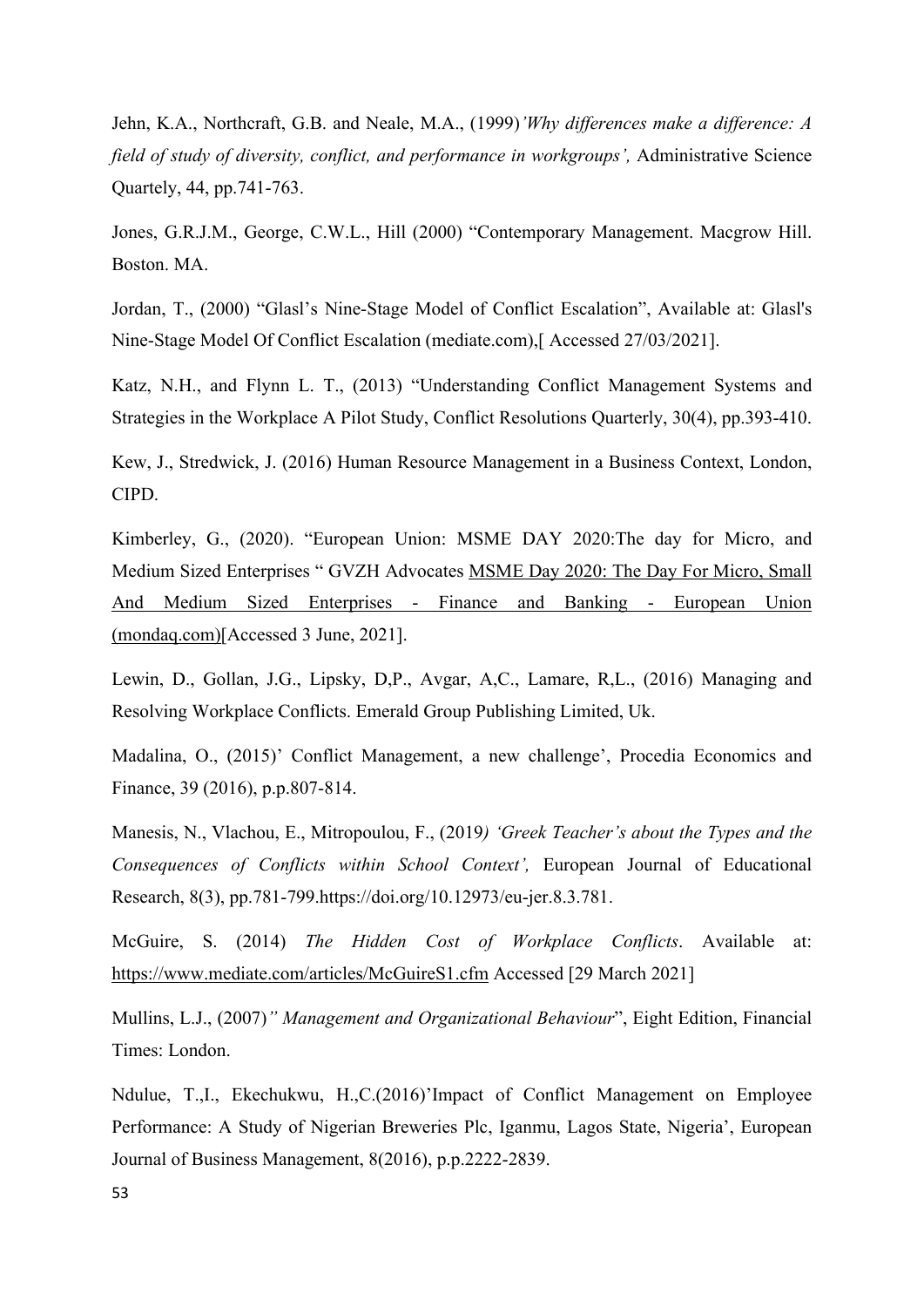O'Leary, R., Van Slyke, D., (2010) "Introduction to the Symposium on the Future of Public Administration in 2020", Public Administration Review, 7(5). pp.11.

Okolie, U.C., Kawedo, O.P., (2018*) "Factors Influencing employee's Performance at Workplace. An Integrated Perspective", Journal of Economics and Business Research, 1, pp.7-36.*

Olubiyi, O., Smiley, G., Luckel, H., Meleragno, R. (2019) 'A qualitative case study of employee turnover in retail business', Heliyon Journal, 5, pp.1-8.

Overton, A.R. and Lowry, A. C. (2013) 'Conflicts Management: Difficult Conversations with Difficult People', *Clinics in Colon and Rectal Surgery*, 26 (4), pp.259-264.

Pollack Peacebuilding System PPS (2020), Workplace Conflict Statistics: Updated 2020, Workplace Statistics and Employment Lawsuit Statistics. Available at: [Workplace Conflict](https://pollackpeacebuilding.com/workplace-conflict-statistics/)  [Statistics & The Cost of Conflict at Work | PPS \(pollackpeacebuilding.com\)](https://pollackpeacebuilding.com/workplace-conflict-statistics/) [Accessed 20 April 2020].

Quilan, C., Babin, B., Carr, J., Griffin, M., Zikmu, W., (2019) "Business Research Methods", 2nd edt., Publisher: Cengage Learning.ISBN:9781437358919.

Rahim, M., A., Magner, N.R., (1995) Confirmatory Factor Analysis of The Styles of Handling Interpersonal Conflict: First-Order Factors Model and Its Invariance Across Groups. Journal of Applied Psychology, 80(1), pp.112-132.

Rahim, M.A., (2002) 'Toward A Theory of Managing Organizational Conflict', The International Journal of Conflict Management, 13(3), pp.206-235.

Rahim,M.A., Bonoma,T.V., ( 1979) "Managing organizational conflcit:A model for diasgnosis and intervention.Psychological Reports, pp.1323-1344.

Robbins, S, P., (1978) *''Conflict Management'' and ''Conflict Resolution'' are Not Synonymous Terms, Journal Sage,* 21(2), pp.67-75.

Roche, B., (2016) 'Examples of Grievance and Dispute Resolution Procedures in Firms'

Roche, W., Teague, P., (2012) Do Conflict Management System Matters? Human Resources Management, 51(2), pp.231-258.

54 Roloff, M.E., (1987) "Communication and conflict" in Berger, C.R. and Chaffee, S.H. (eds). Handbook of communication science. Newbury Park, CA: Sage, pp.484-534.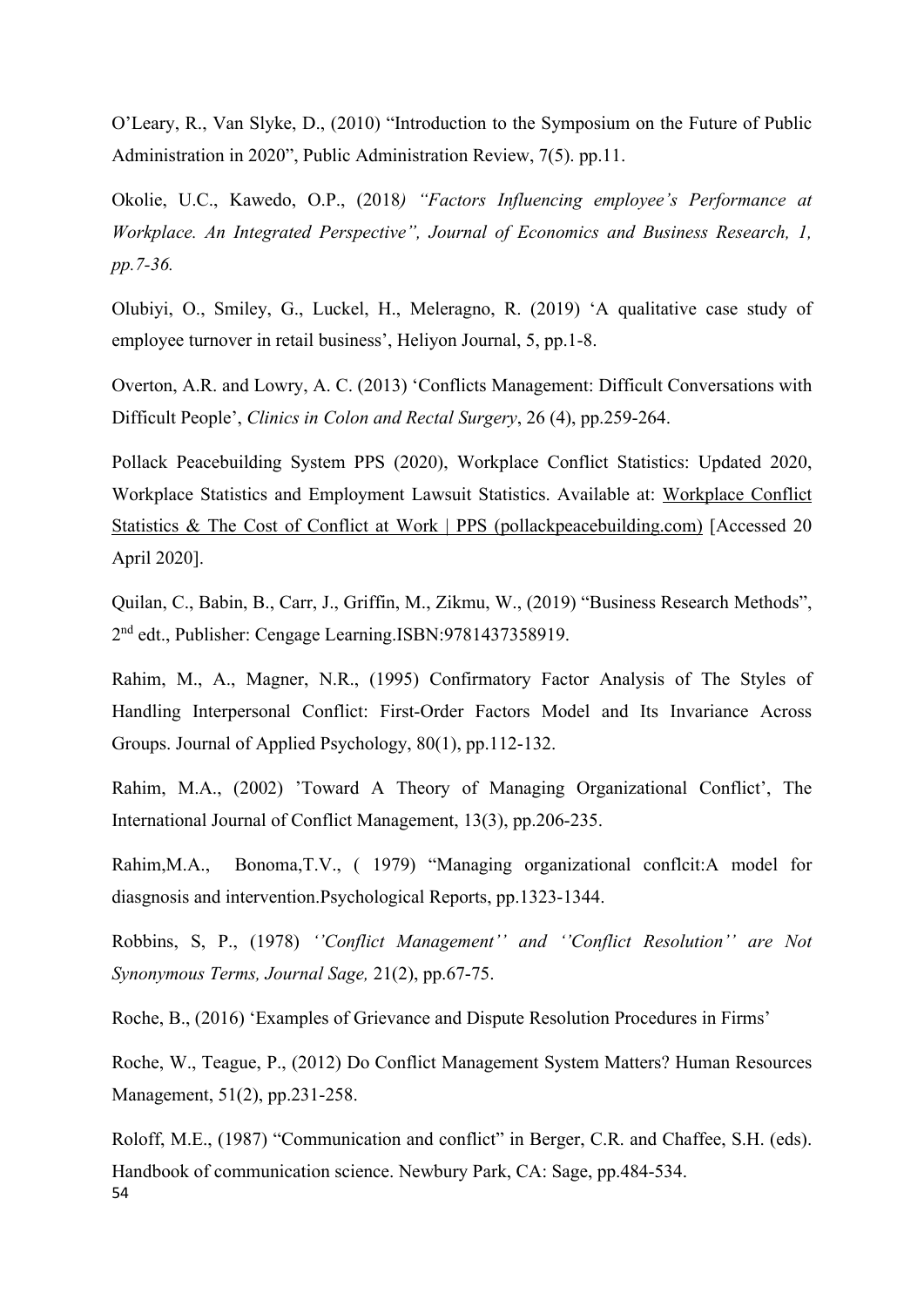Saunders, M., Lewis, P., Thornhill, A., (2012) Research methods for business student.6<sup>th</sup> ed., Harlow: Pearson.

Saunders, M.N.K., Lewis, P., Thornhill, A., (2019), 'Understanding research philosophy and approaches to theory to development', in Saunders, M.N.K., Lewis, P., Thornhill, A., Research Methods for Business Students, 8<sup>th</sup> edt., United Kingdom: Saunders, Lewis and Thornhill, pp.128-181.

Scarlett, H., (2016) 'Resolving Conflicts: Ten Steps for turning Negative to Positive', Centre for Creative Leadership, EBSCO Publishing.

Singleton, R., Toobs, L.A., Taneja, S., Larkin, C., Pryor, M.G., (2011) "Workplace Conflict: A strategic Leadership Imperative", International Journal of Business and Public Administration, 8 (1), pp.149-163.

Slemp, M.T., Pui, S.Y.,Sliter, K.,Jex, S.M.,(2015*) "Workplace well-being:the role of job crafting and autonomy support"*, Psychology of Well-Being, 5(1), p.7.

Syed, P.H.,Zia, Y.A., ()"Conflict Resolution in Employee – Supervisor Relationship", Abasyn Journal of Social Sciences, 6(2), pp.34-52.

Tabassi, A,A., Bryde, D,J.,Abdulah, A., Argyropoulou, M., (2017) Conflict Management Styles Of Team Leaders in Multi-Cultural Work Environment in The Construction Industry. Procedia Computer Science, UK.

Thomas, K. W., (1992) *'Conflict and negotiation processes in organizations*. In M.D. Dunnette and L.M. Hough (eds) Handbook of industrial and organizational psychology, pp.651-717, Paolo Alto, CA: Consulting Psychologists Press.

Tschannen-M., (2001) 'The effects of a state -wide conflict management initiative in organization in America Secondary Education', 29(3), pp.2-32.

Ventakateshwaran, G., Suganya, R., (2021) "A study on stress caused by role conflict with workplace deviant behaviours in selected banks of Chennai", Elementary Education Online, 20(5), pp.2738-2744.

Winardi, M.A.,Prentice, C,Weaven S., (2020) ' Systematic literature review on emotional intelligence and conflict management', Journal of Global Scholars of Marketing Science, https://doi.org/10.1080/21639159.2020.1808847.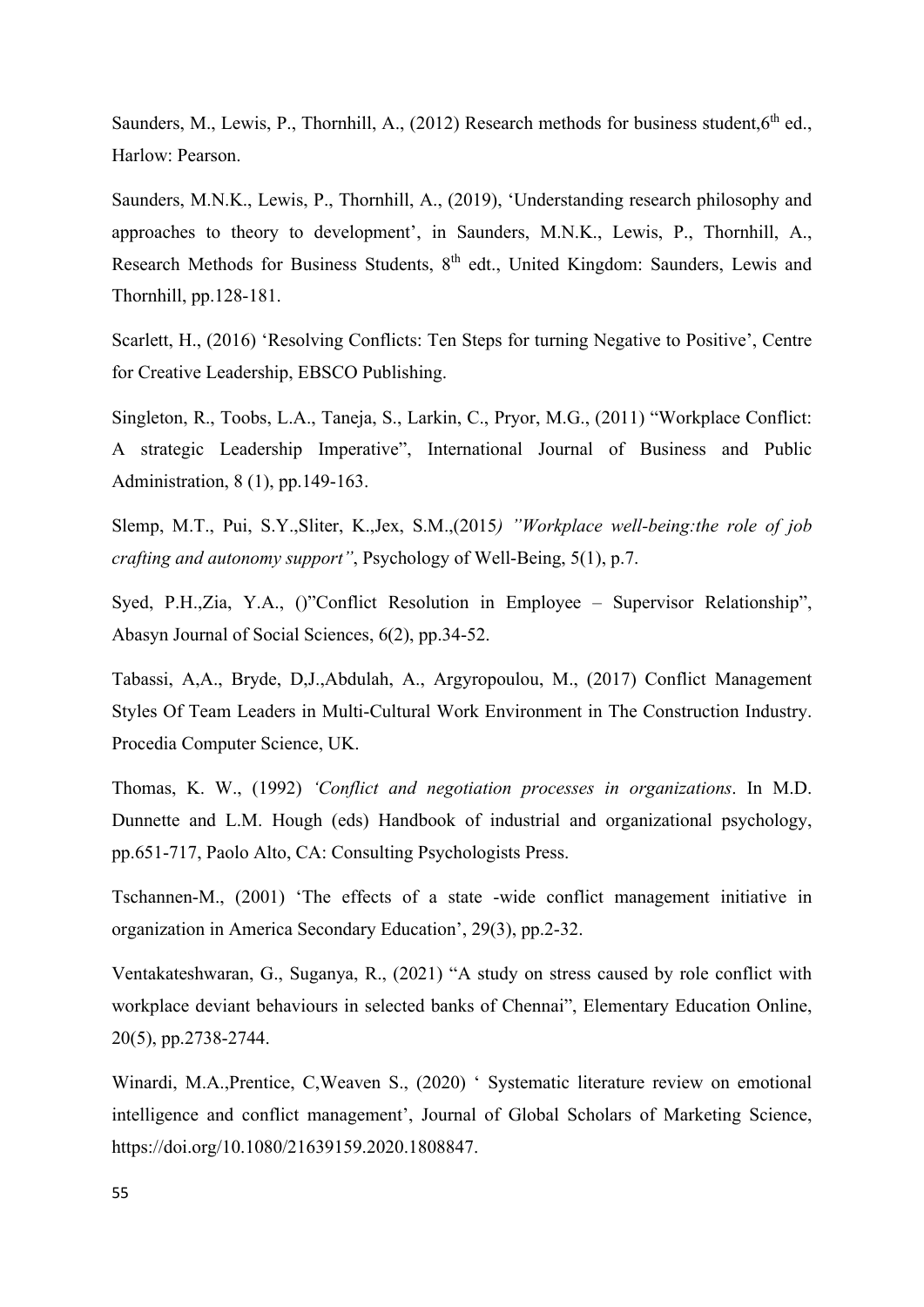Yarbag, P, S., (2015) Role of Managers in Solving Conflicts in the organizations. Dogus Universitesi Dergidi, 16(1), pp.109-120.

Yarbag, P, S., (2015) 'Role of Mangers in solving conflicts in the organizations', *Dogus University Journal, 16(1), pp.109-120.*

Yin, R. K., (2009) Case Study research: Designs and Methods, 4<sup>th</sup> edition, Sage, Thousand Oaks.

Zarankin, T, G., (2008*) 'A new look at conflict styles: Goal orientation and outcome preferences', International Journal of Conflict Management, 19(2), pp.167-184.*

Zhu, Y., Yang, H., Bai, G, (2016) Effect of Superior-Subordinate Intergenerational Conflict on Job Performance of New Generation Employees. Scientific Journal Publishers Limited, China.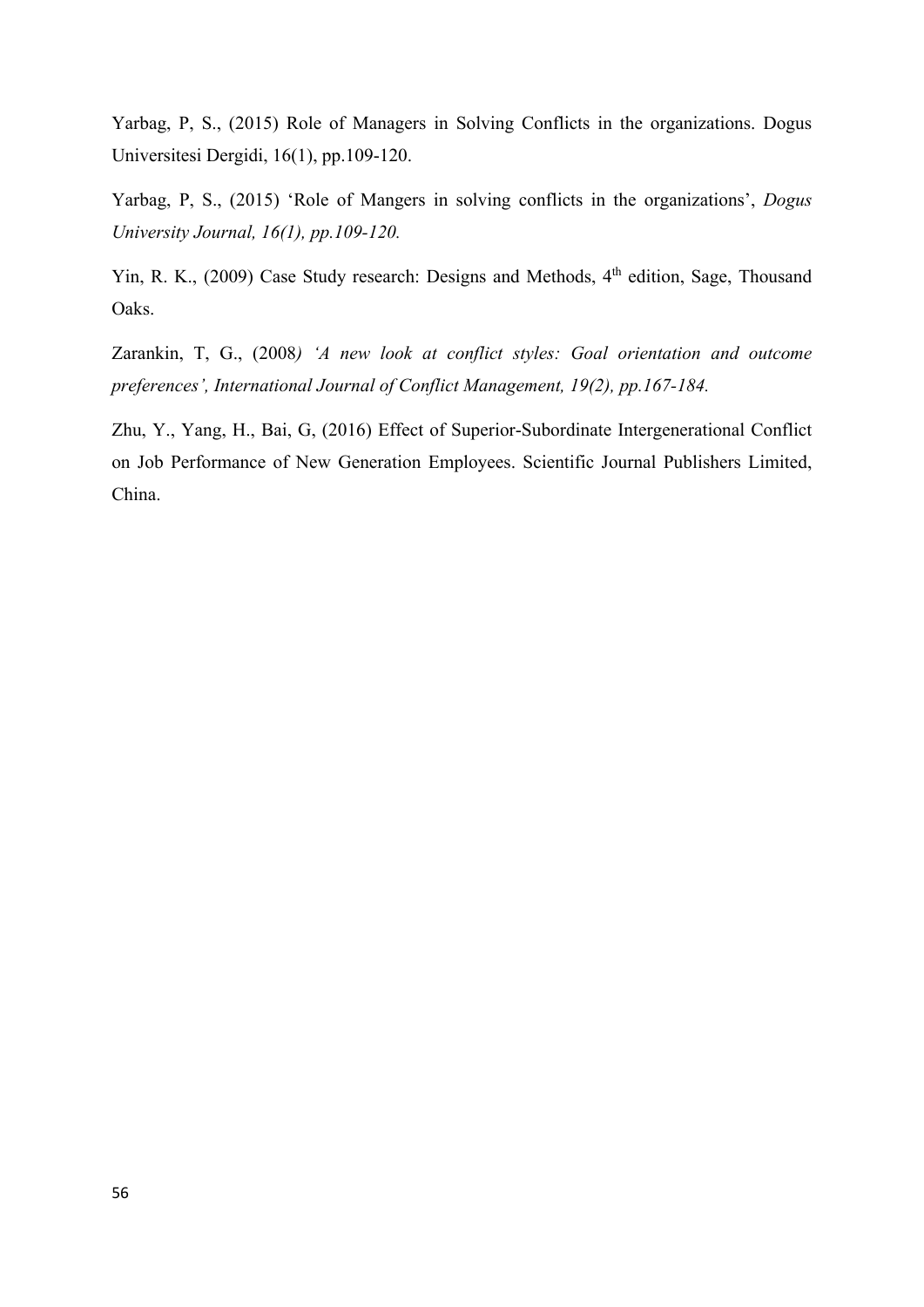# **APPPENDICES**

- Appendix 1 Participant Consent Form
- Appendix 2 Research Information Form
- Appendix 3 Interview Question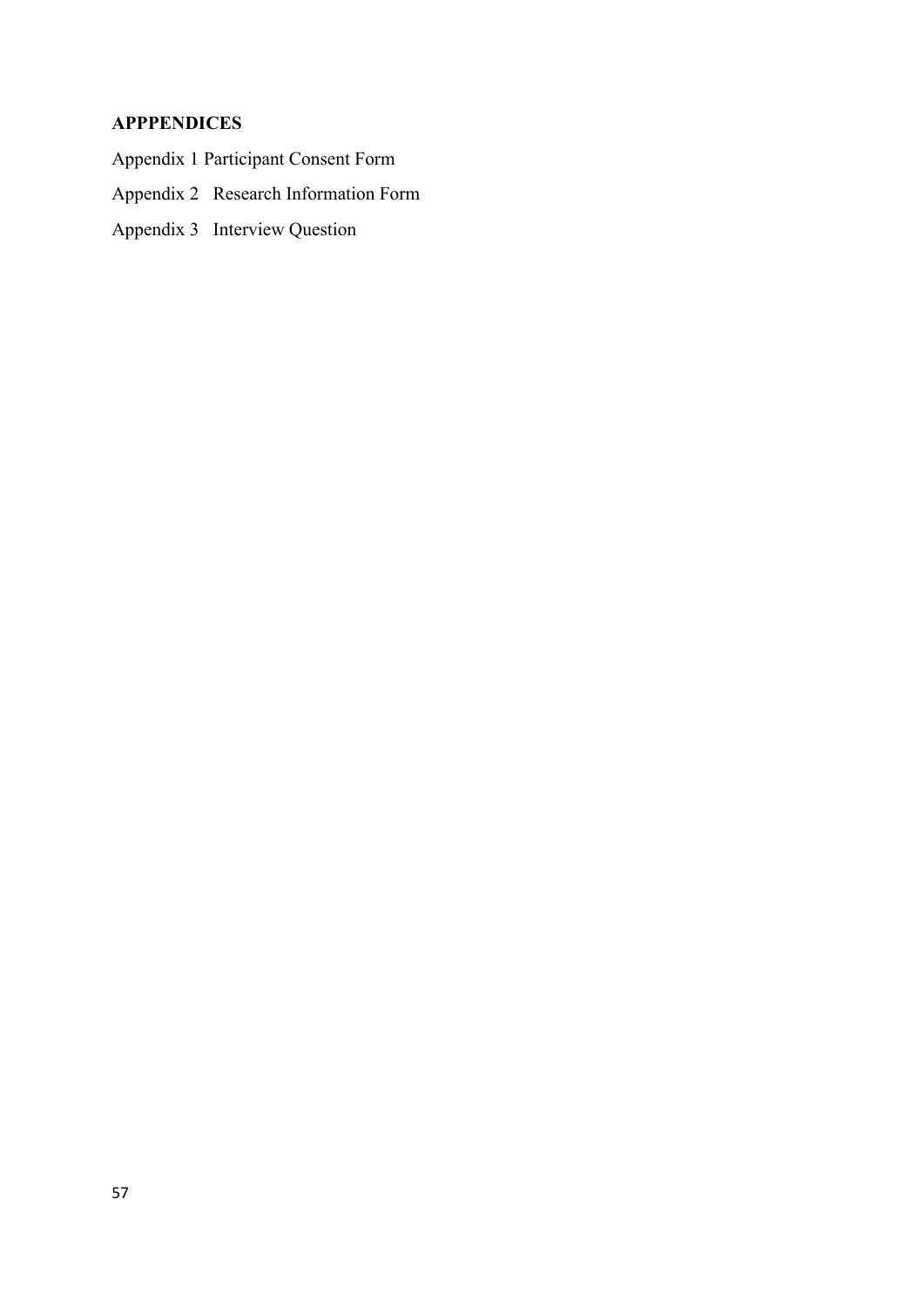# **Appendix 1**

"Impact and effect of conflict in the workplace on the Performance management in Retail industry"

# **Consen**t to take part into research

 I……………………………………… voluntarily agree to participate in this research study.

 $\Box$  I understand that even if I agree to participate now, I can withdraw at any time or refuse to answer any question without any consequences of any kind.

 $\Box$  I understand that I can withdraw permission to use data from my interview within two weeks after the interview, in which case the material will be deleted.

 $\Box$  I have had the purpose and nature of the study explained to me in writing and I have had the opportunity to ask questions about the study.

 $\Box$  I understand that participation involves participation views, thoughts, and experience about workplace conflict in the organization.

 $\Box$  I understand that I will not benefit directly from participating in this research.

 $\Box$  I agree to my interview being audio recorded.

 $\Box$  I understand that all information I provide for this study will be treated confidentially.

 $\Box$  I understand that in any report on the results of this research my identity will remain anonymous. This will be done by changing my name and disguising any details of my interview which may reveal my identity or the identity of people I speak about.

 $\Box$  I understand that disguised extracts from my interview may be quoted in Dissertation.

 $\Box$  I understand that if I inform the researcher that myself or someone else is at risk of harm, they may have to report this to the relevant authorities - they will discuss this with me first but may be required to report with or without my permission.

 $\Box$  I understand that signed consent forms and original audio recordings will be retained in the researcher encrypted hard drive with secure password, data will be access only for researcher and her supervisor and all data will hold until the exam board confirms the results of their dissertation.

 $\Box$  I understand that a transcript of my interview in which all identifying information has been removed will be retained for students this will be two years from the date of the exam board.

 $\Box$  I understand that under freedom of information legalisation I am entitled to access the information I have provided at any time while it is in storage as specified above.

 $\Box$  I understand that I am free to contact any of the people involved in the research to seek further clarification and information.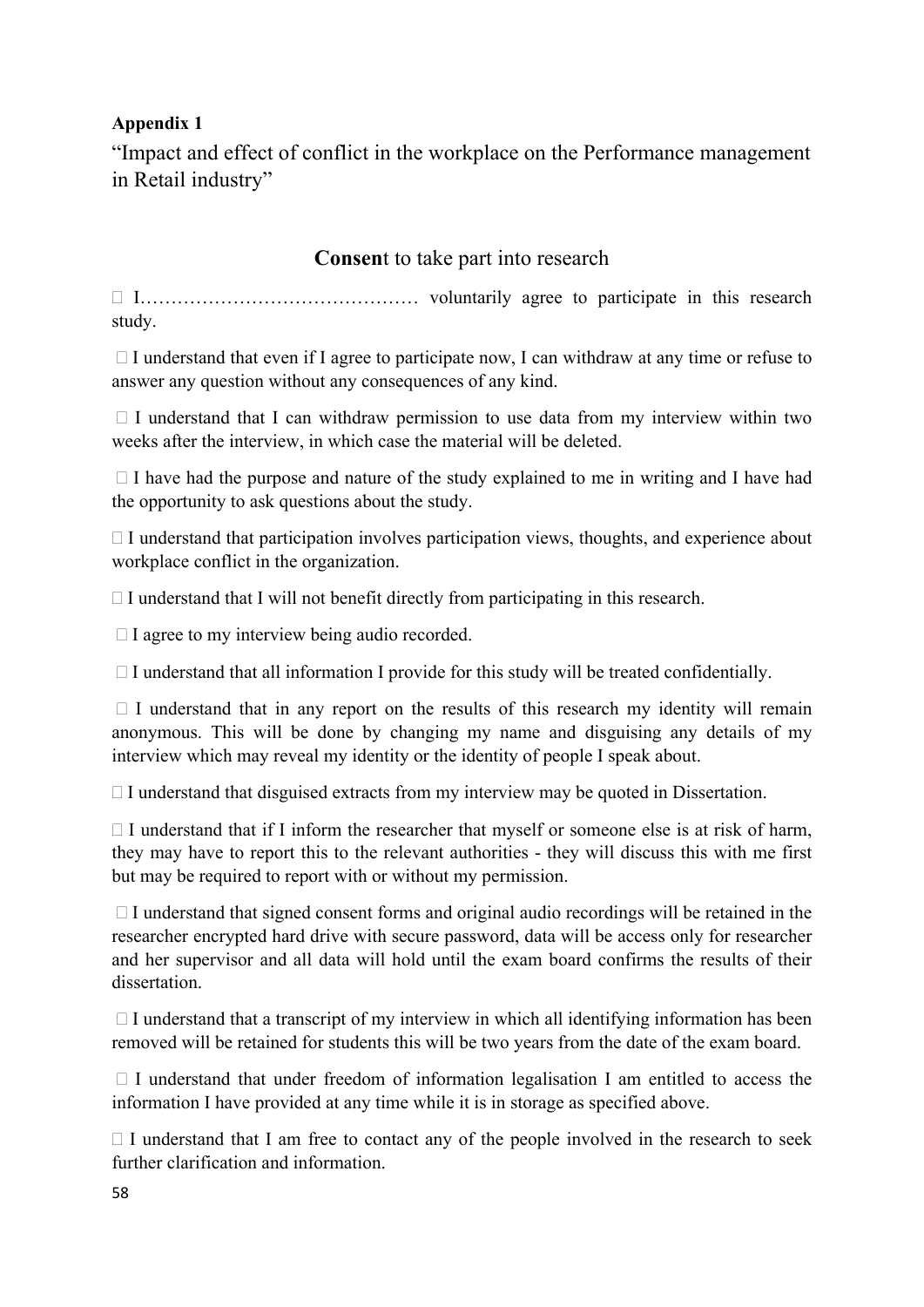Signature of research participant

----------------------------------------- ----------------

Signature of participant Date

Signature of researcher

I believe the participant is giving informed consent to participate in this study.

------------------------------------------ ----------------------

Signature of researcher **Date**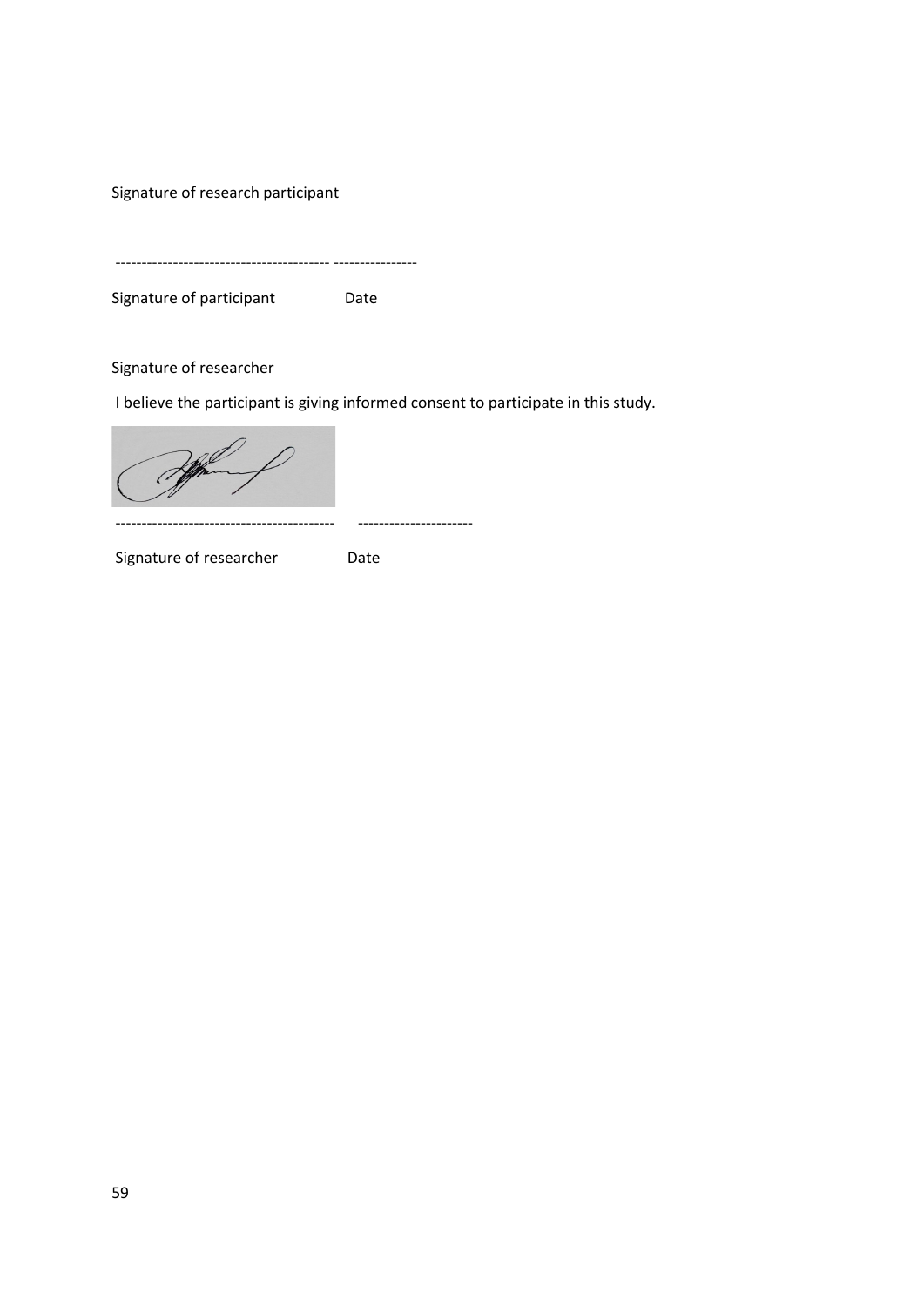# **Appendix 2**

# **Information sheet for the research**

*"Impacts and effect of conflict in the workplace on the Performance Management in Retail Industry".*

I would like to be invited to take part in a research study. Before you decide you need to understand why the research is being done and what it would involve for you. Please take your time to read the following information carefully. Ask questions if anything you read is not clear if you would like more information. Take time to decide whether or not to take part.

My name is Juste Kulbaciauskaite, I am a student in my final year of my MA in Human Resource Management in the National College of Ireland.

This study will examine the impact of workplace conflicts on employee performance, how workplace conflicts arise in the retail industry and how they can be effectively handled by leaders /managers at various levels.

Participation is completely voluntary and will involve engaging about 30 minutes to complete the semi-structured interviews. After, it will be recorded and coded. Participants have a right to refuse to participate in the research and refuse any question and withdraw at any time without any consequence.

Research participants will be anonymised, not identified by name or company, it will be only assigned by code for further investigation. All information in the research will be kept safe, secure, and confidential. Audio recording will be stored in an encrypted hard drive, and any data not required will be destroyed and deleted in a safe way. Any information and data will be published only for Dissertation purposes.

If you have any queries about this research, you can contact researcher at: x19105363@student.ncirl.ie

Juste Kulbaciauskaite